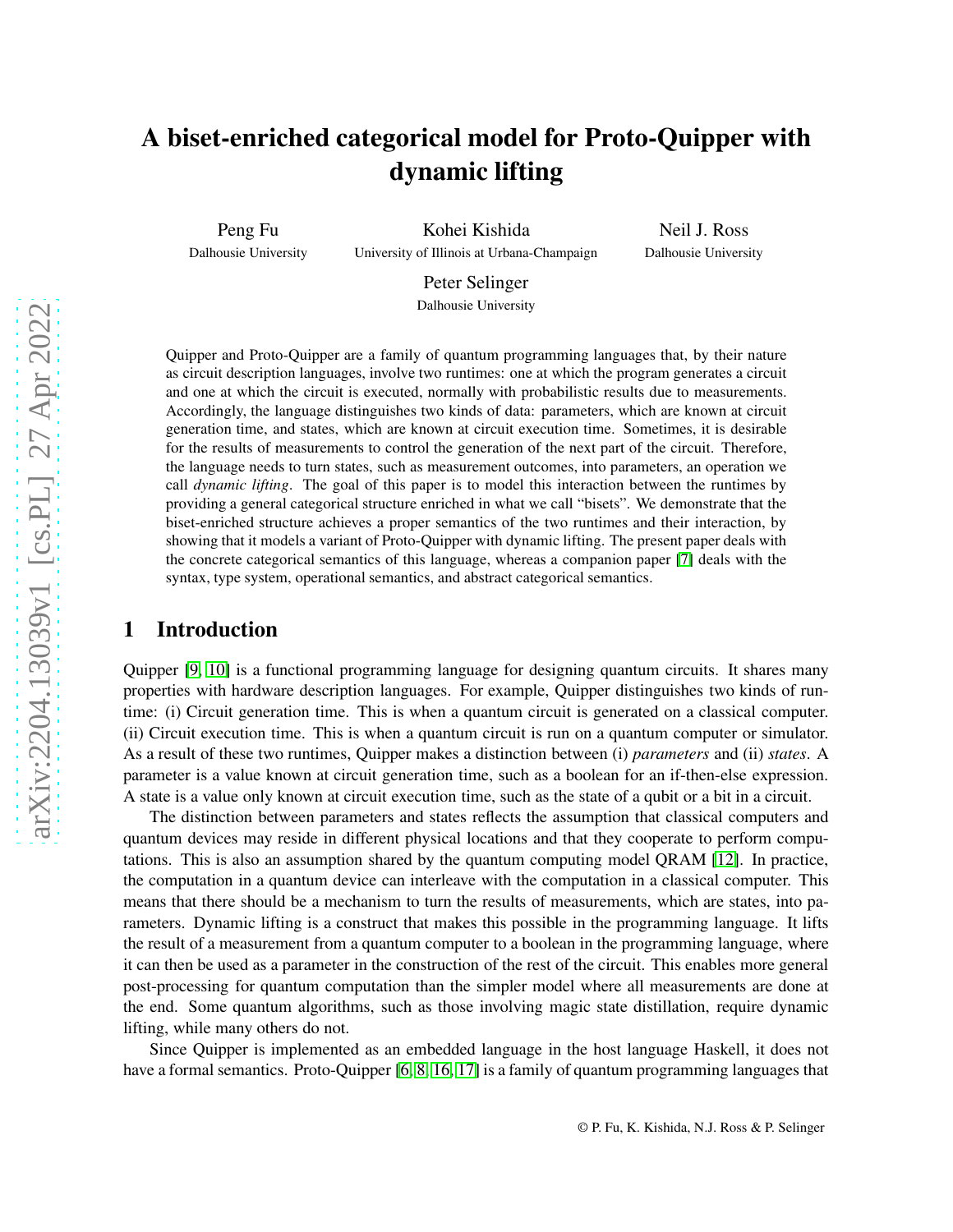are intended to provide Quipper with a formal foundation such as operational and categorical semantics. Like Quipper, Proto-Quipper has the two runtimes and distinguishes between parameters and states.

The semantics of the two runtimes depends on the meaning of "circuit" and "quantum operation". Rather than fixing one specific kind of circuit or quantum operation, the programming language is parametric on two categories  $M$  and  $Q$ , which are assumed to be given but otherwise arbitrary, subject to some conditions. The first of these is a symmetric monoidal category M, whose morphisms represent quantum circuits. The second is a symmetric monoidal category  $Q$ , whose morphisms represent quantum operations. We note that there is an important conceptual difference between these categories. The morphisms of M represent circuits as *syntactic* entities. For example, Quipper allows circuits to be *boxed*, which turns them into a data structure that can be inspected and operated on. A boxed circuit may then be reversed, printed, iterated over, etc. Thus, M is typically a free category generated by some collection of (quantum and classical) gates. Measurement can be supported in the category  $M$ , but it will merely be a gate in a circuit, turning a qubit into a classical bit of the circuit. On the other hand, the category Q represents quantum operations, which are *physical* entities. Typically, Q is a category of superoperators (which include unitary operations and measurements). We assume that  $M$  and  $Q$  have the same objects, and that there is an *interpretation functor*  $J : M \to Q$ , which interprets circuits by the quantum operations they embody.

We emphasize that measurement and dynamic lifting are two different concepts that should not be confused. Measurement is merely a gate in a quantum circuit, which turns a qubit (a state) into a classical bit (also a state). On the other hand, dynamic lifting is an operation of the programming language, which turns a classical bit (a state) into a boolean of the programming language (a parameter). In the categorical semantics, measurement is a morphism **Qubit**  $\rightarrow$  **Bit** in the categories **M** and **Q**. On the other hand, dynamic lifting is not a morphism in M or in Q; rather, it is a morphism in a certain Kleisli category.

Specifically, in our recent work [\[7\]](#page-12-0), we proposed a type system, an operational semantics and an abstract categorical semantics for a version of Proto-Quipper with dynamic lifting, which is called Proto-Quipper-Dyn. Dynamic lifting is modeled as a map  $\text{Bit} \rightarrow T \text{Bool}$ , where *T* is a commutative strong monad, such that the following diagram commutes.



We have shown in [\[7\]](#page-12-0) that our categorical model is sound with respect to the type system and operational semantics of the language. However, the categorical semantics in [\[7\]](#page-12-0) is purely abstract, simply listing the properties that such a categorical model must have, without showing that such a category actually exists or giving an example of one.

In this paper, we construct a concrete model for the general categorical semantics of [\[7\]](#page-12-0). Constructing such a model is challenging because it requires a novel combination of quantum circuits (morphisms in M) and quantum operations (morphisms in Q): The categorical model must be able to account for both quantum circuits and quantum operations, as well as operations such as boxing, dynamic lifting, and of course higher-order functions.

Our technical innovation to make all of this work is *biset enrichment*. A *biset* is an object in the category **Set<sup>2°P</sup>**, or, more concretely, it is a triple  $(X_0, X_1, f)$  of sets  $X_0, X_1$  and a function  $f: X_1 \to X_0$ . A morphism of bisets is an obvious commutative square. Our construction is based on a biset-enriched category  $C$  constructed from M and  $Q$ . Its objects are the same as those of M and  $Q$ , and its hom-bisets are  $(Q(A,B), M(A,B), J_{A,B})$ , where the function  $J_{A,B}: M(A,B) \to Q(A,B)$  is given by the interpretation functor *J*. A global element *f* of  $C(A, B)$  consists of a pair of functions  $f_0, f_1$  that makes the following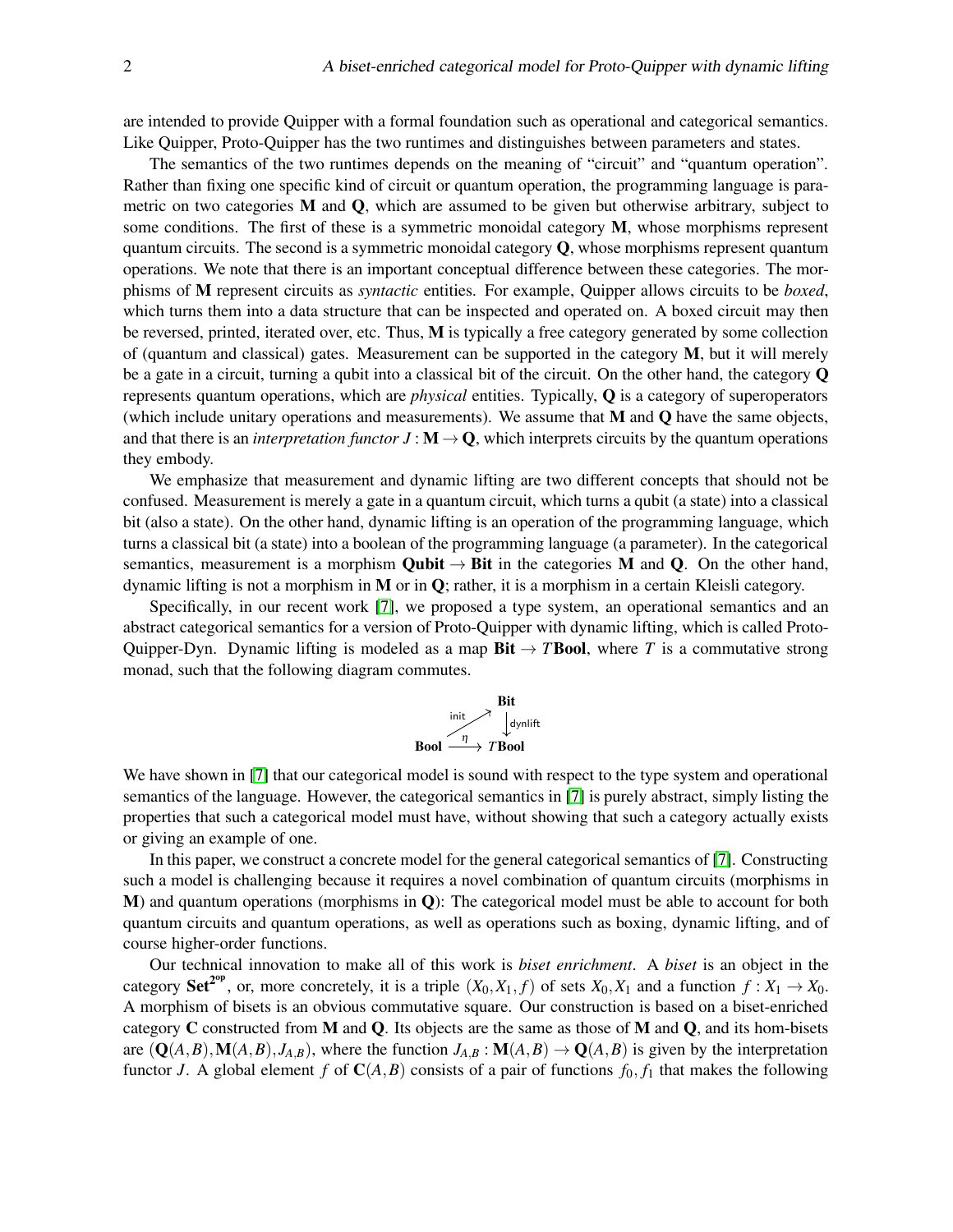diagram commute.

$$
\begin{array}{c}\n1 \longrightarrow^{f_1} \mathbf{M}(A,B) \\
\downarrow^{f_0} \qquad \qquad \downarrow^{f_{A,B}} \\
\mathbf{Q}(A,B)\n\end{array}
$$

Thus,  $f_1$  is a quantum circuit, which can be used as a quantum operation  $f_0$  by composing with  $J_{A,B}$ . The biset-enriched category  $C$  therefore maintains a distinction between  $M$  and  $Q$  while taking the interpretation functor *J* into account. To model the higher-order features of the programming language, we embed C in a monoidal closed biset-enriched category  $\tilde{C}$ , which we construct as a certain subcategory of the biset-enriched category of presheaves over  $C$ . We show that  $\tilde{C}$  satisfies the axiomatization specified in [\[7\]](#page-12-0). Therefore it is a concrete model for Proto-Quipper with dynamic lifting.

Our approach to modeling dynamic lifting differs from recent work by Lee et al. [\[14\]](#page-12-8), where the category of *quantum channels*, which generalize quantum circuits with a notion of branching for measurement results, is used to model a single runtime. Because our model accounts separately for circuit generation time (category  $M$ ) and circuit execution time (category  $Q$ ), we are able to support a type system that distinguishes quantum circuits from quantum computations that use dynamic lifting [\[7\]](#page-12-0). This prevents a class of runtime errors in Quipper caused by boxing a computation that uses dynamic lifting.

The rest of the paper is structured as follows. In Section [2,](#page-2-0) we first review some basic concepts from enriched category theory, and then recall from [\[7\]](#page-12-0) the axiomatization of an enriched categorical semantics for dynamic lifting. In Section [3,](#page-5-0) we define the biset-enriched category C. We show its presheaf category  $\overline{C}$  admits a commutative strong monad and a linear-non-linear adjunction. In Section [4,](#page-8-0) we construct a reflective subcategory  $\tilde{C}$  of  $\overline{C}$  and show that it is an enriched categorical model for dynamic lifting.

#### <span id="page-2-0"></span>2 An enriched categorical semantics for dynamic lifting

Enriched categories are a generalization of categories where, instead of hom-sets, one works with homobjects, which are objects in a monoidal category.

**Definition 2.1.** Let  $\mathcal V$  be a monoidal category. A  $\mathcal V$ -enriched category **A** is given by the following:

- A class of objects, also denoted A.
- For any  $A, B \in \mathbf{A}$ , an object  $\mathbf{A}(A, B)$  in  $\mathcal{V}$ .
- For any  $A \in \mathbf{A}$ , a morphism  $u_A : I \to \mathbf{A}(A, A)$  in  $\mathcal{V}$ , called the *identity* on A.
- For any  $A, B, C \in \mathbf{A}$ , a morphism  $c_{A,B,C} : \mathbf{A}(A,B) \otimes \mathbf{A}(B,C) \to \mathbf{A}(A,C)$  in  $\mathcal{V}$ , called *composition*.
- The composition and identity morphisms must satisfy suitable diagrams in  $\mathcal V$  (see [\[2,](#page-12-9) [11\]](#page-12-10)).

#### Remarks

- Many concepts from the theory of non-enriched categories can be generalized to the enriched setting. For example,  $\mathcal V$ -functors,  $\mathcal V$ -natural transformations,  $\mathcal V$ -adjunctions, and the  $\mathcal V$ -Yoneda embedding are all straightforward generalizations of their non-enriched counterparts. We refer the reader to [\[2,](#page-12-9) [11\]](#page-12-10) for comprehensive introductions. Symmetric monoidal categories can also be generalized to the enriched setting (see Appendix [A](#page-13-0) for a definition).
- In the rest of this paper, when we speak of a map  $f : A \to B$  in a  $\mathcal V$ -enriched category **A**, we mean a morphism of the form  $f: I \to \mathbf{A}(A, B)$  in  $\mathcal V$ . Furthermore, when  $g: B \to C$  is also a map in A, we write  $g \circ f : A \to C$  as a shorthand for

$$
I \stackrel{f \otimes g}{\to} \mathbf{A}(A,B) \otimes \mathbf{A}(B,C) \stackrel{c}{\to} \mathbf{A}(A,C).
$$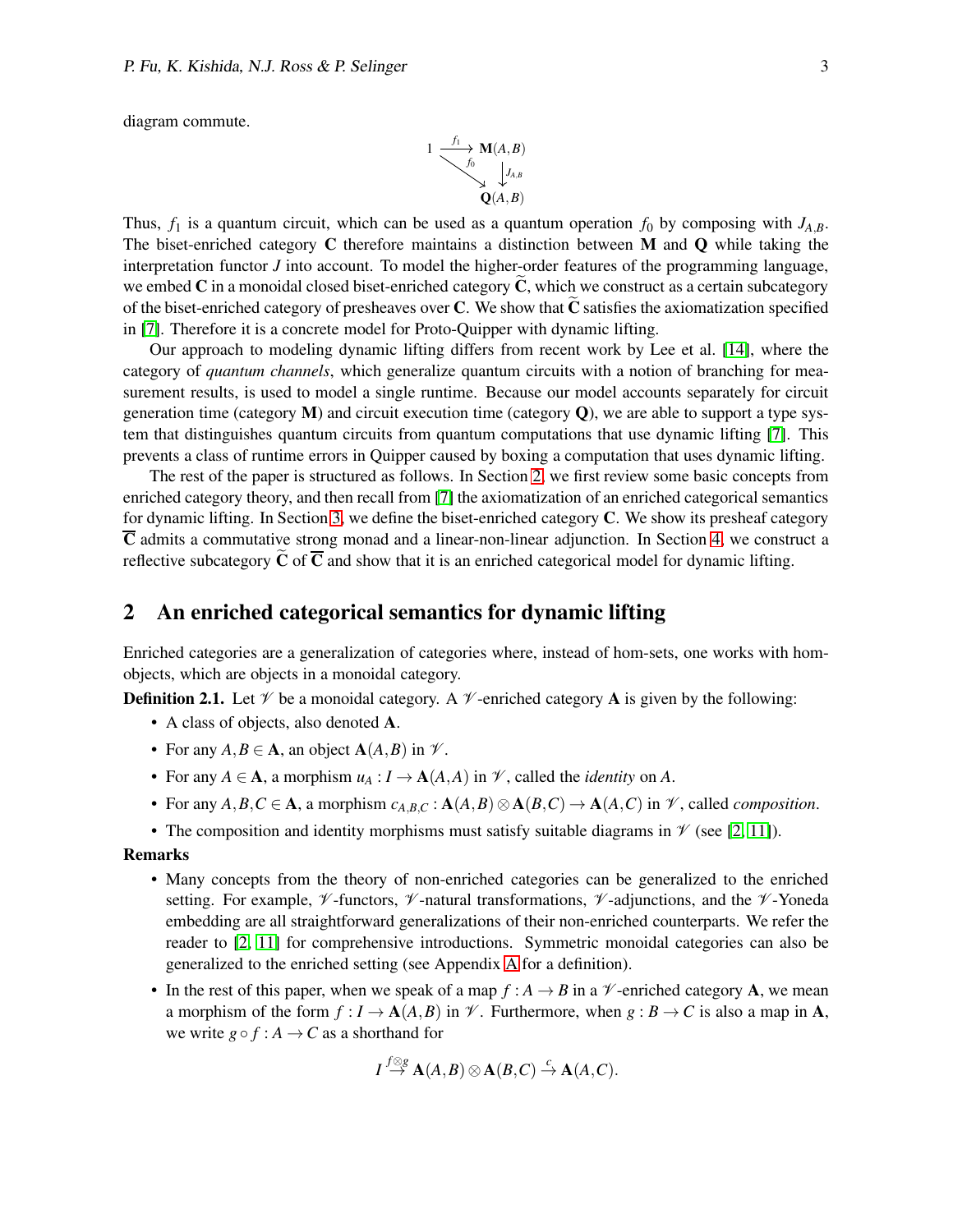• A  $\mathcal V$ -enriched category **A** gives rise to an ordinary (non-enriched) category  $V(A)$ , called the *underlying category* of **A**.<sup>[1](#page-3-0)</sup> The objects of  $V(A)$  are the objects of **A** and the hom-sets of  $V(A)$  are defined as  $V(A)(A, B) = \mathcal{V}(I, A(A, B))$ , for any  $A, B \in V(A)$ . Similarly, a  $\mathcal{V}$ -functor  $F : A \to B$ gives rise to a functor  $VF : V(\mathbf{A}) \to V(\mathbf{B})$  and a  $\mathcal V$ -natural transformation  $\alpha : F \to G$  gives rise to a natural transformation  $V\alpha$  :  $VF \rightarrow VG$ .

The construction in this paper is parameterized by two symmetric monoidal categories, denoted by M and Q. We fix M and Q once and for all and require the following:

- (1)  $M$  and  $Q$  have the same objects, including a distinguished object called Bit. The category  $M$  has distinguished morphisms zero, one :  $I \rightarrow$  Bit.
- (2) **Q** has a coproduct  $\textbf{Bit} = I + I$ , and the tensor product in **Q** distributes over this coproduct.
- (3) There is a strict monoidal functor  $J : \mathbf{M} \to \mathbf{Q}$  that is the identity on objects and  $J(zero) = inj_1$ :  $I \rightarrow I + I$ ,  $J(\text{one}) = \text{inj}_2 : I \rightarrow I + I$ . We call *J* the *interpretation functor*.
- (4) The category Q is enriched in *convex spaces*. That is, for any real numbers  $p_1, p_2 \in [0, 1]$  such that  $p_1 + p_2 = 1$ , and any maps  $f, g \in \mathbb{Q}(A, B)$ , there is a *convex sum*  $p_1 f + p_2 g \in \mathbb{Q}(A, B)$ , and the convex sum satisfies certain standard conditions which are detailed in Appendix [C.](#page-15-0) Moreover, composition is *bilinear* with respect to convex sum, i.e.,  $(p_1 f_1 + p_2 f_2) \circ g = p_1(f_1 \circ g) + p_2(f_2 \circ g)$ and  $h \circ (p_1 f_1 + p_2 f_2) = p_1(h \circ f_1) + p_2(h \circ f_2).$
- (5) For any  $A \in \mathbf{Q}$ , and  $f : I \to \textbf{Bit} \otimes A \in \mathbf{Q}$ , we have  $f = p_1(\text{inj}_1 \otimes f_1) + p_2(\text{inj}_2 \otimes f_2)$ , where  $\text{inj}_1, \text{inj}_2$ :  $I \rightarrow I + I$  and  $p_1, p_2 \in [0, 1]$  are uniquely determined real numbers such that  $p_1 + p_2 = 1$ . When  $p_i \neq 0$ , the map  $f_i: I \to A$  is also unique.

Perhaps it is useful to explain more specifically what we mean when we say that  $M$  and  $Q$  are fixed "once and for all". The point is that these categories are not only used in the categorical semantics, but also in the operational semantics of Proto-Quipper-Dyn (i.e., to run the program, we must know what a circuit is and what a quantum operation is). Therefore, these categories should be regarded as given as part of the language specification, rather than as a degree of freedom in the semantics. On the other hand, nothing in the operational or denotational semantics depends on particular properties of M and Q other than properties (1)–(5) above. Therefore, Proto-Quipper-Dyn can handle a wide variety of possible circuit models and physical execution models.

In practice, the category  $M$  will be a category of quantum circuits and the category  $Q$  will be a category of quantum operations. These categories will typically have additional objects, such as Qubit and perhaps Qutrit, and additional morphisms, such as  $H : \text{Qubit} \rightarrow \text{Qubit}$  and Meas : Qubit  $\rightarrow \text{Bit}$ . Requirement (5) is only needed in the operational semantics of Proto-Quipper-Dyn; it is not needed for the denotational semantics.

We now recall the enriched categorical semantics for dynamic lifting specified in [\[7\]](#page-12-0).

<span id="page-3-2"></span><span id="page-3-1"></span>**Definition 2.2.** Let  $\mathcal V$  be a cartesian closed category with coproducts. A  $\mathcal V$ -category **A** is a *model for Proto-Quipper with dynamic lifting* if it satisfies the following properties.

- **a** A is symmetric monoidal closed, i.e., it is symmetric monoidal and there is a  $\mathcal{V}$ -adjunction  $-\otimes A$  ⊣  $A \rightarrow -$  for any  $A \in \mathbf{A}$ .
- b A has coproducts. Note that the tensor products distribute over coproducts, because − ⊗*A* is a left adjoint functor for any  $A \in \mathbf{A}$ , which preserves coproducts.

<span id="page-3-0"></span><sup>&</sup>lt;sup>1</sup>We use  $V(A)$  to denote the underlying category, rather than the usual  $U(A)$ , because the letter *U* will serve another purpose in this paper.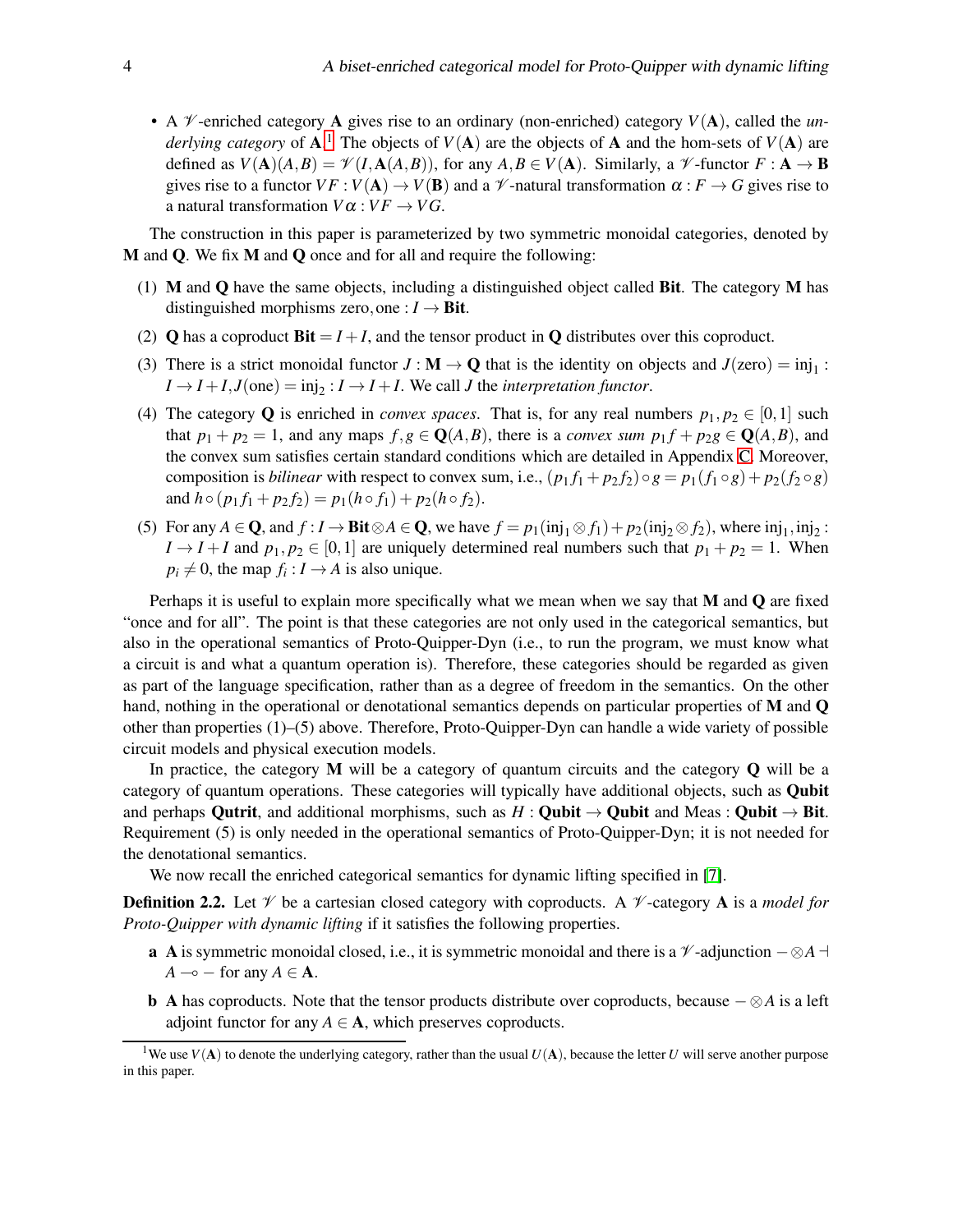- <span id="page-4-0"></span>c A is equipped with a  $\mathcal{V}$ -adjunction  $p : \mathcal{V} \to \mathbf{A} \to \mathcal{V}$  are the that p is a strong monoidal *V* -functor. This implies that  $p(1) \cong I$  and  $p(X \times Y) \cong pX \otimes pY$ .
- <span id="page-4-4"></span>d A is equipped with a commutative strong  $\mathcal V$ -monad *T*. For any  $A, B \in \mathbf{A}$ , we write  $t_{A,B} : A \otimes TB \rightarrow$ *T*(*A*⊗*B*) for the strength and *s*<sub>*A*,*B*</sub> : *TA*⊗*B* → *T*(*A*⊗*B*) for the costrength.
- e Let  $V(A)$  be the underlying category of A, VT be the underlying monad of T, and  $Kl_{VT}(V(A))$ be the Kleisli category of *VT*. The Kleisli category  $Kl_{VT}(V(A))$  is enriched in convex spaces. In other words, for any  $A, B, C \in \mathbf{A}$ , if  $f, g : A \to TB$  and  $p, q \in [0, 1], p + q = 1$ , then there exists a convex sum  $pf + qg : A \rightarrow TB$ . Moreover, for any  $h : C \rightarrow TA, e : B \rightarrow TC$ , we have the following:

$$
\mu \circ T(pf+qg) \circ h = p(\mu \circ Tf \circ h) + q(\mu \circ Tg \circ h),
$$
  

$$
\mu \circ Te \circ (pf+qg) = p(\mu \circ Te \circ f) + q(\mu \circ Te \circ g).
$$

<span id="page-4-2"></span>**f** There are fully faithful embeddings  $M \stackrel{\psi}{\hookrightarrow} V(A)$  and  $Q \stackrel{\phi}{\hookrightarrow} Kl_{VT}(V(A))$ . These embedding functors are strong monoidal, and  $\phi$  preserves the convex sum. Moreover, the following diagram commutes for any  $S, U \in M$ .

$$
\begin{array}{ccc}\n\mathbf{M}(S,U) & \xrightarrow{\Psi_{S,U}} & V(\mathbf{A})(S,U) \\
\downarrow_{S,U} & & \downarrow_{S,U} \\
\mathbf{Q}(S,U) & \xrightarrow{\phi_{S,U}} & Kl_{VT}(V(\mathbf{A}))(S,U)\n\end{array}
$$

Here,  $E: V(A) \to Kl_{VT}(V(A))$  is the functor such that  $E(A) = A$  and  $E(f) = \eta \circ f$ .

<span id="page-4-1"></span>g Let  $\mathscr S$  denote the set of objects in the image of  $\psi$ . For any  $S, U \in \mathscr S$ , there is an isomorphism

$$
\flat(S \multimap U) \stackrel{e}{\cong} \mathbf{A}(S, U).
$$

<span id="page-4-3"></span>h There are maps dynlift : **Bit**  $\rightarrow$  **TBool** and init : **Bool**  $\rightarrow$  **Bit** in A such that the following diagram commutes.



#### Remarks

• Condition [c](#page-4-0) gives rise to a comonoid structure  $\text{dup}_X: pX \to pX \otimes pX$  and  $\text{discard}_X: pX \to I$  for any *X*  $\in \mathcal{V}$ . Moreover, for any map  $f: X \to Y$  in  $\mathcal{V}$ , we have the following in **A**.

$$
\mathsf{dup}_{Y} \circ pf = (pf \otimes pf) \circ \mathsf{dup}_{X}.
$$

- Objects in the image of the functor *p* are called *parameter objects* in A. Such objects are equipped with maps dup :  $A \rightarrow A \otimes A$  and discard :  $A \rightarrow I$ . In particular, **Bool** :=  $I + I = p(1) + p(1) = p(2)$ is a parameter object.
- Usin[g](#page-4-1) condition **g**, we define box =  $p(e)$  and unbox =  $p(e^{-1})$ , and we have

$$
p\flat(S\multimap U)\stackrel{{\rm box}\ {\rm (unbox)}}{\cong} p{\bf A}(S,U).
$$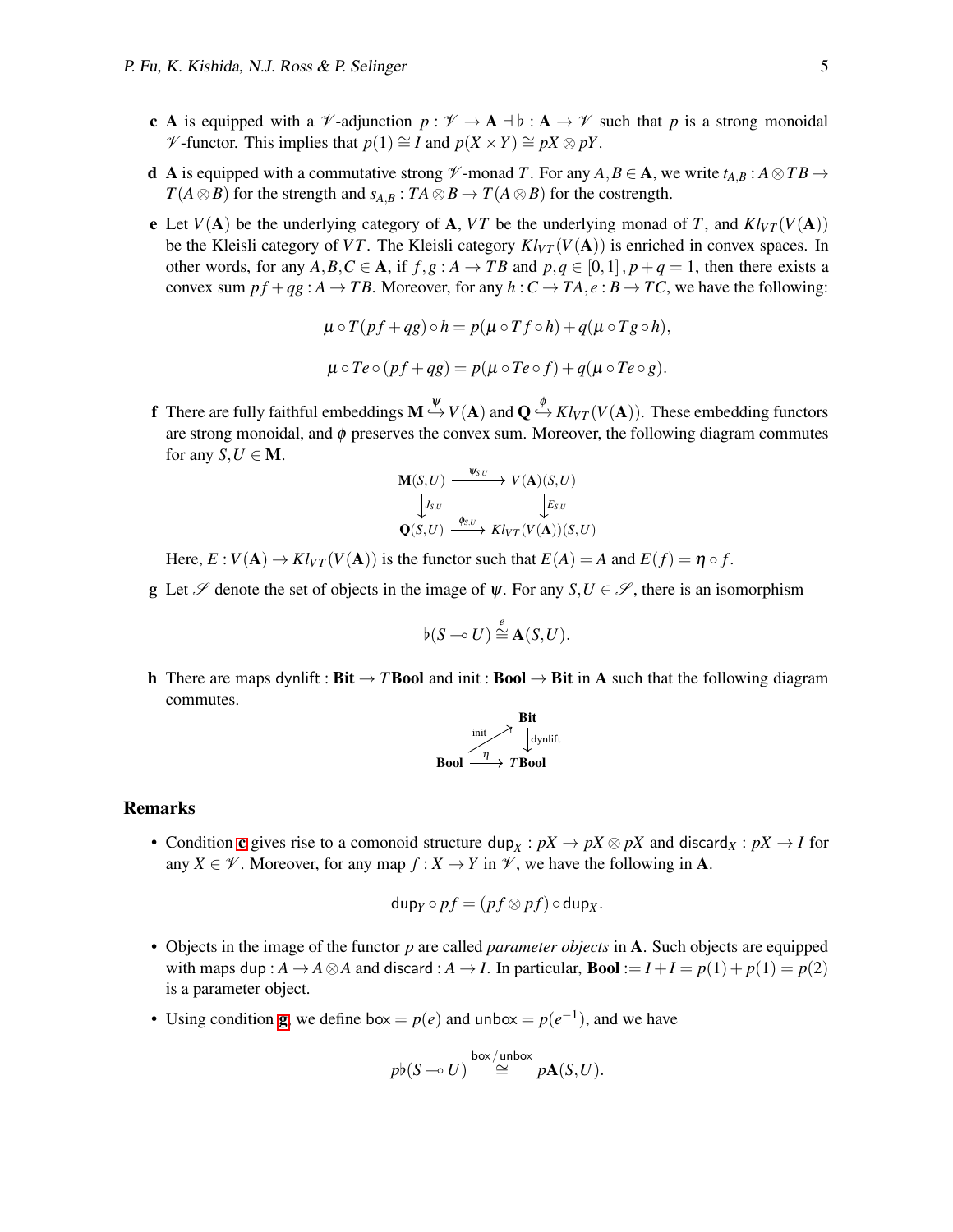• Note that

$$
Kl_{VT}(V(\mathbf{A}))(A,B) = V(\mathbf{A})(A,VTB) = \mathcal{V}(1,\mathbf{A}(A,TB)) = \mathcal{V}(1,Kl_T(\mathbf{A})(A,B)) = V(Kl_T(\mathbf{A}))(A,B).
$$

• The Kleisli category  $Kl_{VT}(V(A))$  is monoidal because VT is a commutative strong monad and *V*(**A**) is monoidal. For any *f* : *A*<sub>1</sub> → *VTB*<sub>1</sub> and *g* : *A*<sub>2</sub> → *VTB*<sub>2</sub> in  $Kl_{VT}(V(A))$ , we define *f* ⊗ *g* ∈  $Kl_{VT}(V(A))(A_1 \otimes A_2, B_1 \otimes B_2)$  by

$$
A_1 \otimes A_2 \stackrel{f \otimes g}{\rightarrow} VTB_1 \otimes VTB_2 \stackrel{s}{\rightarrow} VT(B_1 \otimes VTB_2) \stackrel{T_f}{\rightarrow} VTVT(B_1 \otimes B_2) \stackrel{\mu}{\rightarrow} VT(B_1 \otimes B_2).
$$

- Since  $\psi(S) = \phi(S)$  for any  $S \in M, Q$ , we define **Bit** =  $\psi(Bit) = \phi(Bit) \in A$ .
- Condition [f](#page-4-2) expresses the requirement that the enriched category A must combine both categories M and Q, i.e., they are subcategories of *V*(A) and its Kleisli category, respectively. Thus A has both quantum circuits and quantum operations. The commutative diagram implies that a circuit in A can be used as a quantum operation.
- In [\[7\]](#page-12-0), we have shown that conditions [a](#page-3-1)-[h](#page-4-3) are sufficient to give a model of Proto-Quipper-Dyn that is sound with respect to its type system and an operational semantics.

## <span id="page-5-0"></span>3 A biset-enriched category C and its category of presheaves  $\overline{C}$

#### 3.1 Biset enrichment

We now begin our construction of a concrete model satisfying Definition [2.2.](#page-3-2) Let 2 be the category with two objects 0,1 and one nontrivial arrow  $0 \to 1$ . Let  $\mathcal{V} = \mathbf{Set}^{2^{op}}$  be the category of functors from  $2^{op}$ to Set. Concretely, the objects of  $\mathcal V$  are triples  $(A_0, A_1, f)$ , where  $A_0, A_1$  are sets and f is a function  $A_1 \rightarrow A_0$ . We call such a triple a *biset*. A morphism in  $\mathscr V$  from  $(A_0, A_1, f)$  to  $(B_0, B_1, g)$  is a pair  $(h_0, h_1)$ , where  $h_0: A_0 \to B_0$  and  $h_1: A_1 \to B_1$  are functions such that the following diagram commutes.

$$
A_1 \xrightarrow{h_1} B_1
$$
  
\n
$$
\downarrow f \qquad \downarrow g
$$
  
\n
$$
A_0 \xrightarrow{h_0} B_0
$$

Because it is a presheaf category, the category of bisets  $V = Set^{2^{op}}$  is complete, cocomplete, and cartesian closed. We write  $A \Rightarrow B$  to denote an exponential object in  $\mathcal V$ .

The category  $\mathscr V$  is itself a  $\mathscr V$ -category where the hom-object  $\mathscr V(A,B)$  is given by the exponential object  $A \Rightarrow B$ . We write Hom<sub> $\gamma$ </sub> (A, B) to denote a hom-set when viewing  $\gamma$  as an ordinary category. Any set *X* can be viewed as a trivial biset  $(X, X, Id)$ . Therefore, any ordinary category can be viewed as a trivial biset-enriched category. For example, **Set** can be viewed as a  $\mathcal V$ -category, where the hom-objects are given by  $\textbf{Set}(A, B) = (\textbf{Set}(A, B), \textbf{Set}(A, B), \text{Id})$  for any  $A, B \in \textbf{Set}$ .

**Definition 3.1.** We define  $\mathcal{V}$ -functors  $U_0(A_0, A_1, a) = A_0 : \mathcal{V} \to \mathbf{Set}$ , and  $\Delta(X) = (X, X, \text{Id}) : \mathbf{Set} \to \mathcal{V}$ .

The  $\mathscr V$ -functor  $\Delta$  is fully faithful and  $U_0$  is strong monoidal. Note that there is also another functor  $U_1(A_0, A_1, a) = A_1 : \mathcal{V} \to \mathbf{Set}$ , but it is only an ordinary functor, not a  $\mathcal{V}$ -functor. This is because for *A*,*B* ∈  $\mathcal{V}$ , there does not in general exist a morphism  $A \Rightarrow B \rightarrow \text{Set}(A_1, B_1)$  in  $\mathcal{V}$ . The functor *U*<sub>1</sub> will play no role in this paper, but the two  $\mathcal V$ -functors  $U_0$  and  $\Delta$  will be important.

**Proposition 3.2.** *There is a*  $\mathcal V$  *-adjunction*  $U_0 : \mathcal V \to \mathbf{Set} \dashv \Delta$  :  $\mathbf{Set} \to \mathcal V$ *. We write T* for the  $\mathcal V$  *-monad* ∆◦*U*0*, it is a commutative strong* V *-monad.*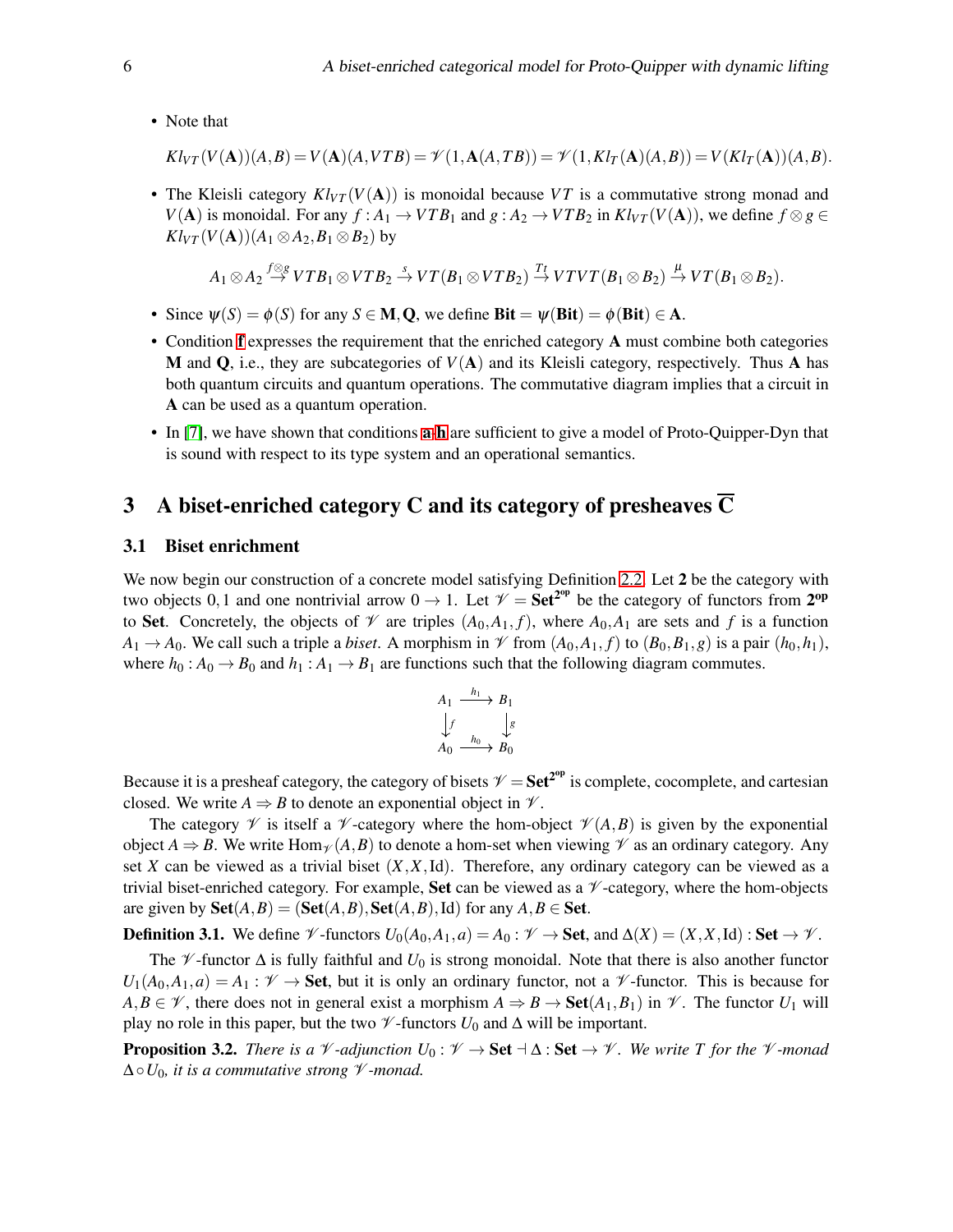#### 3.2 The  $\mathscr V$ -category C

In the following we define a non-trivial  $\not\!\!\!\!\nu$ -category **C**.

**Definition 3.3.** We define the  $\mathcal V$ -category **C** as following.

- The objects of C are the same as those of M and O.
- For objects  $A, B \in \mathbb{C}$ , we define  $\mathbb{C}(A, B)$  as the following object of  $\mathcal{V}$ ,

$$
\mathbf{C}(A,B) = (\mathbf{Q}(A,B), \mathbf{M}(A,B), J_{AB} : \mathbf{M}(A,B) \to \mathbf{Q}(A,B)),
$$

where  $J : M \to Q$  is the interpretation functor.

- For every object  $A \in \mathbb{C}$ , we have a morphism  $u_A = (\tilde{Id}_0, \tilde{Id}_1) : 1 \to \mathbb{C}(A, A)$  in  $\mathcal{V}$ , where  $\tilde{Id}_1(*) =$  $\text{Id}_A : A \to A$  in **M** and  $\tilde{\text{Id}}_0(*) = \text{Id}_A : A \to A$  in **Q**.
- For any  $A, B, C \in \mathbb{C}$ , we have a morphism  $c_{A,B,C} = (c_0, c_1) : \mathbb{C}(A, B) \times \mathbb{C}(B, C) \to \mathbb{C}(A, C)$  in  $\mathcal{V}$ , where  $c_0$ :  $Q(A, B) \times Q(B, C) \rightarrow Q(A, C)$  and  $c_1$ :  $M(A, B) \times M(B, C) \rightarrow M(A, C)$  are the compositions in Q and M, respectively.

#### 3.3 The  $\mathscr V$ -category  $\overline{C}$

The biset-enriched category C is symmetric monoidal. However, it is not closed. For that, we will need to work in the  $\mathcal V$ -enriched presheaf category  $\overline{\mathbf{C}}$ .

**Definition 3.4.** We define the  $\mathscr{V}$ -category  $\overline{\mathbf{C}} = \mathscr{V}^{\mathbf{C}^{\mathrm{op}}}$ . Concretely, an object  $F \in \overline{\mathbf{C}}$  is a  $\mathscr{V}$ -functor  $\mathbf{C}^{\mathrm{op}} \to$ *V*. Because *V* is complete, for any *F*, *G* ∈  $\overline{C}$ , we have a hom-object  $\overline{C}(F, G) \in \mathcal{V}$  that represents *V*natural transformations  $F \to G$ .

An object in  $\overline{C}$  is a  $\mathscr V$ -functor  $F: C^{op} \to \mathscr V$ . This means that for each  $A \in C^{op}$ , there is an object  $FA \in \mathcal{V}$ . And for any  $A, B \in \mathbb{C}^{op}$  there is a morphism  $F_{AB} : \mathbb{C}^{op}(A, B) \to FA \Rightarrow FB$  in  $\mathcal{V}$ , which is the following commutative diagram.

$$
\mathbf{M}(B,A) \xrightarrow{F_{AB}^1} (FA \Rightarrow FB)_1 = \text{Hom}_{\mathscr{V}}(FA, FB)
$$
  
\n
$$
\downarrow J_{B,A} \qquad \qquad \downarrow p_0
$$
  
\n
$$
\mathbf{Q}(B,A) \xrightarrow{F_{AB}^0} (FA \Rightarrow FB)_0 = \text{Set}((FA)_0, (FB)_0).
$$

Note that an element  $h \in \text{Hom}_{\mathcal{V}}(FA, FB)$  is a pair of function  $(h_0, h_1)$  such that the following commutes.

$$
(FA)_1 \xrightarrow{h_1} (FB)_1
$$
  
\n
$$
\downarrow f \qquad \qquad \downarrow g
$$
  
\n
$$
(FA)_0 \xrightarrow{h_0} (FB)_0
$$

Thus we define  $p_0(h_0,h_1)=h_0.$  So a  $\mathscr V$  -functor  $F:\mathbf C^{\mathrm{op}}\to\mathscr V$  induces an ordinary functor  $F^0:\mathbf Q^{\mathrm{op}}\to\mathbf{Set},$ where  $F^0(A) = (FA)_0$  and the function  $\mathbf{Q}(B,A) \to \mathbf{Set}(F^0A, F^0B)$  is given by  $F^0_{AB}$  for any  $A, B \in \mathbf{Q}$ .

**Proposition 3.5.** *The*  $\mathcal V$ -category  $\overline{\mathbf{C}}$  *is a*  $\mathcal V$ -monoidal closed category, where the tensor product  $\otimes_{\text{Day}}$ *and linear exponential*  $\sim_{\text{Day}}$  *are given by Day's convolution [\[3\]](#page-12-11). The tensor unit is defined by I* :=  $yI =$ C(−,*I*)*, where y is the* V *-enriched Yoneda embedding functor.*

The  $\mathscr V$ -category  $\overline{\mathbf{C}}$  has coproducts. Day's construction implies that the Day tensor product distributes over the coproducts, and that the  $\mathscr V$ -enriched Yoneda embedding  $y : C \hookrightarrow \overline{C}$  is strong monoidal.

The  $\mathscr V$ -adjunction  $U_0$   $\negthinspace \perp \Delta$  and the  $\mathscr V$ -monad  $T$  can be lifted to  $\overline{\mathbb C}$ .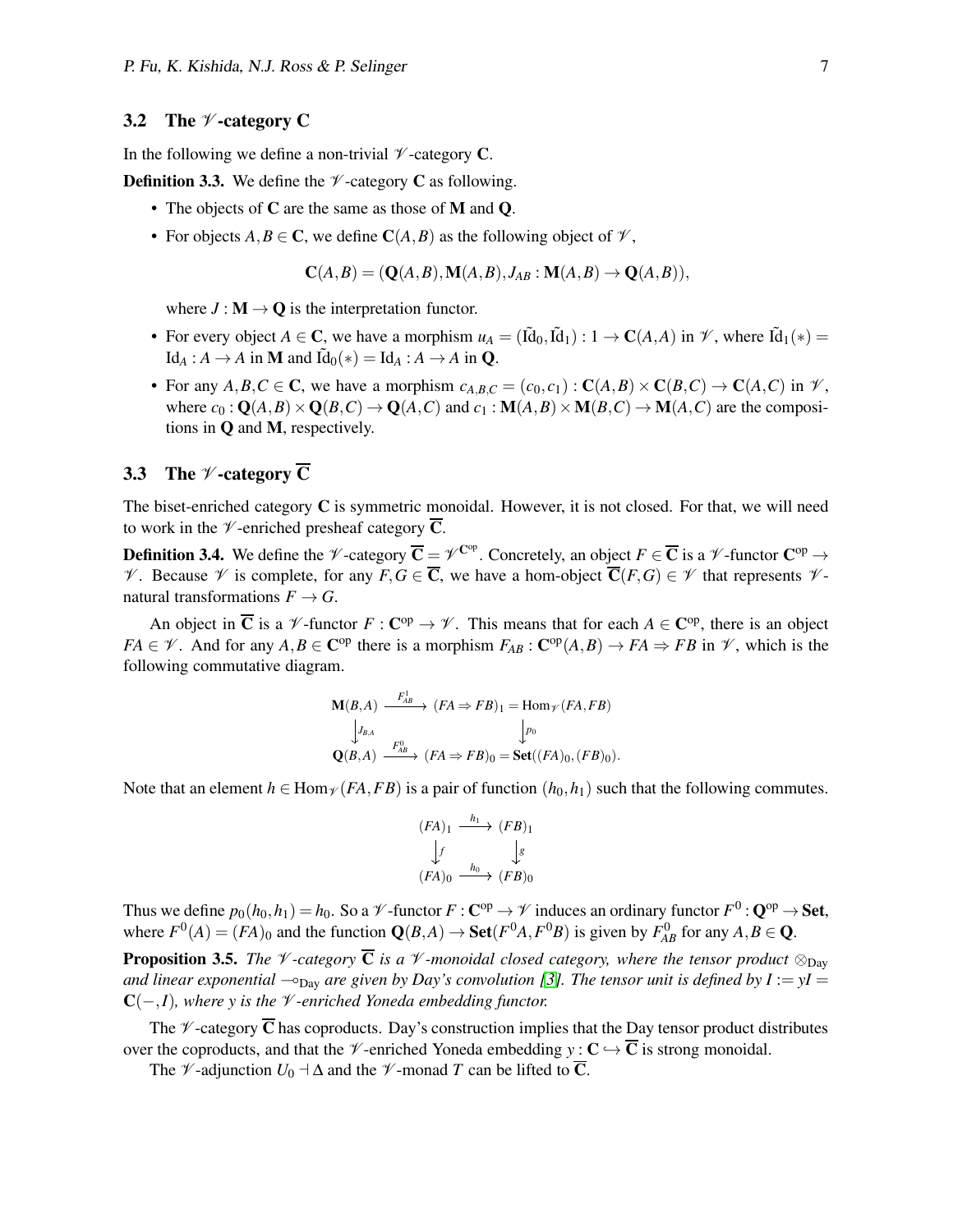**Definition 3.6.** We define  $\mathscr{V}$ -functors  $\overline{U_0}(F) := U_0 \circ F : \mathscr{V}^{\mathbf{C}^{\mathrm{op}}} \to \mathbf{Set}^{\mathbf{C}^{\mathrm{op}}}, \overline{\Delta}(F) := \Delta \circ F : \mathbf{Set}^{\mathbf{C}^{\mathrm{op}}} \to \mathscr{V}^{\mathbf{C}^{\mathrm{op}}},$ and  $\overline{T} := \overline{\Delta} \circ \overline{U_0} : \mathscr{V}^{\mathrm{C^{op}}} \to \mathscr{V}^{\mathrm{C^{op}}}.$ 

Note that  $\overline{\Delta}$  is fully faithful and that  $\overline{U_0}$  is strong monoidal.

**Proposition 3.7.** *There is a*  $\mathscr V$ -adjunction  $\overline{U_0}$  :  $\mathscr V^{\mathbf{C}^{\mathrm{op}}} \to \mathbf{Set}^{\mathbf{C}^{\mathrm{op}}} \dashv \overline{\Delta}$  :  $\mathbf{Set}^{\mathbf{C}^{\mathrm{op}}} \to \mathscr V^{\mathbf{C}^{\mathrm{op}}}$ .

*Proof.* For any  $F \in \mathbf{Set}^{\mathbf{C}^{\mathrm{op}}}, G \in \overline{\mathbf{C}}$ , we need to show that  $\mathbf{Set}^{\mathbf{C}^{\mathrm{op}}}(\overline{U_0}F,G) \cong \mathscr{V}^{\mathbf{C}^{\mathrm{op}}}(F,\overline{\Delta}G)$  that is  $\mathscr{V}$ -natural in *F* and *G*. This is true since the following isomorphisms follow from properties of *end*.

$$
V^{\mathbf{C}^{\mathrm{op}}}(F,\overline{\Delta}G) \cong \int_{A \in \mathbf{C}} \mathscr{V}(FA, \Delta GA) \cong \int_{A \in \mathbf{C}} \mathbf{Set}(U_0FA, GA) \cong \int_{A \in \mathbf{C}} \mathscr{V}(\Delta U_0FA, \Delta GA)
$$
  
\n
$$
\cong \mathscr{V}^{\mathbf{C}^{\mathrm{op}}}(\overline{\Delta U_0}F, \overline{\Delta}G) \cong \mathbf{Set}^{\mathbf{C}^{\mathrm{op}}}(\overline{U_0}F, G).
$$

<span id="page-7-0"></span>**Proposition 3.8.** *The monad*  $\overline{T}$  *is a commutative strong monad.* 

Proposition [3.8](#page-7-0) is a consequence of the following more general theorem, whose proof can be found in Appendix [D.](#page-19-0)

<span id="page-7-3"></span>**Theorem 3.9.** Let  $\mathcal V$  be a complete, cocomplete, symmetric monoidal closed category. Let A be a  $\mathcal V$ *category.* If T is a commutative strong  $\mathcal V$  *-monad on*  $\mathcal V$ , then  $\overline{T}(F) = T \circ F$  is a commutative strong  $\mathcal V$ -monad on  $\mathcal V^{\mathbf A^\mathrm{op}}.$ 

Consider a  $\mathscr V$ -functor  $F: \mathbb C^{op} \to \mathbf{Set}$ . For any  $A, B \in \mathbb C$ ,  $FA \in \mathbf{Set}$ , and the map  $F_{AB}: \mathbb C(B, A) \to$ Set(*FA*,*FB*) is uniquely determined by the function  $F_{AB}^0$  :  $\mathbf{Q}(B,A) \to \mathbf{Set}(FA,FB)$ . So *F* is uniquely determined by  $F^0$ :  $\mathbf{Q}^{op} \to \mathbf{Set}$ . In fact, the following theorem holds (the proof is in Appendix [B\)](#page-13-1).

<span id="page-7-2"></span>**Theorem 3.10.** We have  $\text{Set}^{\text{Cop}} \cong \text{Set}^{\text{Qop}}$ .

<span id="page-7-1"></span>The following proposition shows the maps in the Kleisli category of  $\overline{T}$  are essentially maps in Set<sup>Q°</sup>. **Proposition 3.11.** *For any F, G*  $\in \overline{C}$ *, we have* 

$$
\overline{\mathbf{C}}(F,\overline{T}G)=\overline{\mathbf{C}}(F,\overline{\Delta U_0}G)\cong\mathbf{Set}^{\mathbf{C}^{op}}(\overline{U_0}F,\overline{U_0}G)\cong\mathbf{Set}^{\mathbf{Q}^{op}}(F^0,G^0).
$$

### 3.4 A linear-non-linear adjunction in  $\overline{C}$

Suppose  $F \in \overline{C}$  and  $V \in \mathcal{V}$ . By definition, the *copower*  $V \odot F$ , if it exists, is an object  $V \odot F \in \overline{C}$  such that the isomorphism  $\overline{C}(V \odot F, G) \cong V \Rightarrow \overline{C}(F, G)$  is  $\mathscr V$ -natural in  $G \in \overline{C}$ .

**Definition 3.12.** Let  $V \in \mathcal{V}$ ,  $F \in \overline{C}$ . We define the copower  $V \odot F$  in  $\overline{C}$  as follows:

$$
(V \odot F)(A) = V \times FA : \mathbf{C}^{op} \to \mathcal{V}.
$$

The fact that the above is indeed a copower can be verified using the calculus of *ends*. For any *F*, *G*  $\in$  **C**, we have

$$
\overline{\mathbf{C}}(V \odot F, G) \cong \int_{A \in \mathbf{C}} V \times FA \Rightarrow GA \cong \int_{A \in \mathbf{C}} V \Rightarrow (FA \Rightarrow GA)
$$

$$
\cong V \Rightarrow \int_{A \in \mathbf{C}} (FA \Rightarrow GA) \cong V \Rightarrow \overline{\mathbf{C}}(F, G).
$$

**Definition 3.13.** We define  $\mathcal{V}$ -functors  $p(X) = X \odot I : \mathcal{V} \rightarrow \overline{\mathbf{C}}$  and  $b(F) = \overline{\mathbf{C}}(I,F) : \overline{\mathbf{C}} \rightarrow \mathcal{V}$ .

The  $\mathcal V$ -functors p and  $\flat$  form a linear-non-linear adjunction in the sense of Benton [\[1\]](#page-11-0).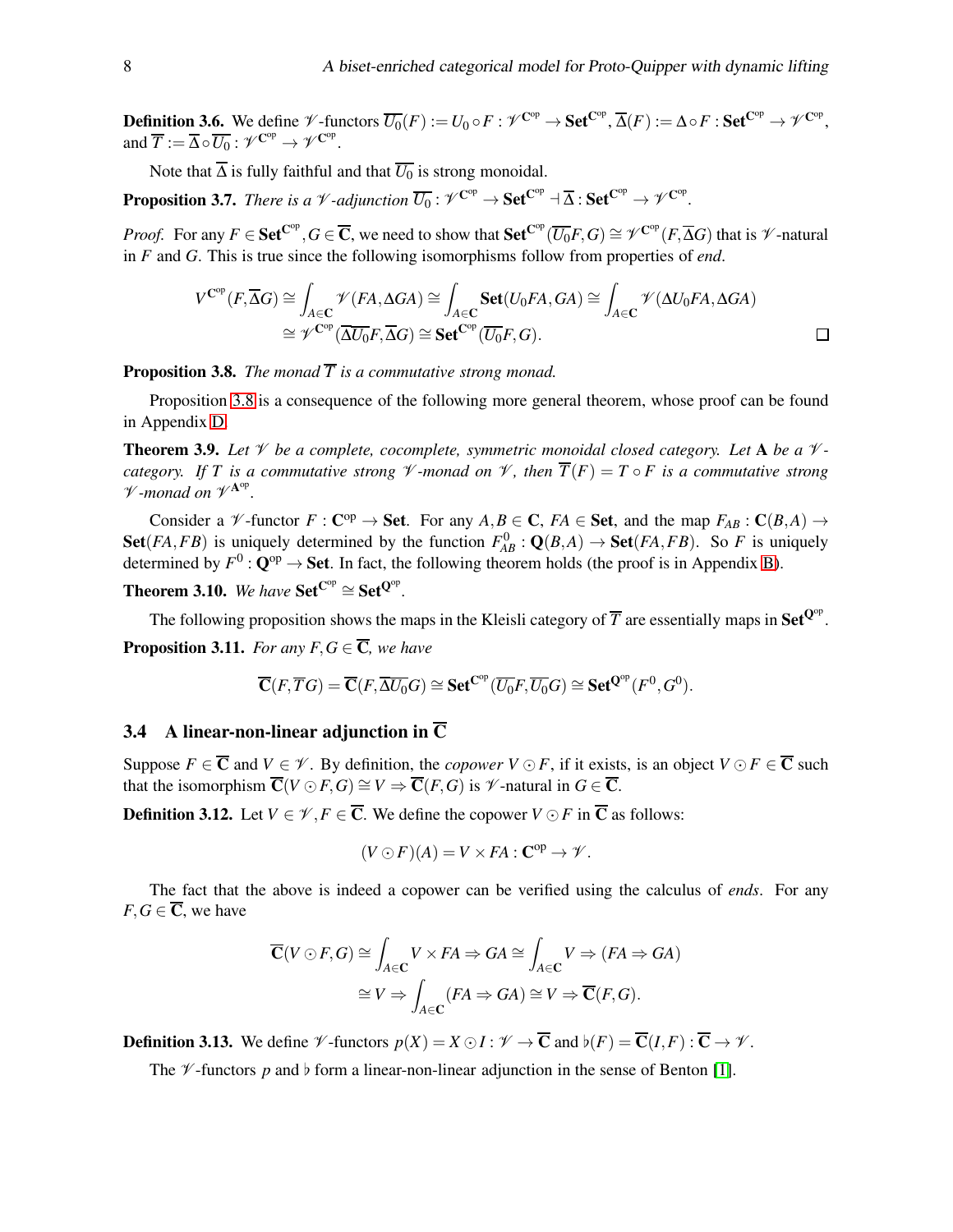**Theorem 3.14.** *We have a*  $\mathcal V$ -adjunction  $p \dashv b$ *. Moreover, p is strong monoidal.* 

*Proof.* We have  $\overline{C}(pX, G) \cong \overline{C}(X \odot I, G) \cong X \Rightarrow \overline{C}(I, G) \cong X \Rightarrow b(G)$ . Moreover, *p* is a strong monoidal *V* -functor. We have  $p(1) = 1 \odot yI \cong 1 \times \mathbb{C}(-, I) \cong yI$  and

$$
p(X) \otimes_{\text{Day}} p(Y) = \int^{A,B} \mathbf{C}(-, A \otimes B) \times X \times yI(A) \times Y \times yI(B)
$$
  
\n
$$
\cong X \times Y \times \int^{A,B} \mathbf{C}(-, A \otimes B) \times yI(A) \times yI(B) \cong X \times Y \times yI = p(X \times Y).
$$

**Theorem 3.15.** *For any*  $S, U \in \mathbb{C}$ *, there is an isomorphism*  $\flat(yS \sim_{\text{Dav}} yU) \cong \mathbb{C}(S, U)$ *.* 

*Proof.* We have 
$$
\flat(yS \sim_{\text{Day}} yU) = \overline{\mathbf{C}}(I, yS \sim_{\text{Day}} yU) \cong \overline{\mathbf{C}}(yS, yU) \cong \mathbf{C}(S, U).
$$

Applying *p* to the above isomorphism yields  $p\nmid(yS \sim_{\text{Day}} yU) \cong pC(S, U)$ . This isomorphism is called the *box/unbox* isomorphism in [\[16\]](#page-12-6).

# <span id="page-8-0"></span>4 A reflective subcategory  $\widetilde{C}$  of  $\overline{C}$

The  $\mathcal V$ -category  $\overline{\mathbf{C}}$  itself is not a model for Proto-Quipper with dynamic lifting. For example, it does not have a map **Bit**  $\rightarrow \overline{T}$ **Bool** for dynamic lifting. Namely, we define **Bool** :=  $yI + yI = C(-, I) + C(-, I)$ and Bit := *y*Bit =  $C(-, Bit) \in \overline{C}$ , where Bit  $\in C$ . Note that Bit = *I* + *I* in Q. Consider the following

$$
\begin{aligned} \overline{\mathbf{C}}(\mathbf{Bit},\overline{T}\mathbf{Bool}) &\cong \mathbf{Set}^{\mathbf{C}^{op}}(\overline{U_0}\mathbf{Bit},\overline{U_0}\mathbf{Bool}) \cong \mathbf{Set}^{\mathbf{Q}^{op}}(\mathbf{Bit}^0,\mathbf{Bool}^0) \\ &\cong \mathbf{Set}^{\mathbf{Q}^{op}}(\mathbf{Q}(-,\mathrm{Bit}),\mathbf{Q}(-,I)+\mathbf{Q}(-,I)) = \mathbf{Set}^{\mathbf{Q}^{op}}(\mathbf{Q}(-,I+I),\mathbf{Q}(-,I)+\mathbf{Q}(-,I)). \end{aligned}
$$

So a map in  $\overline{C}$ (Bit, $\overline{T}$ Bool) is the same as a natural transformation from  $Q(-,I+I)$  to  $Q(-,I)+Q(-,I)$ in Set<sup>Q $^{op}$ </sup>. Moreover, for condition **[h](#page-4-3)** to be satisfied, this natural transformation should be a left inverse of the canonical natural transformation  $Q(-,I) + Q(-,I) \rightarrow Q(-,I+I)$ . On the other hand, by the Yoneda lemma, every natural transformation from  $Q(-,I+I)$  to  $Q(-,I)+Q(-,I)$  either takes all of its values in the left component or in the right component of the disjoint union. Therefore, it can't be a left inverse to  $Q(-,I) + Q(-,I)$  →  $Q(-,I+I)$ . It follows that dynamic lifting cannot be interpreted in  $\overline{C}$ . To fix this, we now consider a reflective subcategory of  $\overline{C}$ .

**Definition 4.1.** A  $\mathcal{V}$ -functor  $F: \mathbb{C}^{op} \to \mathcal{V}$  is called *smooth* if  $F^0: \mathbb{Q}^{op} \to \mathbf{Set}$  is a product-preserving functor, i.e.,  $F^0(A + B) \cong F^0A \times F^0B$  for any  $A, B \in \mathbf{Q}$ .

Observe that for any *A* ∈ **C**, the  $\mathcal{V}$ -enriched Yoneda embedding *y* of *A*, which is **C**(−,*A*), is smooth. Because  $\mathbf{C}(-,A)^0 = \mathbf{Q}(-,A)$ , and for any  $B_1, B_2 \in \mathbf{Q}$ , we have  $\mathbf{Q}(B_1 + B_2, A) \cong \mathbf{Q}(B_1, A) \times \mathbf{Q}(B_2, A)$ . Thus, the codomain of *y* consists of smooth  $\mathcal V$ -functors.

**Definition 4.2.** We define  $\widetilde{C}$  to be the full  $\mathcal V$ -subcategory of smooth functors.

**Definition 4.3.** We define the *Lambek embedding*  $\overline{y}$  :  $C \rightarrow \widetilde{C}$  to be the corestriction of the Yoneda embedding *y*, i.e., it is the unique  $\mathcal V$ -functor such that the following diagram commutes.



The details of the proof of the following theorem are in Appendix [E.](#page-29-0)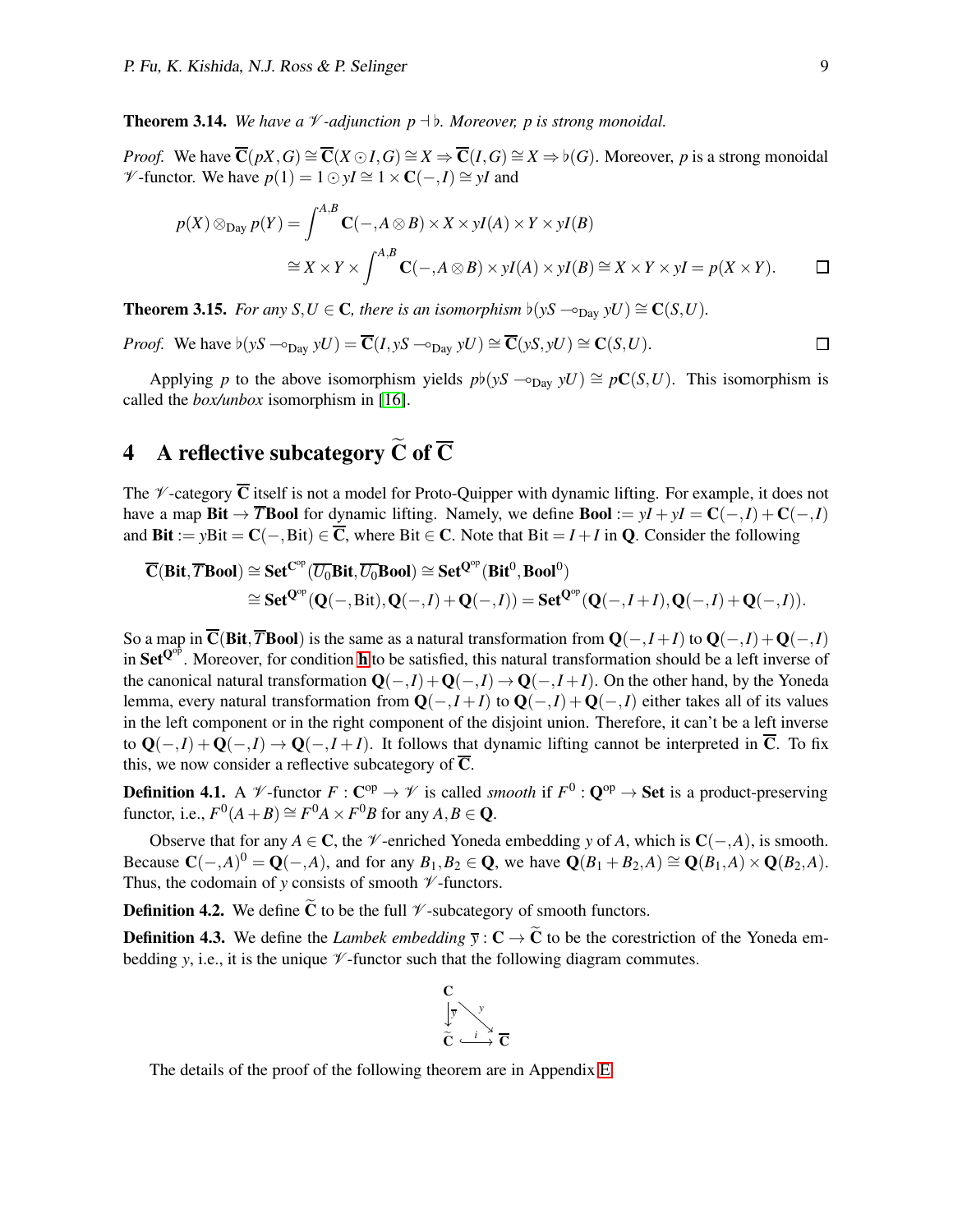<span id="page-9-0"></span>**Theorem 4.4.** *The*  $\mathcal V$ -category  $\widetilde{\mathbf{C}}$  *is a reflective*  $\mathcal V$ -subcategory of  $\overline{\mathbf{C}}$ *, i.e., the inclusion*  $\mathcal V$ -functor *i* :  $\widetilde{\mathbf{C}} \hookrightarrow \overline{\mathbf{C}}$  has a left adjoint  $\widetilde{L}$ .

Using results of Day [\[4,](#page-12-12) [5\]](#page-12-13) (see also [\[15\]](#page-12-14) for a more recent exposition), we can furthermore show that that  $C$  is symmetric monoidal and  $\tilde{L}$  is strong monoidal. See Appendix [F](#page-31-0) for further details. We now give an explicit definition of the monoidal closed structure in  $C$ .

**Definition 4.5.** For any  $F, G \in \mathbb{C}$ , we define the tensor product, internal hom and tensor unit in  $\mathbb{C}$  as  $F \otimes_{\text{Lam}} G := \tilde{L}(iF \otimes_{\text{Day}} iG), F \to_{\text{Lam}} G := iF \to_{\text{Day}} iG, \text{ and } I := \overline{y}I = \mathbb{C}(-, I),$  respectively.

In the above definition, the linear exponential  $F \sim_{\text{Lam}} G$  is well-defined because *iF*  $\sim_{\text{Dav}} iG$  is an object in  $C$  (Theorem [F.1\)](#page-31-1).

**Theorem 4.6.** *The*  $\mathcal V$ -category  $\widetilde{\mathbf{C}}$  *is symmetric monoidal closed. For any*  $F, G, H \in \widetilde{\mathbf{C}}$ *, there is a*  $\mathcal V$ *natural isomorphism*  $\widetilde{\mathbf{C}}(F \otimes_{\text{Lam}} G, H) \cong \widetilde{\mathbf{C}}(F, G -_{\text{Lam}} H)$ *.* 

*Proof.* We have  $\widetilde{C}(F \otimes_{\text{Lam}} G, H) \cong \widetilde{C}(\widetilde{L}(iF \otimes_{\text{Dav}} iG), H) \cong \overline{C}(iF \otimes_{\text{Dav}} iG, iH) \cong \overline{C}(iF, iG - \circ_{\text{Dav}} iH) \cong$  $\widetilde{\mathbf{C}}(F,G-\circ_{\text{Lam}} H).$  $\Box$ 

#### 4.1 A linear-non-linear adjunction in  $\overline{C}$

The *V*-category  $\tilde{C}$  also admits a linear-non-linear adjunction and, as in  $\overline{C}$ , there is a box/unbox isomorphism in  $C$ .

**Definition 4.7.** We define the  $\mathscr V$ -functors  $\tilde p(X) = \tilde L(p(X)) : \mathscr V \to \tilde C$  and  $\tilde b(F) = b(iF) : \tilde C \to \mathscr V$ .

**Theorem 4.8.** We have a  $\mathcal V$ -adjunction  $\tilde{p}$  + $\tilde{b}$ . Moreover,  $\tilde{p}$  is strong monoidal.

*Proof.* We have  $\widetilde{\mathbf{C}}(\widetilde{p}X, F) = \widetilde{\mathbf{C}}(\widetilde{L}(p(X)), F) \cong \overline{\mathbf{C}}(pX, iF) \cong X \Rightarrow \flat(iF) \cong X \Rightarrow \widetilde{\flat}(F)$ . Moreover,  $\widetilde{p}$  is strong monoidal because both  $\tilde{L}$  and  $p$  are strong monoidal.  $\Box$ 

**Theorem 4.9.** *For any*  $S, U \in \mathbb{C}$ , we have  $\mathbb{C}(S, U) \cong \tilde{b}(\overline{\nu}S - \sigma_{\text{Lam}} \overline{\nu}U)$ .

*Proof.* We have  $\bar{\mathfrak{b}}(\bar{y}S - \mathfrak{b}_{\text{Lam}} \bar{y}U) = \mathfrak{b}(i(\bar{y}S - \mathfrak{b}_{\text{Lam}} \bar{y}U)) = \overline{\mathbf{C}}(I, i(\bar{y}S - \mathfrak{b}_{\text{Lam}} \bar{y}U)) \cong \widetilde{\mathbf{C}}(I, \bar{y}S - \mathfrak{b}_{\text{Lam}} \bar{y}U) \cong \widetilde{\mathbf{C}}(I, \bar{y}S - \mathfrak{b}_{\text{Lam}} \bar{y}U)$  $\widetilde{\mathbf{C}}(\overline{\mathbf{v}}\mathbf{S},\overline{\mathbf{v}}\mathbf{U})\cong \mathbf{C}(\mathbf{S},\mathbf{U}).$ 

#### 4.2 A commutative strong monad on  $\tilde{C}$

The  $\mathcal{V}$ -category  $\widetilde{\mathbf{C}}$  has a commutative strong monad. In the following we write  $[\mathcal{V}^{\mathbf{C}^{op}}]_{\text{prod}}$  for  $\widetilde{\mathbf{C}}$  and  $\mathcal{V}^{\mathbf{C}^{op}}$ for  $\overline{C}$ . We write  $[Set^{Q^{op}}]_{prod}$  for the full subcategory of product-preserving functors of  $Set^{Q^{op}}$ . Consider the following diagram.

$$
\begin{array}{ccc}\n\textbf{Set}^{\textbf{C}^{op}} & \xleftarrow{\overline{U_0}} & \mathscr{V}^{\textbf{C}^{op}} \\
L & \downarrow \uparrow & & \bar{\Delta} & & \bar{L} \\
\textbf{Set}^{\textbf{C}^{op}} & & \xleftarrow{\overline{U_0}} & & \bar{L} \\
\end{array}
$$

We define the  $\mathscr V$ -functor  $\overline{U_0}' : [\mathscr V^{\mathbf{C}^{\mathrm{op}}}]_{\mathrm{prod}} \to [\mathbf{Set}^{\mathbf{C}^{\mathrm{op}}}]_{\mathrm{prod}}$  by restricting the domain of  $\overline{U_0}$  to  $[\mathscr V^{\mathbf{C}^{\mathrm{op}}}]_{\mathrm{prod}}$ . Here  $[\textbf{Set}^{\text{Cep}}]_{\text{prod}}$  is the full  $\mathcal V$ -subcategory of smooth  $\mathcal V$ -functors. Similarly,  $\overline{\Delta}'$  :  $[\textbf{Set}^{\text{Cep}}]_{\text{prod}} \rightarrow [\mathcal V^{\text{Cep}}]_{\text{prod}}$ is a restriction of  $\overline{\Delta}$ . We have a monoidal adjunction  $L \dashv j$ , since  $[\mathbf{Set}^{\mathbf{Q} \circ p}]_{\text{prod}} \cong [\mathbf{Set}^{\mathbf{C} \circ p}]_{\text{prod}}$ , the full subcategory of product-preserving functors, is reflective in  $\mathbf{Set}^{\mathbf{Q}^{op}} \cong \mathbf{Set}^{\mathbf{C}^{op}}$ . We write  $\hat{\vec{T}} = \overline{\Delta}' \circ \overline{U_0}'$ . Observe that  $\widetilde{T}$  is  $\overline{T}$  with a restricted domain.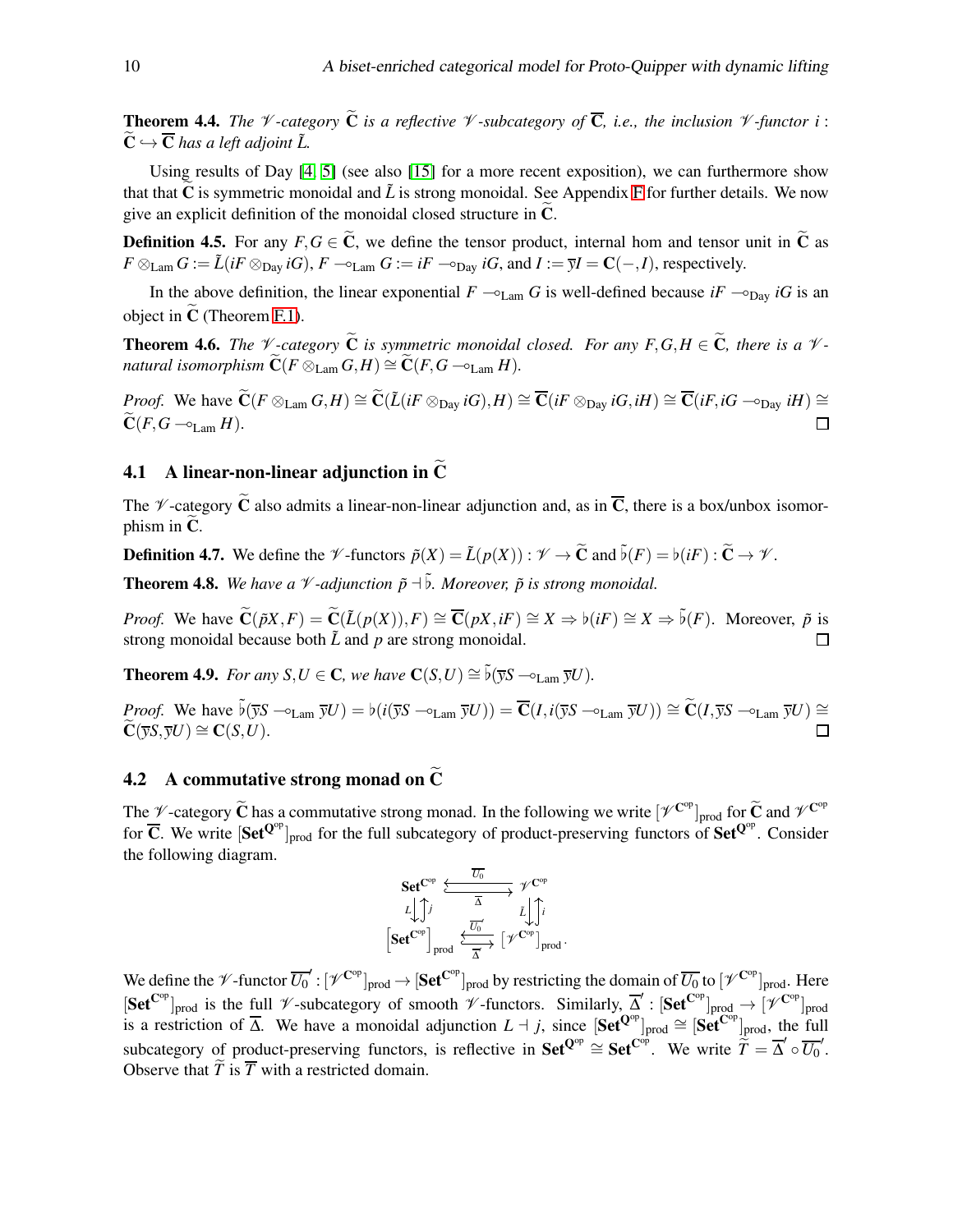**Proposition 4.10.** By definition, we have  $i \circ \overline{\Delta}' \cong \overline{\Delta} \circ j$  and  $j \circ \overline{U_0}' \cong \overline{U_0} \circ i$ , therefore  $i \circ \widetilde{T} \cong \overline{T} \circ i$ . Moreover,  $\overline{U_0}' \circ \tilde{L} \cong L \circ \overline{U_0}.$ 

**Theorem 4.11.** We have a  $\mathscr V$ -adjunction  $\overline{U_0}' \dashv \overline{\Delta'}$ :  $[\mathbf{Set}^{\mathbf{C}^{op}}]_{prod} \to [\mathscr V^{\mathbf{C}^{op}}]_{prod}$ . And  $\overline{U_0}'$  is strong monoidal. *Proof.* For any  $X \in [\mathscr{V}^{\mathbb{C}^{\mathrm{op}}}]_{\mathrm{prod}}, Y \in [\mathbf{Set}^{\mathbb{C}^{\mathrm{op}}}]_{\mathrm{prod}},$  we have

$$
\begin{aligned}\n\left[\mathbf{Set}^{\mathbf{C}^{\mathrm{op}}}\right]_{\mathrm{prod}} & (\overline{U_0}'X, Y) \cong \mathbf{Set}^{\mathbf{C}^{\mathrm{op}}}(\overline{jU_0}'X, jY) \cong \mathbf{Set}^{\mathbf{C}^{\mathrm{op}}}(\overline{U_0}iX, jY) \\
&\cong \mathscr{V}^{\mathbf{C}^{\mathrm{op}}}(iX, \overline{\Delta}jY) \cong \mathscr{V}^{\mathbf{C}^{\mathrm{op}}}(iX, i\overline{\Delta'}Y) \cong \left[\mathscr{V}^{\mathbf{C}^{\mathrm{op}}}\right]_{\mathrm{prod}}(X, \overline{\Delta'}Y).\n\end{aligned}
$$

The *V*-functor  $\overline{U_0}'$  is strong monoidal. For any  $F, G \in [\mathscr{V}^{\mathbb{C}^{\text{op}}}]_{\text{prod}}$ , we have  $\overline{U_0}' I \cong \overline{U_0} I \cong I$  and

$$
\overline{U_0}'(F \otimes_{\text{Lam}} G) = \overline{U_0}' \tilde{L}(iF \otimes_{\text{Day}} iG) \cong L\overline{U_0}(iF \otimes_{\text{Day}} iG) \cong L(\overline{U_0}iF \otimes_{\text{Day}} \overline{U_0}iG)
$$
  
\n
$$
\cong L(j\overline{U_0}'F \otimes_{\text{Day}} j\overline{U_0}'G) = \overline{U_0}'F \otimes_{\text{Lam}} \overline{U_0}'G.
$$

**Theorem 4.12.** *There is a*  $\mathcal{V}$ *-natural transformation*  $\rho : \tilde{L} \circ \overline{T} \to \tilde{T} \circ \tilde{L}$ .

*Proof.* For any  $F \in \overline{C}$ , let  $\eta_F : F \to i\tilde{L}F$  be the unit and  $\varepsilon_F : \tilde{L}iF \to F$  be the counit (which is an isomorphism). We define  $\rho_F$  to be the composition  $\tilde{L}\overline{T}F \stackrel{\tilde{L}\overline{T}\eta_F}{\to} \tilde{L}\overline{T}i\tilde{L}F \stackrel{\cong}{\to} \tilde{L}i\tilde{T}\tilde{L}F \stackrel{\epsilon_{\overline{T}LF}}{\to} \tilde{T}\tilde{L}F$ .  $\Box$ 

The natural transformation  $\rho$  is one of the components for defining the strength for  $\tilde{T}$ .

<span id="page-10-1"></span>**Theorem 4.13.** *The*  $\mathcal V$ *-functor*  $\widetilde{T}$  *is a commutative strong monad.* 

*Proof.* For any  $F, G \in \widetilde{C}$ , the strength of  $\widetilde{T}$  is given by

$$
F\otimes_{\text{Lam}} \widetilde{T}G = \widetilde{L}(iF\otimes_{\text{Day}} i\widetilde{T}G) \stackrel{\cong}{\rightarrow} \widetilde{L}(iF\otimes_{\text{Day}} \overline{T}iG) \stackrel{\widetilde{L}\overline{T}}{\rightarrow} \widetilde{L}\overline{T}(iF\otimes_{\text{Day}} iG) \stackrel{\rho}{\rightarrow} \widetilde{T}\widetilde{L}(iF\otimes_{\text{Day}} iG) = \widetilde{T}(F\otimes_{\text{Lam}} G).
$$

Note that  $\bar{t}$  is the strength for  $\bar{T}$ . The verification of the strength diagrams is in Appendix [G.](#page-32-0)

Similarly to Proposition [3.11,](#page-7-1) we have the following theorem for  $\tilde{T}$ .

<span id="page-10-0"></span>**Theorem 4.14.** *For any F, G*  $\in \widetilde{C}$ *, we have the following*  $\mathcal V$ *-natural isomorphisms.* 

$$
\widetilde{\mathbf{C}}(F,\widetilde{T}G) \cong [\mathbf{Set}^{\mathbf{C}^{op}}]_{\text{prod}}(\overline{U_0}'F,\overline{U_0}'G) \cong [\mathbf{Set}^{\mathbf{Q}^{op}}]_{\text{prod}}(F^0,G^0).
$$

*Proof.* We have  $\widetilde{C}(F, \widetilde{T}G) = \widetilde{C}(F, \overline{\Delta}' \overline{U_0}' G) \cong [\textbf{Set}^{\mathbf{C}^{op}}]_{prod}(\overline{U_0}' F, \overline{U_0}' G) \cong [\textbf{Set}^{\mathbf{Q}^{op}}]_{prod} (F^0, G^0)$ . Note that by Theorem [3.10,](#page-7-2)  $[\text{Set}^{\text{C^{op}}}]_{\text{prod}} \cong [\text{Set}^{\text{Q^{op}}}]_{\text{prod}}.$  $\Box$ 

## 4.3 Dynamic lifting in  $\tilde{C}$

Since  $\overline{C}$  has coproducts and  $\widetilde{C}$  is a reflective subcategory, the coproduct of  $A, B \in \widetilde{C}$  is defined as  $A + 'B =$  $\tilde{L}(iA+iB)$ . In  $\tilde{C}$ , we define  $B \text{ool} := \overline{y}I + \overline{y}I = \tilde{L}(\overline{y}I + \overline{y}I)$  and  $Bit := \overline{y}(Bit)$ , where *I*, Bit  $\in \mathbb{C}$ . There exists maps zero, one :  $\overline{y}$ *I*  $\rightarrow$  **Bit** in **C**. We are now ready to define a map for dynamic lifting.

**Theorem 4.15.** *There are*  $\mathcal V$ -natural transformations init : **Bool**  $\rightarrow$  **Bit** and dynlift : **Bit**  $\rightarrow \widetilde{T}$ **Bool** in  $\widetilde{C}$ *such that the following diagram commutes.*



 $\Box$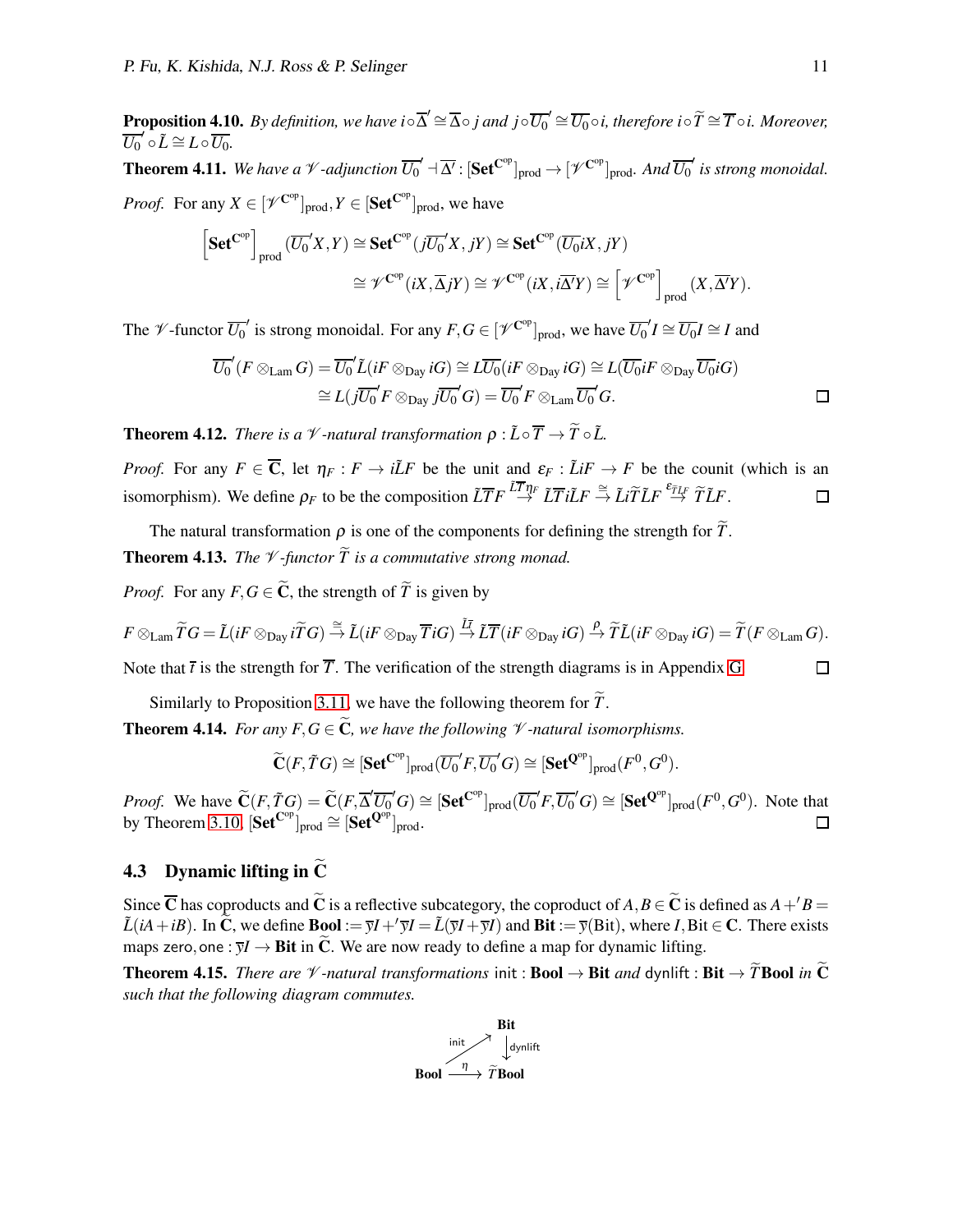*Proof.* We define init = [zero, one] : **Bool**  $\rightarrow$  **Bit**. Firstly, we want to show that  $\widetilde{T}$  init:  $\widetilde{T}$ **Bool**  $\rightarrow \widetilde{T}$  **Bit** is an isomorphism. Using Yoneda's principle, we just need to show  $\tilde{C}(F, \tilde{T}$ init) :  $\tilde{C}(F, \tilde{T}$ **Bool**)  $\rightarrow \tilde{C}(F, \tilde{T}$ **Bit**) is an isomorphism for any  $F \in \mathbb{C}$ . By Theorem [4.14,](#page-10-0) this is equivalent to showing that

$$
[\mathbf{Set}^{\mathbf{Q}^\mathrm{op}}]_{\mathrm{prod}}(F^0,\mathsf{init}^0) : [\mathbf{Set}^{\mathbf{Q}^\mathrm{op}}]_{\mathrm{prod}}(F^0,\mathbf{Bool}^0) \to [\mathbf{Set}^{\mathbf{Q}^\mathrm{op}}]_{\mathrm{prod}}(F^0,\mathbf{Bit}^0)
$$

is an isomorphism. This is the case because the Lambek embedding  $\kappa: \mathbf{Q} \hookrightarrow [\mathbf{Set}^{\mathbf{Q}^{op}}]_{\text{prod}}$  preserves coproducts,  $\text{Bit} = I + I \in \mathbf{Q}$ , and the map init<sup>0</sup>:  $\kappa I + \kappa I \to \kappa (I + I)$  is an isomorphism in  $[\text{Set}^{\mathbf{Q} \circ \hat{p}}]_{\text{prod}}$ . We therefore define dynlift as the composition  $(\tilde{T}$ init)<sup>-1</sup> ∘  $\eta$  : **Bit** →  $\tilde{T}$ **Bit** →  $\tilde{T}$ **Bool**. As a result, we have the following commutative diagram.

**Bool** 
$$
\xrightarrow{\eta}
$$
  $\widetilde{T}$ **Bool**  
\n $\downarrow \text{init}$   $\downarrow \widetilde{T}$  **init**  
\n**Bit**  $\xrightarrow{\eta}$   $\widetilde{T}$ **Bit**  $\overrightarrow{\overline{T}}$ **Bit**  $\overrightarrow{\overline{T}}$ **bit**  $\overrightarrow{\overline{T}}$ **1**  $\overrightarrow{\overline{T}}$ **2**  $\widetilde{T}$ **2**  $\overrightarrow{\overline{T}}$ **3**  $\overrightarrow{\overline{T}}$ **3**  $\overrightarrow{\overline{T}}$ **4**  $\overrightarrow{\overline{T}}$ **5**  $\overrightarrow{\overline{T}}$ **6**  $\overrightarrow{\overline{T}}$ **7**  $\overrightarrow{\overline{T}}$ **8**  $\overrightarrow{\overline{T}}$ **9**  $\overrightarrow{\overline{T}}$ **10**  $\overrightarrow{\overline{T}}$  **11**  $\overrightarrow{\overline{T}}$  **12**  $\overrightarrow{\overline{T}}$ **13**  $\overrightarrow{\overline{T}}$ **14**  $\overrightarrow{\overline{T}}$ **15**  $\overrightarrow{\overline{T}}$ **16**  $\overrightarrow{\overline{T}}$ **17**  $\overrightarrow{\overline{T}}$ **18**  $\overrightarrow{\overline{T}}$ **19**  $\overrightarrow{\overline{T}}$ **10**  $\overrightarrow{\overline{T}}$  **11**  $\overrightarrow{\overline{T}}$ **12**  $\overrightarrow{\overline{T}}$ **13**  $\overrightarrow{\overline{T}}$ **14**  $\overrightarrow{\overline{T}}$ **15**  $\overrightarrow{\overline{T}}$ **16**  $\overrightarrow{\overline{T}}$ **17**  $\overrightarrow{\overline{T}}$ **18**  $\overrightarrow{\overline{T}}$ **19**  $\overrightarrow{\overline{T}}$ **10**  $\overrightarrow{\overline{T}}$ **11**  $\overrightarrow{\overline{T$ 

## 4.4  $\tilde{C}$  is a model for Proto-Ouipper with dynamic lifting

Recall that the category  $\bf{Q}$  is enriched in convex spaces, i.e., the hom-sets of  $\bf{Q}$  are convex spaces and the composition is bilinear with respect to the convex sum. We have the following theorem, whose proof is in Appendix [C.](#page-15-0)

<span id="page-11-2"></span>**Theorem 4.16.** *The category*  $\left[Set^{Q^{op}}\right]_{prod}$  *is enriched in convex spaces. Moreover, the Lambek embedding*  $\kappa: \mathbf{Q} \hookrightarrow [\mathbf{Set}^{\mathbf{Q}^{op}}]_{\text{prod} }$  *preserves the convex sum in* Q.

The above theorem implies that for any  $A, B \in \widetilde{C}$ , the Kleisli-hom  $\widetilde{C}(A, \widetilde{T}B)$  is convex because of the isomorphism  $\widetilde{\mathbf{C}}(A, \widetilde{T}B) \cong [\mathbf{Set}^{\mathbf{Q}^{op}}]_{prod}(A^0, B^0)$  from Theorem [4.14.](#page-10-0) We are now ready to state our main theorem (see Appendix [H](#page-38-0) for the proof).

<span id="page-11-1"></span>**Theorem 4.17.** *The*  $\mathcal V$ -category  $\tilde{\mathbf C}$  is a model for Proto-Ouipper with dynamic lifting, i.e., it satisfies *conditions [a](#page-3-1)–[h](#page-4-3) in Definition [2.2.](#page-3-2)*

### 5 Conclusion

We constructed a categorical model for dynamic lifting using biset enrichment. We defined a bisetenriched category  $C$ , which combines the categories  $M$  and  $Q$ . We then considered the full subcategory  $C$  of smooth functors and showed that  $C$  is a reflective subcategory in the enriched presheaf category of **C.** Finally, we proved that  $C$  is categorical model for dynamic lifting in the sense of [\[7\]](#page-12-0).

#### Acknowledgements

This work was supported by the Natural Sciences and Engineering Research Council of Canada (NSERC) and by the Air Force Office of Scientific Research under Award No. FA9550-21-1-0041.

#### References

<span id="page-11-0"></span>[1] Nick Benton (1995): *A mixed linear and non-linear logic: proofs, terms and models (extended abstract)*. In: Proceedings of the 8th Workshop on Computer Science Logic, CSL'94, Selected Papers, Springer Lecture Notes in Computer Science 933, pp. 121–135.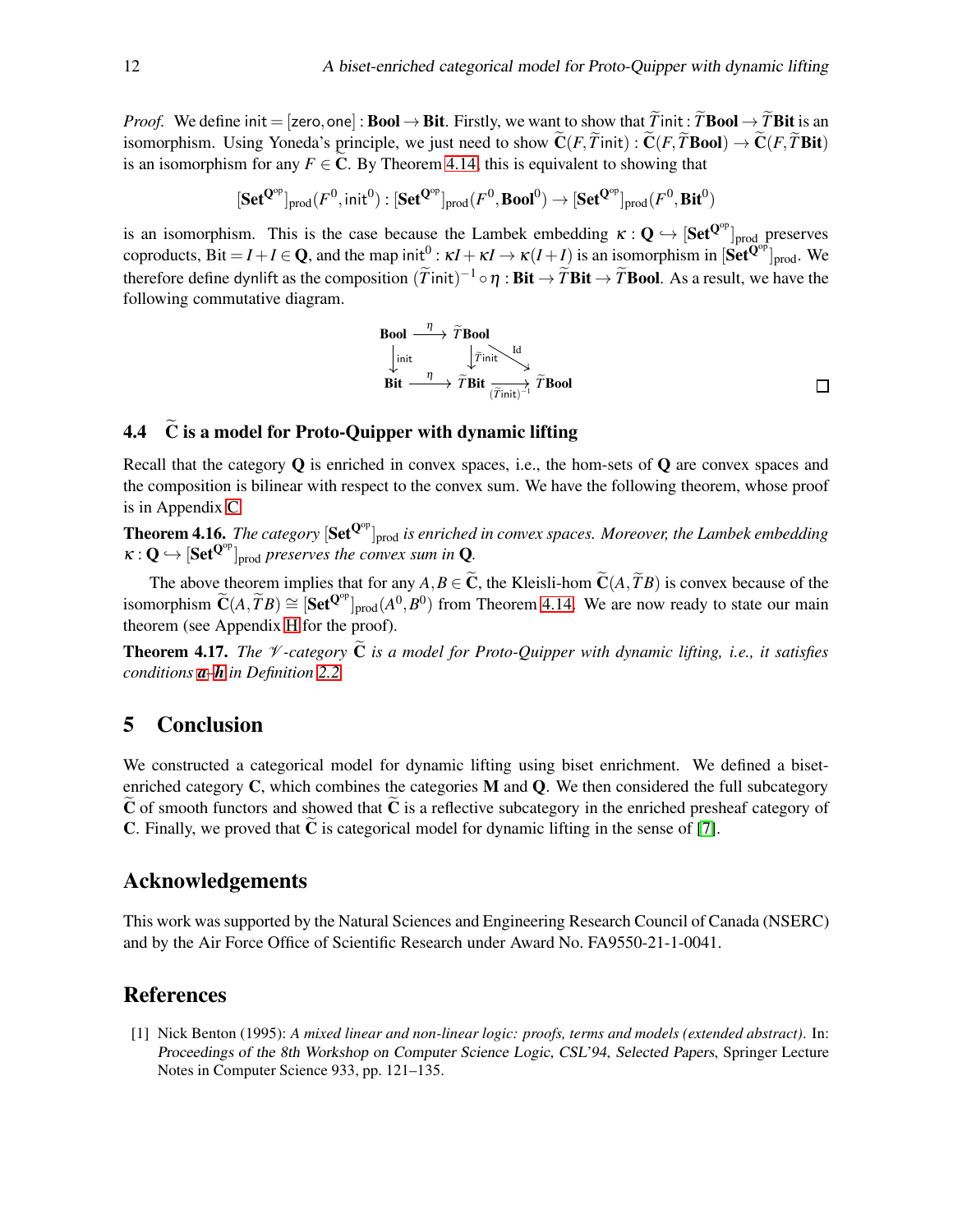- <span id="page-12-9"></span>[2] Francis Borceux (1994): *Handbook of Categorical Algebra, Volume 2: Categories and Structures*. Cambridge University Press.
- <span id="page-12-11"></span>[3] Brian Day (1970): *On closed categories of functors*. In: Reports of the Midwest Category Seminar IV, Springer Lecture Notes in Mathematics 137, pp. 1–38.
- <span id="page-12-13"></span><span id="page-12-12"></span>[4] Brian Day (1972): *A reflection theorem for closed categories*. Journal of Pure and Applied Algebra 2(1), pp. 1–11.
- <span id="page-12-4"></span>[5] Brian Day (1973): *Note on monoidal localisation*. Bulletin of the Australian Mathematical Society 8(1), pp. 1–16.
- [6] Peng Fu, Kohei Kishida, Neil J. Ross & Peter Selinger (2020): *A tutorial introduction to quantum circuit programming in dependently typed Proto-Quipper*. In: Proceedings of the 12th International Conference on Reversible Computation, RC 2020, Oslo, Norway, Lecture Notes in Computer Science 12227, Springer, pp. 153–168, doi:[10.1007/978-3-030-52482-1\\_9](http://dx.doi.org/10.1007/978-3-030-52482-1_9). Also available from [arXiv:2005.08396](http://arxiv.org/abs/2005.08396).
- <span id="page-12-5"></span><span id="page-12-0"></span>[7] Peng Fu, Kohei Kishida, Neil J. Ross & Peter Selinger (2022): *Proto-Quipper with Dynamic Lifting*. Preprint available from arXiv.
- [8] Peng Fu, Kohei Kishida & Peter Selinger (2020): *Linear dependent type theory for quantum programming languages*. In: Proceedings of the 35th Annual ACM/IEEE Symposium on Logic in Computer Science, LICS 2020, Saarbrücken, Germany, pp. 440-453, doi:[10.1145/3373718.3394765](http://dx.doi.org/10.1145/3373718.3394765). Also available from [arXiv:2004.13472](http://arxiv.org/abs/2004.13472).
- <span id="page-12-1"></span>[9] Alexander Green, Peter LeFanu Lumsdaine, Neil J. Ross, Peter Selinger & Benoît Valiron (2013): *An introduction to quantum programming in Quipper*. In: Proceedings of the 5th International Conference on Reversible Computation, RC 2013, Victoria, British Columbia, Lecture Notes in Computer Science 7948, Springer, pp. 110–124, doi:[10.1007/978-3-642-38986-3\\_10](http://dx.doi.org/10.1007/978-3-642-38986-3_10). Also available from [arXiv:1304.5485](http://arxiv.org/abs/1304.5485).
- <span id="page-12-2"></span>[10] Alexander Green, Peter LeFanu Lumsdaine, Neil J. Ross, Peter Selinger & Benoˆıt Valiron (2013): *Quipper: a scalable quantum programming language*. In: Proceedings of the 34th Annual ACM SIGPLAN Conference on Programming Language Design and Implementation, PLDI 2013, Seattle, ACM SIGPLAN Notices 48(6), pp. 333–342, doi:[10.1145/2499370.2462177](http://dx.doi.org/10.1145/2499370.2462177). Also available from [arXiv:1304.3390](http://arxiv.org/abs/1304.3390).
- <span id="page-12-10"></span>[11] G. M. Kelly (1982): *Basic concepts of enriched category theory*. Lecture Notes of the London Mathematical Society 64, Cambridge University Press.
- <span id="page-12-3"></span>[12] Emmanuel Knill (1996): *Conventions for quantum pseudocode*. Technical Report, Los Alamos National Laboratory.
- <span id="page-12-15"></span><span id="page-12-8"></span>[13] Anders Kock (1972): *Strong functors and monoidal monads*. Archiv der Mathematik 23(1), pp. 113–120.
- [14] Dongho Lee, Valentin Perrelle, Benoît Valiron & Zhaowei Xu (2021): *Concrete categorical model of a quantum circuit description language with measurement*. In Mikolaj Bojanczyk & Chandra Chekuri, editors: 41st IARCS Annual Conference on Foundations of Software Technology and Theoretical Computer Science, FSTTCS 2021, LIPIcs 213, Schloss Dagstuhl - Leibniz-Zentrum für Informatik, pp. 51:1–51:20, doi:[10.4230/LIPIcs.FSTTCS.2021.51](http://dx.doi.org/10.4230/LIPIcs.FSTTCS.2021.51).
- <span id="page-12-14"></span>[15] Octavio Malherbe (2013): *Categorical Models of Computation: Partially Traced Categories and Presheaf Models of Quantum Computation*. Ph.D. thesis, University of Ottawa, Department of Mathematics and Statistics. Available from [arXiv:1301.5087](http://arxiv.org/abs/1301.5087).
- <span id="page-12-6"></span>[16] Francisco Rios & Peter Selinger (2018): *A categorical model for a quantum circuit description language. Extended Abstract*. In: Proceedings of the 14th International Conference on Quantum Physics and Logic, QPL 2017, Nijmegen, Electronic Proceedings in Theoretical Computer Science 266, pp. 164–178, doi:[10.4204/EPTCS.266.11](http://dx.doi.org/10.4204/EPTCS.266.11). Also available from [arXiv:1706.02630](http://arxiv.org/abs/1706.02630).
- <span id="page-12-7"></span>[17] Neil J. Ross (2015): *Algebraic and Logical Methods in Quantum Computation*. Ph.D. thesis, Dalhousie University, Department of Mathematics and Statistics. Available from [arXiv:1510.02198](http://arxiv.org/abs/1510.02198).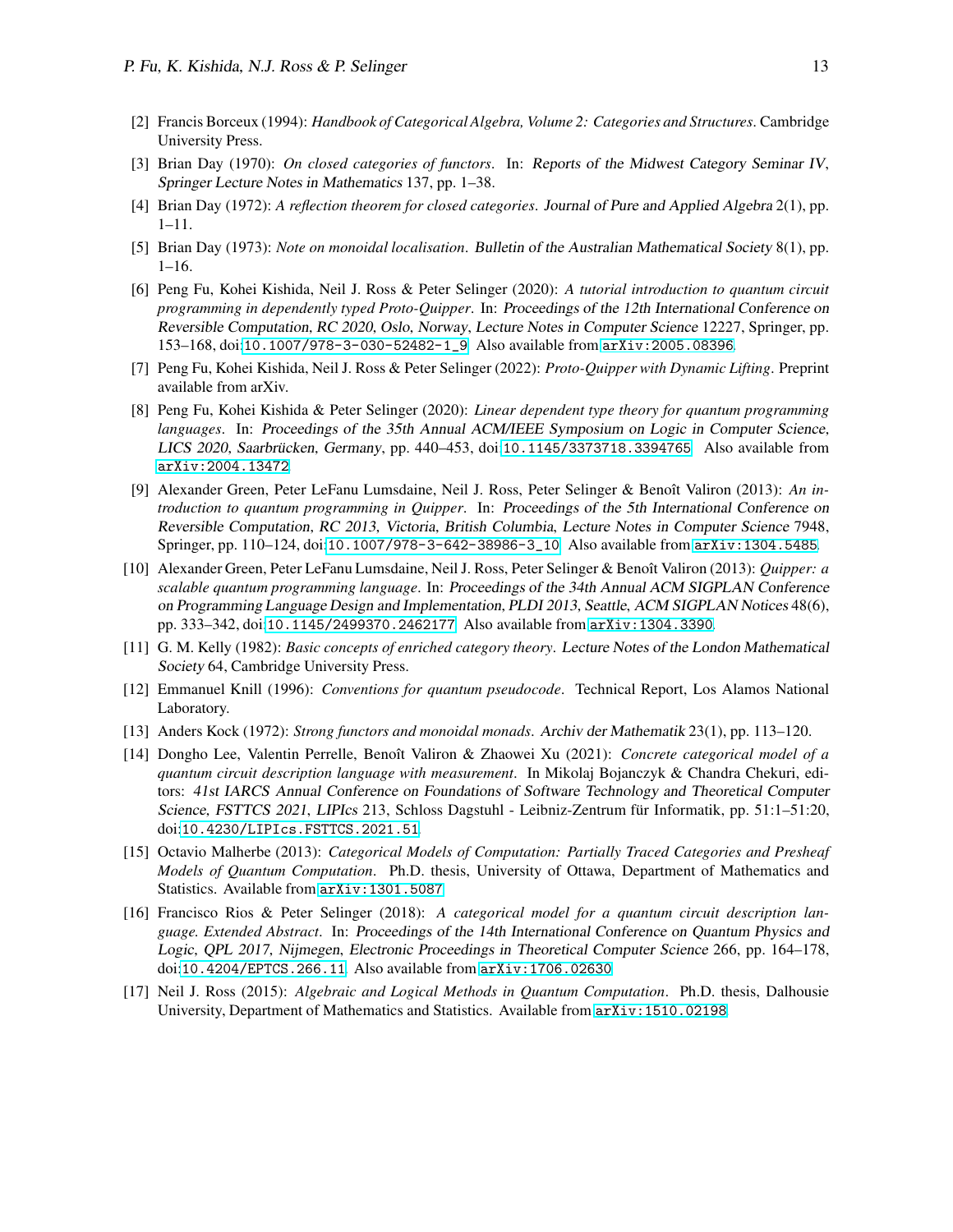## <span id="page-13-0"></span>A Enriched symmetric monoidal categories

**Definition A.1.** Let  $\mathcal V$  be a symmetric monoidal category. A  $\mathcal V$ -category **A** is symmetric monoidal if it is equipped with the following:

• There is an object *I*, called the *tensor unit*. For all  $A, B \in \mathbf{A}$ , there is an object  $A \otimes B \in \mathbf{A}$ . Moreover, for all  $A_1$ ,  $A_2$ ,  $B_1$ ,  $B_2 \in \mathbf{A}$ , there is a map

$$
Tensor : \mathbf{A}(A_1, B_1) \otimes \mathbf{A}(A_2, B_2) \rightarrow \mathbf{A}(A_1 \otimes A_2, B_1 \otimes B_2)
$$

in  $V$ . The tensor product is a bifunctor in the sense that Tensor  $\circ (u_A \otimes u_B) = u_{A \otimes B}$  for the identity maps  $u_A, u_B, u_{A \otimes B}$ , and the following diagram commutes for any  $A_1, A_2, B_1, B_2, C_1, C_2 \in \mathbf{A}$ .

$$
\mathbf{A}(A_1,B_1) \otimes \mathbf{A}(A_2,B_2) \otimes \mathbf{A}(B_1,C_1) \otimes \mathbf{A}(B_2,C_2) \xrightarrow{\mathcal{C} \otimes \mathcal{C}} \mathbf{A}(A_1,C_1) \otimes \mathbf{A}(A_2,C_2)
$$
\n
$$
\downarrow \text{Tensor} \qquad \qquad \downarrow \text{Tensor}
$$
\n
$$
\mathbf{A}(A_1 \otimes A_2, B_1 \otimes B_2) \otimes \mathbf{A}(B_1 \otimes B_2, C_1 \otimes C_2) \xrightarrow{\mathcal{C}} \mathbf{A}(A_1 \otimes A_2, C_1 \otimes C_2)
$$

• There are the following  $\nu$ -natural isomorphisms in A and they satisfy the same coherence diagrams as for symmetric monoidal categories, and analogous naturality conditions.

$$
l_A: I \otimes A \to A
$$

$$
r_A: A \otimes I \to A
$$

$$
\gamma_{A,B}: A \otimes B \to B \otimes A
$$

$$
\alpha_{A,B,C}: (A \otimes B) \otimes C \to A \otimes (B \otimes C)
$$

If the *V*-category **A** is symmetric monoidal, for all maps  $f : A_1 \to B_1, g : A_2 \to B_2$  in **A**, we write  $f \otimes g : A_1 \otimes A_2 \rightarrow B_1 \otimes B_2$  as a shorthand for the following composition.

$$
I\mathop{\to}^{\text{f}\otimes\text{g}}\mathbf{A}(A_1,B_1)\otimes\mathbf{A}(A_2,B_2)\mathop{\to}^{\text{Tensor}}\mathbf{A}(A_1\otimes A_2,B_1\otimes B_2)
$$

### <span id="page-13-1"></span>B Biset-enriched functor categories

Notations. Let A, B be  $\mathcal V$ -categories. For all  $A, B \in \mathbf A$ , we have

$$
A(A, B) = (A(A, B)_0, A(A, B)_1, \varphi^A : A(A, B)_1 \to A(A, B)_0).
$$

So we write  $A \rightarrow_1 B := A(A, B)$ <sub>1</sub> and  $A \rightarrow_0 B := A(A, B)$ <sub>0</sub>. Moreover, for all  $f : A \rightarrow_1 B$ , we have  $\varphi^{\mathbf{A}}(f)$ : *A*  $\rightarrow$ <sub>0</sub> *B*. A *V*-functor *F* : **A**  $\rightarrow$  **B** gives rise to the following commutative diagram for all  $A, B \in \mathbf{A}$ .

$$
\mathbf{A}(A,B)_1 \xrightarrow{F_{A,B}^1} \mathbf{B}(FA,FB)_1
$$
\n
$$
\downarrow \varphi^A \qquad \qquad \downarrow \varphi^B
$$
\n
$$
\mathbf{A}(A,B)_0 \xrightarrow{F_{A,B}^0} \mathbf{B}(FA,FB)_0
$$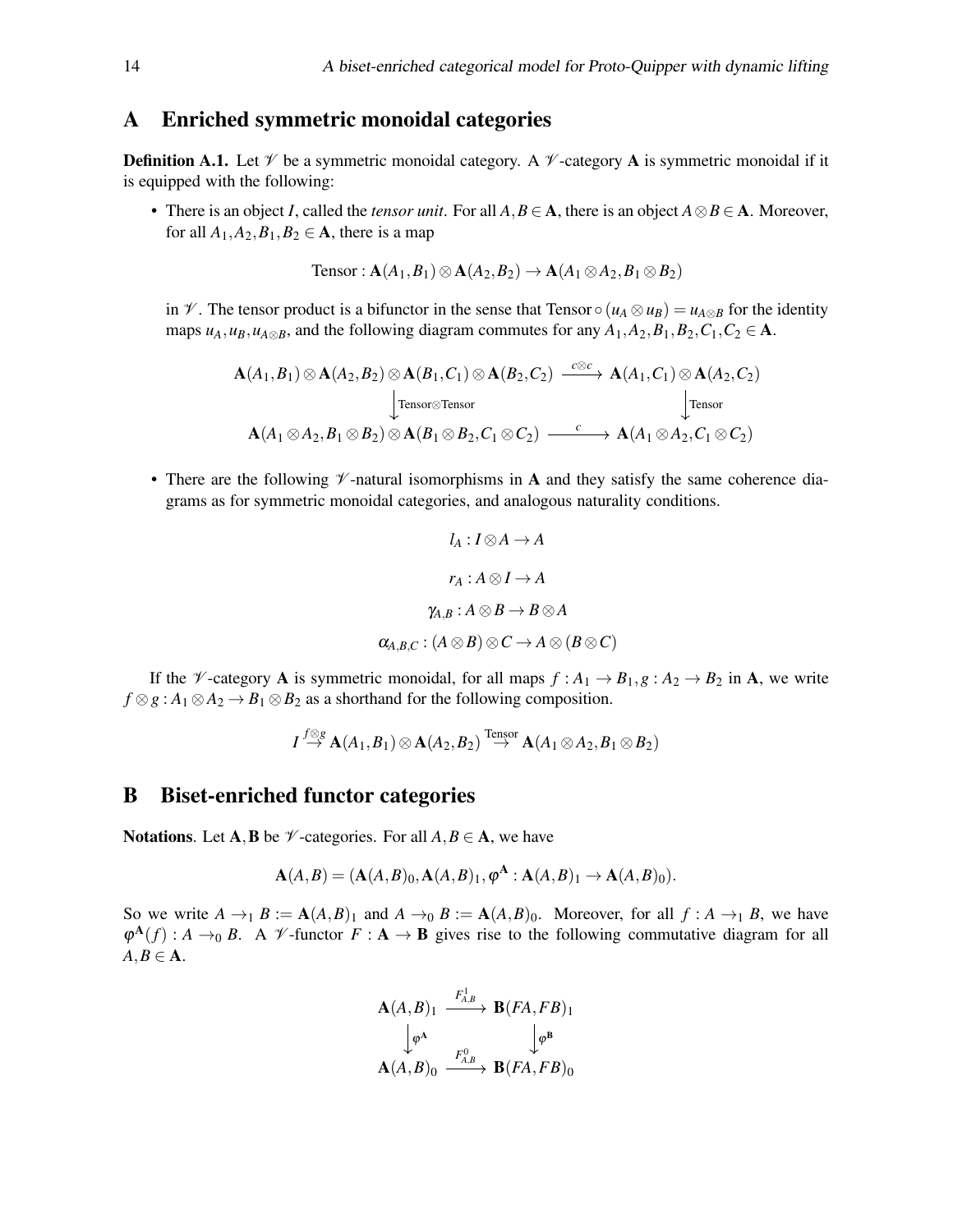For all  $f : A \to_1 B$ , we have  $F_{A,B}^1 f : FA \to_1 FB$ . Similarly, for all  $g : A \to_0 B$ , we have  $F_{A,B}^0 g : FA \to_0 FB$ . For any  $\mathscr V$ -functors  $F, G: \mathbf{A} \to \mathbf{B}$ , we define a biset  $(F \Rightarrow_0 G, F \Rightarrow_1 G, p: F \Rightarrow_1 G \to F \Rightarrow_0 G$  as

follows.

$$
F \Rightarrow_0 G := \{ (\beta_A : FA \to_0 GA)_{A \in \mathbf{A}} \mid \forall A, B \in \mathbf{A}, \forall g : A \to_0 B, \beta_B \circ F_{AB}^0 g = G_{AB}^0 g \circ \beta_A \}
$$

$$
F \Rightarrow_1 G := \{ (\alpha_A : FA \to_1 GA)_{A \in \mathbf{A}} \mid \forall A, B \in \mathbf{A}, \forall f : A \to_1 B, \alpha_B \circ F_{AB}^1 f = G_{AB}^1 f \circ \alpha_A, \\ \forall A, B \in \mathbf{A}, \forall g : A \to_0 B, \varphi^{\mathbf{B}}(\alpha_B) \circ F_{AB}^0 g = G_{AB}^0 g \circ \varphi^{\mathbf{B}}(\alpha_A) \}
$$

$$
p((\alpha_A : FA \to_1 GA)_{A \in \mathbf{A}}) := (\varphi^{\mathbf{B}}(\alpha_A) : FA \to_0 GA)_{A \in \mathbf{A}} : F \Rightarrow_1 G \to F \Rightarrow_0 G
$$

Proposition B.1. *Suppose* A,B *are* V *-categories. Since the category of bisets* V *is complete, the functor category* B <sup>A</sup> *is* V *-enriched. For all* V *-functors F*,*G* : A → B*, we have*

$$
\mathbf{B}^{\mathbf{A}}(F,G) := \int_{A \in \mathbf{A}} \mathbf{B}(FA, GA) \cong (F \Rightarrow_0 G, F \Rightarrow_1 G, p : F \Rightarrow_1 G \to F \Rightarrow_0 G)
$$

*Proof.* By definition of end, we have the following equalizer diagram in  $\mathcal V$ .

$$
\int_{A\in\mathbf{A}} \mathbf{B}(FA, GA) := eq(u, v) \longrightarrow \prod_{A\in\mathbf{A}} \mathbf{B}(FA, GA) \xrightarrow[v \to]{} \prod_{A,B\in\mathbf{A}} \mathbf{A}(A, B) \Rightarrow \mathbf{B}(FA, GB)
$$

Note that  $u = \langle \text{curry}(c \circ (\pi_A \times G_{AB})) \rangle_{A, B \in \mathbf{A}}$ , where  $c \circ (\pi_A \times G_{AB})$  is the following.

$$
(\prod_{A} \mathbf{B}(FA, GA)) \times \mathbf{A}(A, B) \xrightarrow{\pi_{A} \times G_{AB}} \mathbf{B}(FA, GA) \times \mathbf{B}(GA, GB) \xrightarrow{c} \mathbf{B}(FA, GB)
$$

We have  $v = \langle \text{curry}(c \circ (\pi_B \times F_{AB})) \rangle_{A,B \in \mathbf{A}}$ , where  $c \circ (\pi_B \times F_{AB})$  is the following.

$$
(\prod_{A} \mathbf{B}(FA, GA)) \times \mathbf{A}(A, B) \xrightarrow{\pi_B \times F_{AB}} \mathbf{B}(FB, GB) \times \mathbf{B}(FA, FB) \xrightarrow{c} \mathbf{B}(FA, GB)
$$

We can show  $(\int_{A \in \mathbf{A}} \mathbf{B}(FA, GA))_1 = eq(u_1, v_1) \cong F \Rightarrow_1 G$  and  $(\int_{A \in \mathbf{A}} \mathbf{B}(FA, GA))_0 = eq(u_0, v_0) \cong F \Rightarrow_0$ *G*.  $\Box$ 

**Theorem B.2.** The biset-enriched categories  $Set^{C^{op}}$  and  $Set^{Q^{op}}$  are isomorphic.

*Proof.* Let us define a V-enriched functor  $\Omega$ : Set<sup>Cop</sup>  $\to$  Set<sup>Qop</sup>. On objects,  $\Omega(F) = F^0$  for any  $F \in$ Set<sup>Cop</sup>. Since  $F : \mathbf{C}^{op} \to \mathbf{Set}$  is uniquely determined by  $F^0$ , the function  $\Omega$  is bijective on objects.

Suppose  $F, G: \mathbb{C}^{op} \to \mathbf{Set}$ . We claim that  $\mathbf{Set}^{\mathbb{C}^{op}}(F, G) \cong \mathbf{Set}^{\mathbb{Q}^{op}}(F^0, G^0)$ . This will allow us to define  $\Omega_{F,G}$  to be this isomorphism. To show  $\mathbf{Set}^{\mathbf{C}^{op}}(F,G) \cong \mathbf{Set}^{\mathbf{Q}^{op}}(F^0,G^0)$ , first of all, we have

$$
\mathbf{Set}^{\mathbf{Q}^{\mathrm{op}}}(F^0, G^0) = (X, X, \mathrm{Id}),
$$

where

$$
X = \{ (\alpha_A : F^0 A \to G^0 A)_{A \in \mathbf{Q}} \mid \forall A, B \in \mathbf{Q}, \forall f : A \to B \in \mathbf{Q}, \alpha_B \circ F^0_{AB} f = G^0_{AB} f \circ \alpha_A \}.
$$

Next,

$$
\mathbf{Set}^{\mathbf{C}^{op}}(F,G)=(F\Rightarrow_1 G,F\Rightarrow_0 G,p),
$$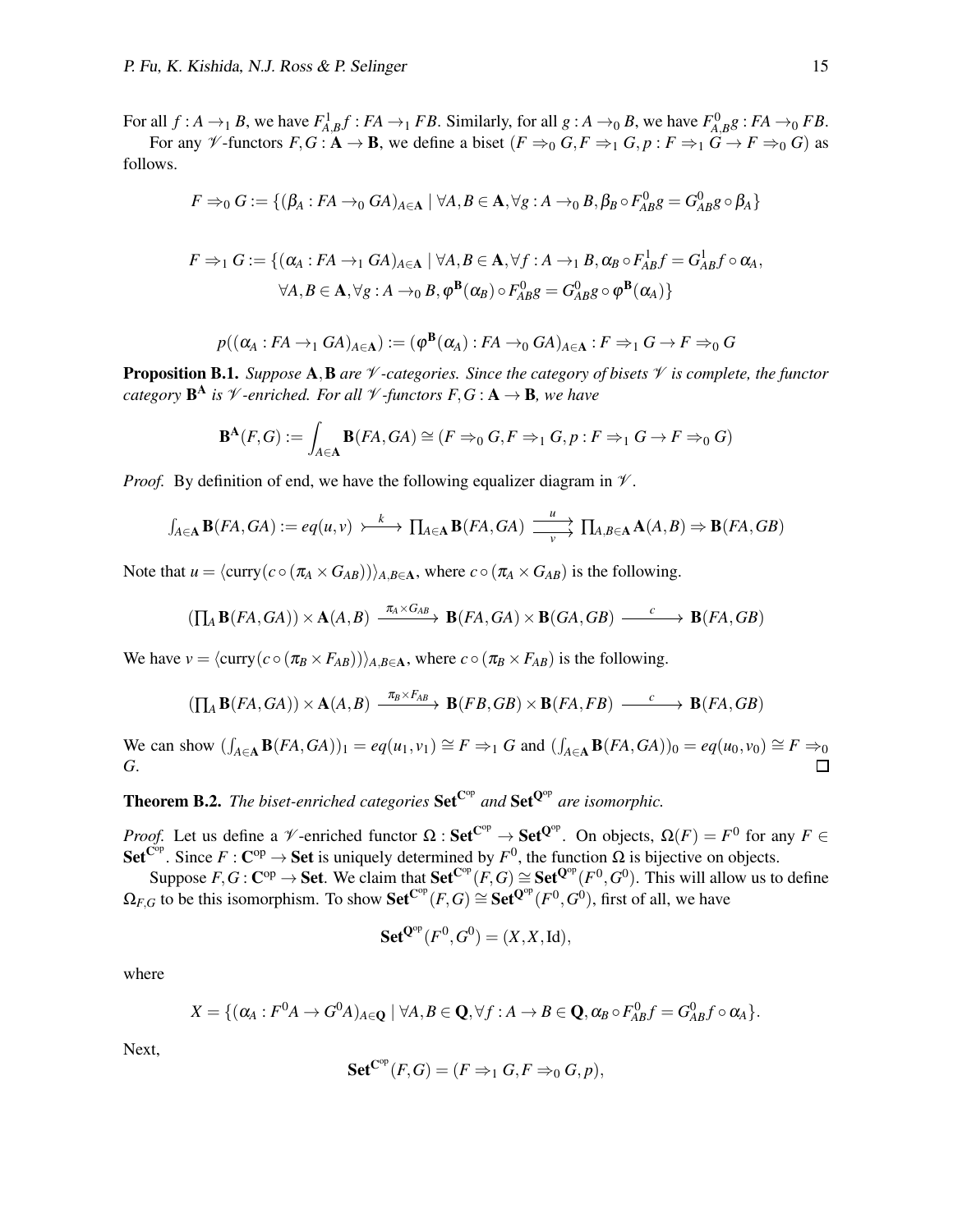where

$$
F \Rightarrow_0 G = \{ (\alpha_A : FA \rightarrow_0 GA)_{A \in \mathbf{C}} \mid \forall A, B \in \mathbf{C}, \forall f : A \rightarrow_0 B \in \mathbf{C}, \alpha_B \circ F_{AB}^0 f = G_{AB}^0 f \circ \alpha_A \} \cong X
$$

and

$$
F \Rightarrow_1 G := \{ (\alpha_A : FA \to_1 GA)_{A \in \mathbf{A}} \mid \forall A, B \in \mathbf{C}, \forall f : A \to_1 B, \alpha_B \circ F_{AB}^1 f = G_{AB}^1 f \circ \alpha_A,
$$
  

$$
\forall A, B \in \mathbf{C}, \forall g : A \to_0 B, \varphi^{\mathbf{Set}}(\alpha_B) \circ F_{AB}^0 g = G_{AB}^0 g \circ \varphi^{\mathbf{Set}}(\alpha_A) \}.
$$

Since  $F_{A,B}^1 = F_{A,B}^0 \circ \varphi^{\mathbf{C}^{\mathrm{op}}}$ , and  $\varphi^{\mathbf{Set}} = \text{Id}$ , and  $\varphi^{\mathbf{C}^{\mathrm{op}}}(f) : A \to_0 B$  for any  $f : A \to_1 B$  with  $A, B \in \mathbf{C}$ , therefore  $\forall A, B \in \mathbf{C}, \forall g : A \rightarrow_0 B, \phi^{\mathbf{Set}}(\alpha_B) \circ F^0_{AB}g = G^0_{AB}g \circ \phi^{\mathbf{Set}}(\alpha_A)$  implies  $\forall A, B \in \mathbf{C}, \forall f : A \rightarrow_1 B, \alpha_B \circ \phi^{\mathbf{Set}}(\alpha_A)$  $F_{AB}^1 f = G_{AB}^1 f \circ \alpha_A$ . So  $F \Rightarrow_1 G \cong F \Rightarrow_0 G \cong X$  and  $p = \text{Id}$ .

#### <span id="page-15-0"></span>C Convexity

Let [0,1] denote the real unit interval.

**Definition C.1.** A *convexity structure* on a set *X* is an operation that assigns to all  $p, q \in [0, 1]$  with  $p + q = 1$  and all  $x, y \in X$  an element  $px + qy \in X$ , subject to the following properties. Throughout, we assume  $p+q=1$ .

- (a)  $px+qx = x$  for all  $x \in X$ .
- (b)  $px+qy = qy+px$  for all  $x, y \in X$ .
- (c)  $0x + 1y = y$  for all  $x, y \in X$ .
- (d)  $(a+b)(\frac{a}{a+b}x + \frac{b}{a+b})$  $\frac{b}{a+b}y$  +  $(c+d)(\frac{c}{c+d}z + \frac{d}{c+1})$  $\frac{d}{c+d}w$ ) =  $(a + c)(\frac{a}{a+c}x + \frac{c}{a+c})$  $\frac{c}{a+c}z$ ) +  $(b+d)(\frac{b}{b+d}y + \frac{d}{b+c}y)$  $\frac{d}{b+d}$ *w*), where  $a, b, c, d \in [0, 1]$  with  $a + b + c + d = 1$  and all denominators are non-zero.

Remark. Property (*d*) can best be understood by realizing that both sides of the equation are equal to  $ax + by + cz + dw$ , decomposed in two different ways into convex sums of two elements at a time. In the literature, we sometimes find a different, but equivalent condition of the form  $s(px + qy) + rz =$  $spx + (qs + r)(\frac{qs}{qs+r}y + \frac{r}{qs+r})$  $\frac{r}{qs+r}$ z). The latter axiom is arguably shorter, but harder to read.

We often expand the binary + operation to a multi-arity operation, i.e.,  $\sum_i p_i x_i$ , where  $\sum_i p_i = 1$  and  $x_i \in X$  for all *i*.

We say that a category **A** is *enriched in convex spaces* if for all  $A, B \in \mathbf{A}$ , the hom-set  $\mathbf{A}(A, B)$  is convex, and composition is bilinear, i.e., for all  $f, g \in A(A, B), e \in A(C, A), h \in A(B, C)$  and  $p, q \in [0, 1]$ with  $p+q=1$ , we have

$$
(pf+qg)\circ e = pf\circ e + qg\circ e
$$

and

$$
h \circ (pf + qg) = ph \circ f + qh \circ g.
$$

<span id="page-15-1"></span>**Theorem C.2.** Let  $A$  be a symmetric monoidal category with a coproduct  $I + I$ , such that tensor dis*tributes over this coproduct. The following are equivalent.*

*1. The category* A *is enriched in convex spaces.*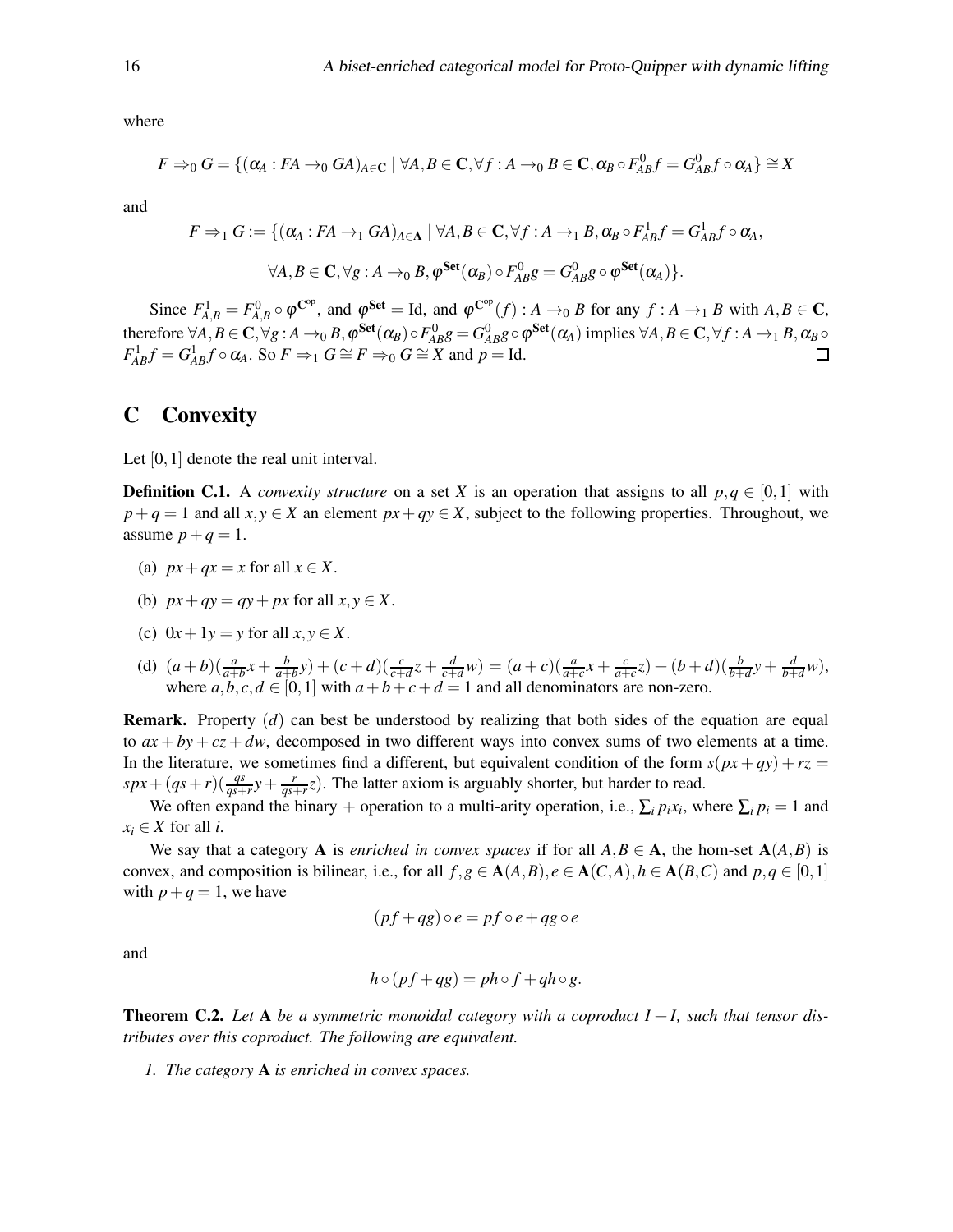2. There exists a family of maps  $\langle p,q \rangle : I \to I + I$ , where  $p,q \in [0,1]$  with  $p+q=1$ , such that the *following diagrams commute:*



*Here, in the last diagram, we have*  $a,b,c,d \in [0,1]$  *with*  $a+b+c+d=1$ *, and we assume the denominators are non-zero. The map "iso" is the canonical isomorphism*  $(A + B) + (C + D) \cong$  $(A+C)+(B+D)$ .

*Proof.* For the left-to-right implication, suppose A is enriched in convex spaces. We can define

$$
\langle\!\langle p,q\rangle\!\rangle := p\operatorname{inj}_1 + q\operatorname{inj}_2 : I \to I + I.
$$

It is easy to verify that this definition of  $\langle p, q \rangle$  satisfies the four diagrams above.

We now focus on the right-to-left implication.

• First we need to show that  $A(A, B)$  is convex for all  $A, B \in A$ . Given  $f, g \in A(A, B)$ , we define  $pf+qg$  as follows.

$$
A \xrightarrow{\lambda^{-1}} A \otimes I \xrightarrow{A \otimes \langle p,q \rangle} A \otimes (I+I) \xrightarrow{d} A \otimes I + A \otimes I \xrightarrow{\lambda + \lambda} A + A \xrightarrow{[f,g]} B.
$$

•  $pf + qf = f$ . This holds because the following diagram commutes.

$$
A \xrightarrow{\lambda^{-1}} A \otimes I \xrightarrow{A \otimes (p,q)} A \otimes (I+I) \xrightarrow{d} A \otimes I + A \otimes I \xrightarrow{\lambda + \lambda} A + A \xrightarrow{[f,f]} B
$$
  
\n
$$
\downarrow f
$$
  
\n
$$
B \xrightarrow{\lambda^{-1}} B \otimes I \xrightarrow{B \otimes (p,q)} B \otimes (I+I) \xrightarrow{d} B \otimes I + B \otimes I \xrightarrow{\lambda + \lambda} B + B
$$
  
\n
$$
\downarrow g
$$
  
\n
$$
B \otimes I \xrightarrow{\downarrow a \otimes [Id,Id]}
$$
  
\n
$$
B \otimes I \xrightarrow{\downarrow a \otimes [Id,Id]}
$$
  
\n
$$
A \otimes I + A \otimes I \xrightarrow{A + \lambda} A + A \xrightarrow{[f,f]} B
$$

•  $pf+qg = qg + pf$ . This holds because the following diagram commutes.

$$
A \xrightarrow{\lambda^{-1}} A \otimes I \xrightarrow{A \otimes (p,q)} A \otimes (I+I) \xrightarrow{d} A \otimes I + A \otimes I \xrightarrow{\lambda + \lambda} A + A \xrightarrow{[f,g]} B
$$
  
\n
$$
A \otimes \langle q, p \rangle \longrightarrow A \otimes (I+I) \xrightarrow{d} A \otimes I + A \otimes I \xrightarrow{\lambda + \lambda} A + A
$$
  
\n
$$
\xrightarrow{[inj_2,inj_1]} A \otimes I + A \otimes I \xrightarrow{\lambda + \lambda} A + A
$$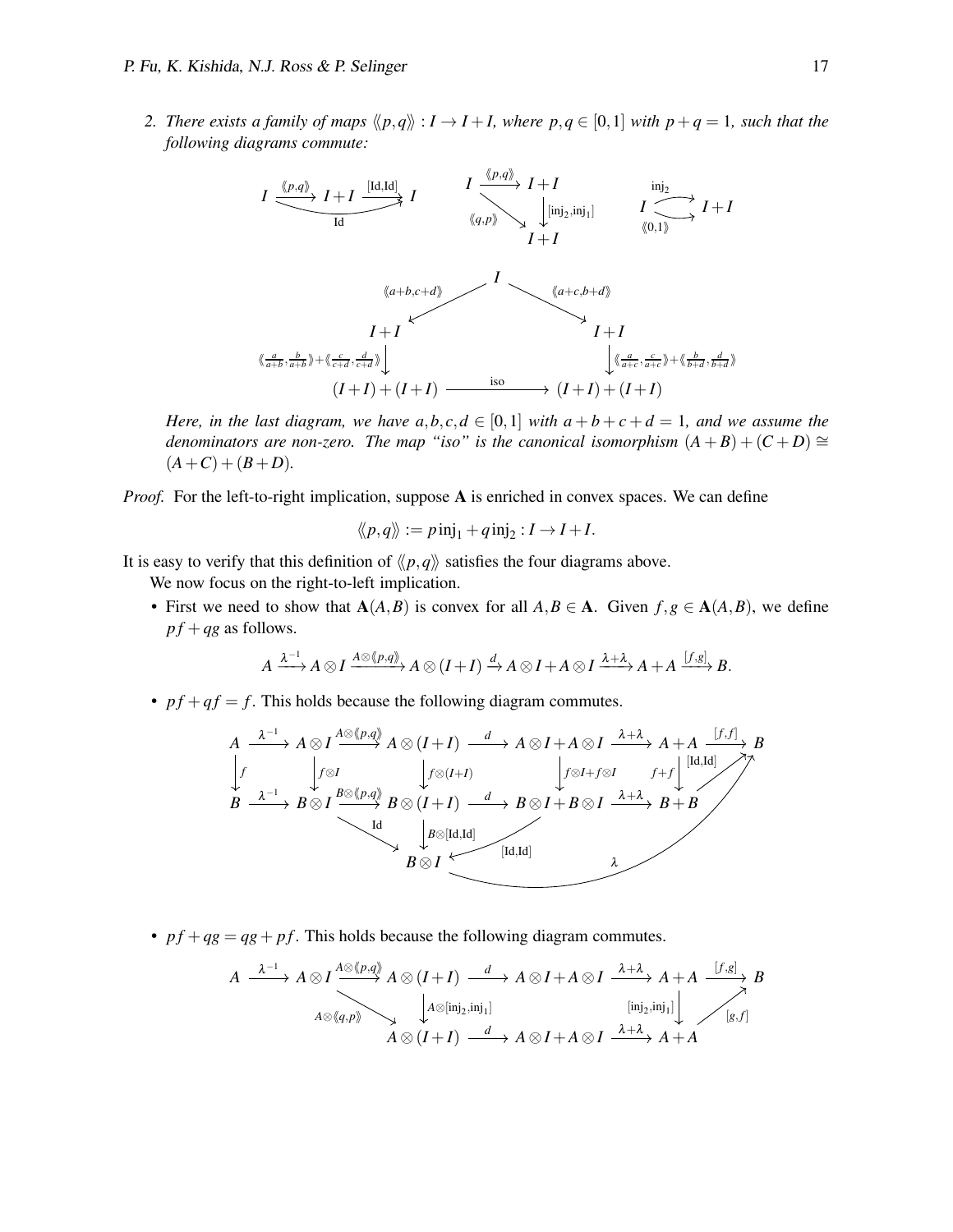• 0 $f + 1g = g$ . We have the following commutative diagram.



•  $(a+b)(\frac{a}{a+b}f + \frac{b}{a+b})$  $\frac{b}{a+b}g$ ) + (*c*+*d*)( $\frac{c}{c+d}h + \frac{d}{c+1}$  $\frac{d}{c+d}w$ ) =  $(a+c)(\frac{a}{a+c}f + \frac{c}{a+c})$  $\frac{c}{a+c}h$ ) + (*b* + *d*)( $\frac{b}{b+d}g$  +  $\frac{d}{b+d}$  $\frac{d}{b+d}w$ ). Let us write  $\alpha = \frac{a}{a^+}$  $\frac{a}{a+b}f + \frac{b}{a+b}$  $\frac{b}{a+b}$ *g* and  $\beta = \frac{c}{c+b}$  $\frac{c}{c+d}h + \frac{d}{c+1}$  $\frac{d}{c+d}$ *w*. We have the following commutative diagram.

$$
A \xrightarrow{\lambda^{-1}} A \otimes I \xrightarrow{A \otimes (a+b,c+d)} A \otimes (I+I) \xrightarrow{d} A \otimes I + A \otimes I \xrightarrow{\lambda+\lambda} A + A \xrightarrow{[\alpha,\beta]} B
$$
  
\n
$$
A \otimes ((\frac{a}{a+b}, \frac{b}{a+b}) + (\frac{c}{c+d}, \frac{d}{c+d})) \downarrow
$$
  
\n
$$
A \otimes ((I+I) + (I+I))
$$
  
\n
$$
A \otimes (\frac{a}{a+b}, \frac{b}{a+b}) + A \otimes (\frac{c}{c+d}, \frac{d}{c+d})
$$
  
\n
$$
A \otimes (I+I) + A \otimes (I+I)
$$
  
\n
$$
A \otimes (I+I) + A \otimes (I+I)
$$
  
\n
$$
(A \otimes I + A \otimes I) + (A \otimes I + A \otimes I)
$$
  
\n
$$
(A+A) + (A+A) \xrightarrow{[f,g]+[h,w]} B + B
$$
  
\n
$$
(A+A) + (A+A) \xrightarrow{[f,g]+[h,w]} B + B
$$

Thus

$$
(a+b)(\frac{a}{a+b}f + \frac{b}{a+b}g) + (c+d)(\frac{c}{c+d}h + \frac{d}{c+d}w)
$$
  
= [Id, Id] \circ ([f,g] + [h,w]) \circ ((\lambda + \lambda) + (\lambda + \lambda)) \circ (d+d) \circ d  

$$
\circ (A \otimes (\langle \langle \frac{a}{a+b}, \frac{b}{a+b} \rangle \rangle + \langle \langle \frac{c}{c+d}, \frac{d}{c+d} \rangle \rangle)) \circ (A \otimes \langle \langle a+b, c+d \rangle \rangle) \circ \lambda^{-1}.
$$

Similarly, we can show that

$$
(a+c)\left(\frac{a}{a+c}f + \frac{c}{a+c}h\right) + (b+d)\left(\frac{b}{b+d}g + \frac{d}{b+d}w\right)
$$
  
= [Id, Id]  $\circ$  ([f,h] + [g,w])  $\circ$  (( $\lambda + \lambda$ ) + ( $\lambda + \lambda$ ))  $\circ$  ( $d + d$ )  $\circ$  $d$   
 $\circ$  ( $A \otimes (\langle \frac{a}{a+c}, \frac{c}{a+c} \rangle \rangle + \langle \langle \frac{b}{b+d}, \frac{d}{b+d} \rangle \rangle) )  $\circ$  ( $A \otimes \langle a+c, b+d \rangle$ )  $\circ \lambda^{-1}$ .$ 

Thus we can show

$$
(a+b)(\frac{a}{a+b}f+\frac{b}{a+b}g)+(c+d)(\frac{c}{c+d}h+\frac{d}{c+d}w)=(a+c)(\frac{a}{a+c}f+\frac{c}{a+c}h)+(b+d)(\frac{b}{b+d}g+\frac{d}{b+d}w)
$$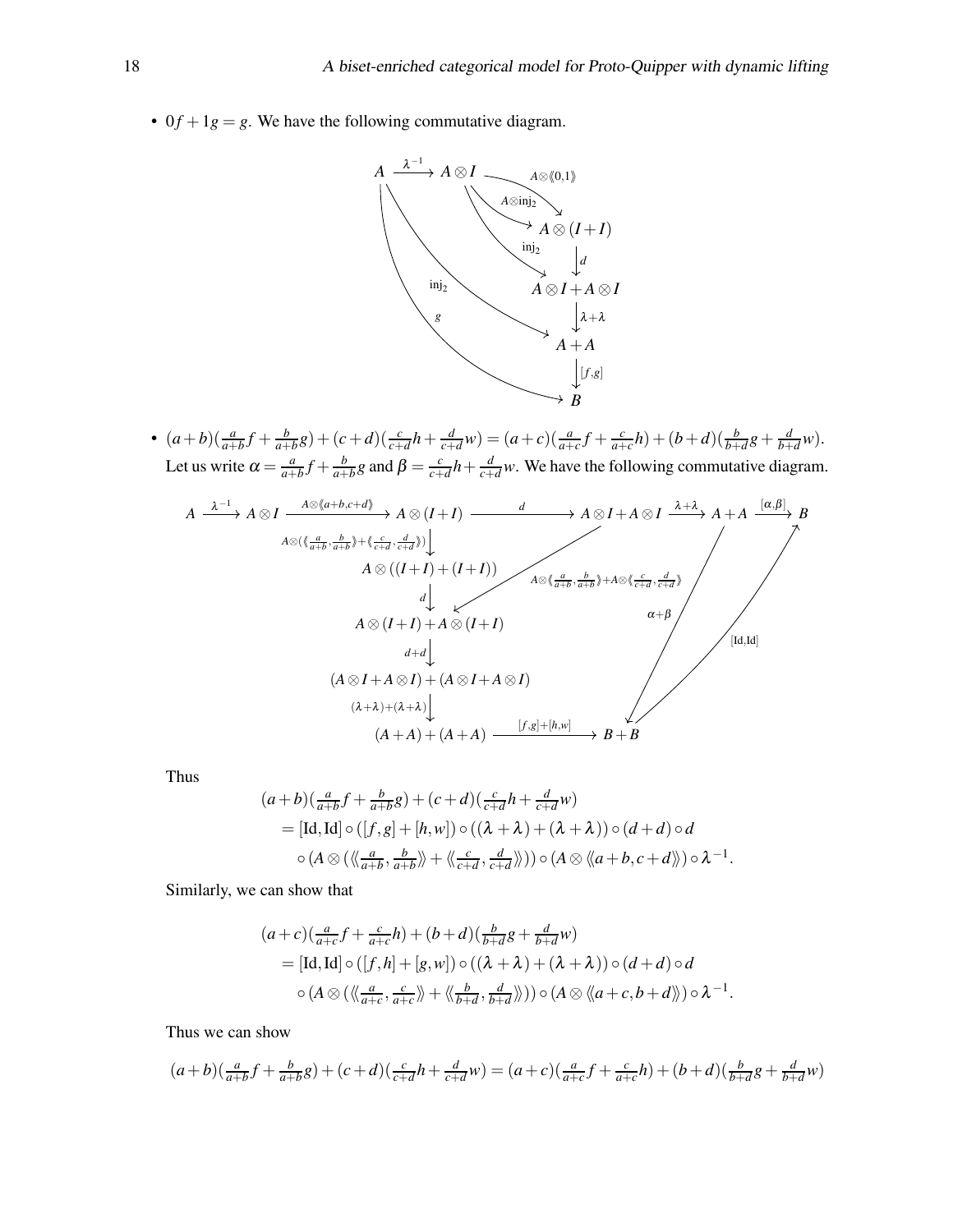by the following commutative diagram.



•  $(p f + q g) \circ e = p(f \circ e) + q(g \circ e)$ . This is by the following commutative diagram.

$$
C \xrightarrow{\cdot} A \xrightarrow{\lambda^{-1}} A \otimes I \xrightarrow{\Lambda \otimes (p,q)} A \otimes (I+I) \xrightarrow{d} A \otimes I + A \otimes I \xrightarrow{\lambda+\lambda} A + A \xrightarrow{[f,g]} B
$$
  

$$
\xrightarrow{\cdot} C \otimes I \xrightarrow{c \otimes (p,q)} C \otimes (I+I) \xrightarrow{d} C \otimes I + C \otimes I \xrightarrow{\lambda+\lambda} C + C
$$

•  $h \circ (pf + qg) = p(h \circ f) + q(h \circ g)$ . This is by the following.

$$
A \xrightarrow{\lambda^{-1}} A \otimes I \xrightarrow{A \otimes \langle p,q \rangle} A \otimes (I+I) \xrightarrow{d} A \otimes I + A \otimes I \xrightarrow{\lambda + \lambda} A + A \xrightarrow{[f,g]} B \xrightarrow{h} C \square
$$

**Theorem C.3.** *The category*  $[Set^{Q^{op}}]_{prod}$  *is enriched in convex spaces. Moreover, the Lambek embedding*  $\kappa: \mathbf{Q} \hookrightarrow [\mathbf{Set}^{\mathbf{Q}^{op}}]_{\text{prod} }$  *preserves the convex sum in* Q.

*Proof.* By Theorem [C.2](#page-15-1) (2), there exists a map  $\langle p, q \rangle : I \to I + I$  in **Q** for any  $p, q \in [0, 1], p + q = 1$ , and it satisfies the four diagrams. Since  $\kappa$  preserves coproducts in **Q**, the map  $\kappa \langle p, q \rangle : \kappa I \to \kappa I +' \kappa I$ in  $[Set^{Q^{op}}]_{prod}$  also satisfies the four diagrams in Theorem [C.2](#page-15-1) (2). Therefore  $[Set^{Q^{op}}]_{prod}$  is enriched in convex spaces.

For all  $f, g \in \mathbf{Q}(A, B)$ , the convex sum  $pf + qg \in \mathbf{Q}(A, B)$  is defined to be the following.

$$
A \xrightarrow{\lambda^{-1}} A \otimes I \xrightarrow{A \otimes \langle p,q \rangle} A \otimes (I+I) \xrightarrow{d} A \otimes I + A \otimes I \xrightarrow{\lambda + \lambda} A + A \xrightarrow{[f,g]} B
$$

Since  $\kappa$  preserves coproducts in **Q** and it is strong monoidal, we have  $\kappa (pf+qg) = p\kappa (f) + q\kappa (g) \in$  $[\textbf{Set}^{\mathbf{Q}^{op}}]_{\text{prod}}(\kappa A, \kappa B).$ 

 $\Box$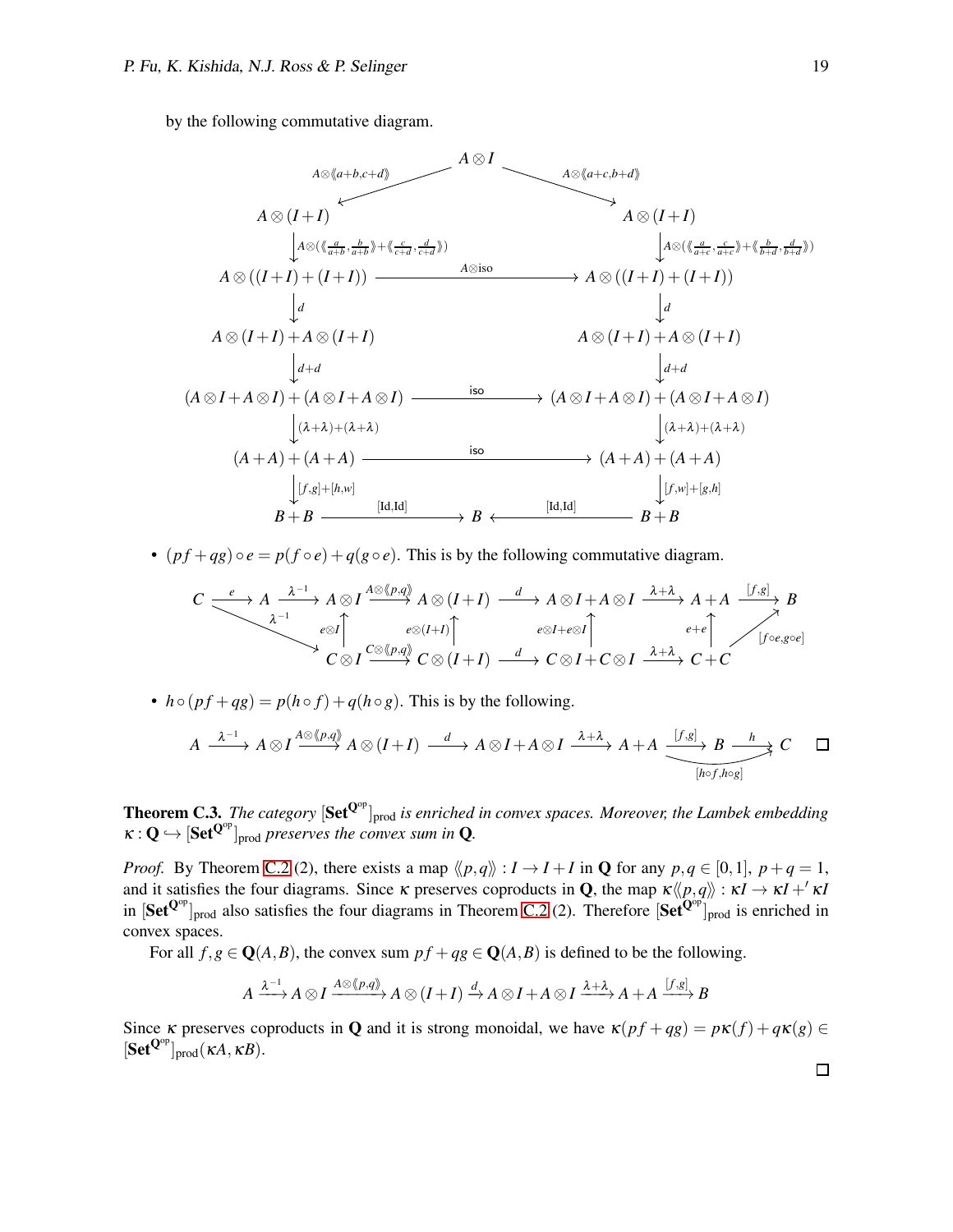## <span id="page-19-0"></span>D Proof of Theorem [3.9](#page-7-3)

In this section, we assume  $\mathcal V$  to be a complete, cocomplete, symmetric monoidal closed category. The following proposition is due to Kock [\[13\]](#page-12-15).

<span id="page-19-1"></span>**Proposition D.1.** Let  $T : \mathcal{V} \to \mathcal{V}$  be a  $\mathcal{V}$ -monad. Then T is a strong monad with strength  $t : A \otimes$  $TB \to T(A \otimes B)$  given by the following commutative diagram. Note that  $\eta$  is the unit of the adjunction − ⊗*A* ⊣ *A* ⊸ −*.*

$$
\begin{array}{ccc}\nA & \xrightarrow{\text{curry}(t)} & TB \multimap T(A \otimes B) \\
\downarrow & & \nearrow & \\
B \multimap A \otimes B & & \\
\end{array}
$$

<span id="page-19-2"></span>**Theorem D.2.** Let T be a strong monad on  $\mathcal V$  and  $F : A^{op} \to \mathcal V$  be a  $\mathcal V$ -functor. For all  $A, B \in A$ , we *have maps*

$$
F_{AB}: \mathbf{A}(B,A) \to FB \multimap FA
$$

*and*

$$
(TF)_{AB} : \mathbf{A}(B,A) \to TFB \multimap TFA.
$$

*We have the following commutative diagram.*

$$
\mathbf{A}(B,A) \otimes TFA
$$
\n
$$
\downarrow t
$$
\n
$$
T(\mathbf{A}(B,A) \otimes FA)
$$
\n
$$
\xrightarrow[T \text{uncurry}(TF)_{AB}]{\text{uncurry}((TF)_{AB})}
$$
\n
$$
TFB
$$

*Proof.* By currying the diagram above, we just need to show the right triangle commutes in the following diagram.



Note that the bottom square commutes because of the  $\mathcal V$ -naturality of *T*. The left triangle commutes by the property of monoidal closedness. The front triangle commutes by definition of  $(TF)_{AB}$ . The back triangle commutes by Proposition [D.1.](#page-19-1)  $\Box$ 

<span id="page-19-3"></span>**Theorem D.3.** Let  $F: A^{op} \otimes A \to V$  be a  $V$ -functor and let T be a strong monad on  $V$ . Then there *exists a natural map*

$$
\xi_F: \int^{A \in \mathbf{A}} TF(A, A) \to T \int^{A \in \mathbf{A}} F(A, A).
$$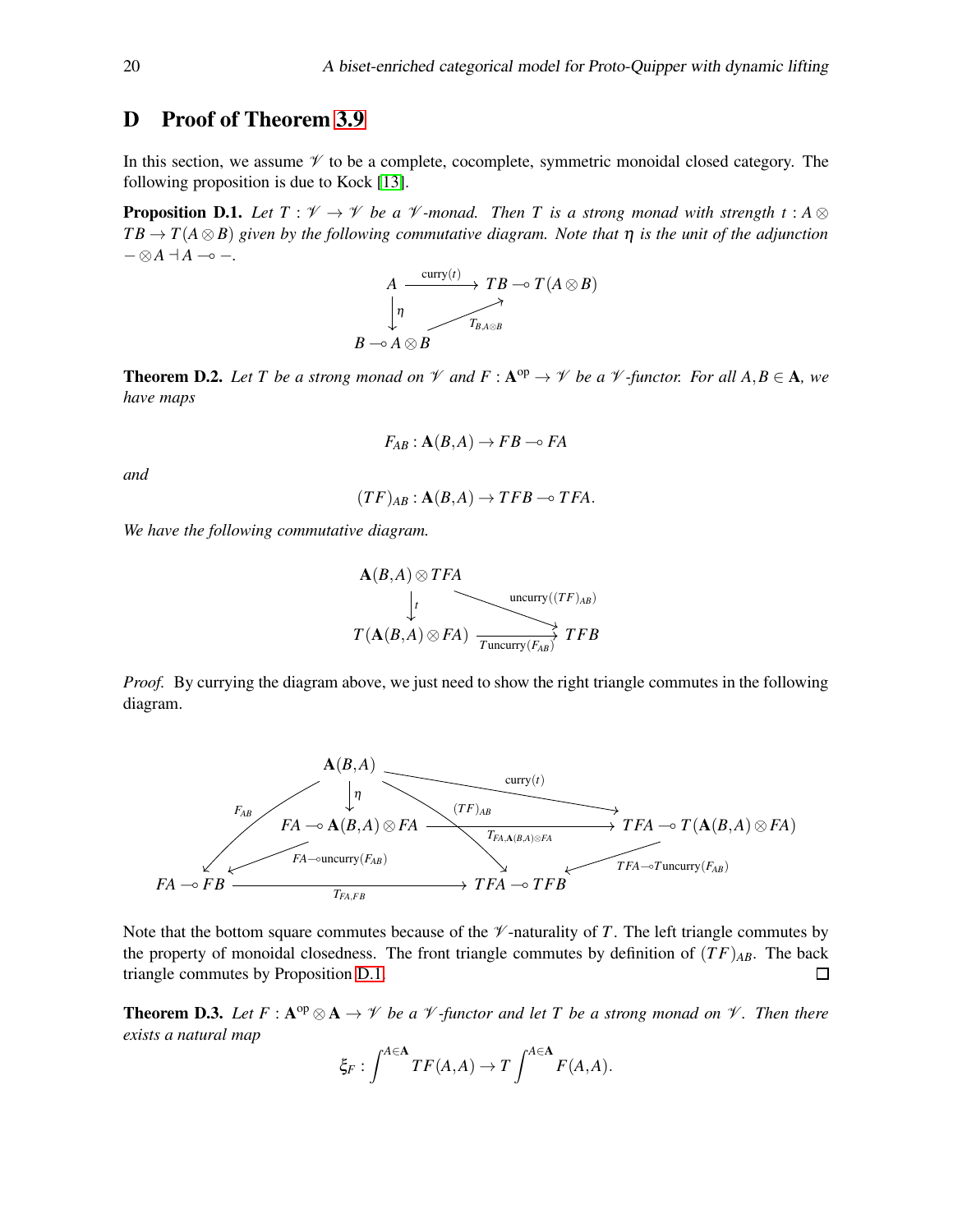*Proof.* Recall that by definition of coend, we have the following coequalizers.

$$
\sum_{A,B\in\mathbf{A}}\mathbf{A}(B,A)\otimes F(A,B)\xrightarrow[\rho_2]{\rho_1} \sum_{A\in\mathbf{A}}F(A,A)\xrightarrow{e} \int^{A\in\mathbf{A}}F(A,A)
$$
  

$$
\sum_{A,B\in\mathbf{A}}\mathbf{A}(B,A)\otimes TF(A,B)\xrightarrow[\rho_1]{\rho_1'} \sum_{A\in\mathbf{A}}TF(A,A)\xrightarrow{e'}\int^{A\in\mathbf{A}}TF(A,A)
$$

 $\rho'_2$ 

For any  $A \in \mathbf{A}$ , the functor  $F(A, -): \mathbf{A} \to \mathcal{V}$  gives rise to a map

$$
F(A, -)_{BA} : \mathbf{A}(B, A) \to F(A, B) \to F(A, A)
$$

for each *B* ∈ **A**. The map  $\rho_1$  is defined as the coproduct pairing  $\left[$ inj<sub>A</sub>  $\circ$  uncurry( $F(A, -)_{BA}$ )]<sub>*A*,*B*∈A. For</sub> any *B*  $\in$  **A**, the functor  $F(-, B)$  :  $A^{\text{op}} \to \mathcal{V}$  gives rise to a map

$$
F(-,B)_{AB} : \mathbf{A}(B,A) \to F(A,B) \to F(B,B)
$$

for each *A*  $\in$  **A**. The map  $\rho_2$  is defined as the coproduct pairing  $[\text{inj}_B \circ \text{uncarry}(F(-, B)_{AB})]_{A, B \in \mathbf{A}}$ . The maps  $\rho'_1, \rho'_2$  are induced similarly.

Consider the following diagram.

$$
\int^{A} TF(A, A) \longrightarrow TF(A, A)
$$
\n
$$
\downarrow^{c}
$$
\n
$$
\sum_{A} TF(A, A) \longrightarrow T\sum_{A} F(A, A)
$$
\n
$$
\downarrow^{c}
$$
\n
$$
\downarrow^{c}
$$
\n
$$
\downarrow^{c}
$$
\n
$$
\downarrow^{c}
$$
\n
$$
\downarrow^{c}
$$
\n
$$
\downarrow^{c}
$$
\n
$$
\downarrow^{c}
$$
\n
$$
\downarrow^{c}
$$
\n
$$
\downarrow^{c}
$$
\n
$$
\downarrow^{c}
$$
\n
$$
\downarrow^{c}
$$
\n
$$
\downarrow^{c}
$$
\n
$$
\downarrow^{c}
$$
\n
$$
\downarrow^{c}
$$
\n
$$
\downarrow^{c}
$$
\n
$$
\downarrow^{c}
$$
\n
$$
\downarrow^{c}
$$
\n
$$
\downarrow^{c}
$$
\n
$$
\downarrow^{c}
$$
\n
$$
\downarrow^{c}
$$
\n
$$
\downarrow^{c}
$$
\n
$$
\downarrow^{c}
$$
\n
$$
\downarrow^{c}
$$
\n
$$
\downarrow^{c}
$$
\n
$$
\downarrow^{c}
$$
\n
$$
\downarrow^{c}
$$
\n
$$
\downarrow^{c}
$$
\n
$$
\downarrow^{c}
$$
\n
$$
\downarrow^{c}
$$
\n
$$
\downarrow^{c}
$$
\n
$$
\downarrow^{c}
$$
\n
$$
\downarrow^{c}
$$
\n
$$
\downarrow^{c}
$$
\n
$$
\downarrow^{c}
$$
\n
$$
\downarrow^{c}
$$
\n
$$
\downarrow^{c}
$$
\n
$$
\downarrow^{c}
$$
\n
$$
\downarrow^{c}
$$
\n
$$
\downarrow^{c}
$$
\n
$$
\downarrow^{c}
$$
\n
$$
\downarrow^{c}
$$
\n
$$
\downarrow^{c}
$$
\n
$$
\downarrow^{c}
$$
\n
$$
\downarrow^{c}
$$
\n
$$
\downarrow^{c}
$$
\n
$$
\downarrow^{c}
$$
\n
$$
\downarrow^{c}
$$
\n
$$
\downarrow^{c}
$$
\n
$$
\downarrow^{c}
$$
\n
$$
\downarrow
$$

Note that  $[T\text{inj}_A]_A$  and  $[T\text{inj}_{A,B}]_{A,B}$  are coproduct pairings. The morphism  $t : A(B,A) \otimes TF(A,B) \rightarrow$  $T(A(B,A) \otimes F(A,B))$  is the strength map for *T*.

To show the existence of  $\xi$ , we just need to show  $Te \circ [T\text{inj}_A]_A \circ \rho'_1 = Te \circ [T\text{inj}_A]_A \circ \rho'_2$ , which is to show the bottom square commutes for  $\rho'_1$  and  $T\rho_1$  ( $\rho'_2$  and  $T\rho_2$ ). This is the case because of the following commutative diagram. Note that the left triangle commutes by Theorem [D.2.](#page-19-2)

$$
\mathbf{A}(B,A) \otimes TF(A,B) \xrightarrow{P'_1(A,B)} TF(A,A) \xrightarrow{T\mathsf{inj}_A} T \sum_{A} F(A,A)
$$
\n
$$
\downarrow \qquad \qquad \downarrow \qquad \qquad \uparrow \qquad \qquad \uparrow \qquad \uparrow \qquad \uparrow \qquad \uparrow \qquad \uparrow \qquad \uparrow \qquad \uparrow \qquad \uparrow \qquad \uparrow \qquad \uparrow \qquad \uparrow \qquad \uparrow \qquad \uparrow \qquad \uparrow \qquad \uparrow \qquad \uparrow \qquad \uparrow \qquad \uparrow \qquad \uparrow \qquad \uparrow \qquad \uparrow \qquad \uparrow \qquad \uparrow \qquad \uparrow \qquad \uparrow \qquad \uparrow \qquad \uparrow \qquad \uparrow \qquad \uparrow \qquad \uparrow \qquad \uparrow \qquad \uparrow \qquad \uparrow \qquad \uparrow \qquad \uparrow \qquad \uparrow \qquad \uparrow \qquad \uparrow \qquad \uparrow \qquad \uparrow \qquad \uparrow \qquad \uparrow \qquad \uparrow \qquad \uparrow \qquad \uparrow \qquad \uparrow \qquad \uparrow \qquad \uparrow \qquad \uparrow \qquad \uparrow \qquad \uparrow \qquad \uparrow \qquad \uparrow \qquad \uparrow \qquad \uparrow \qquad \uparrow \qquad \uparrow \qquad \uparrow \qquad \uparrow \qquad \uparrow \qquad \uparrow \qquad \uparrow \qquad \uparrow \qquad \uparrow \qquad \uparrow \qquad \uparrow \qquad \uparrow \qquad \uparrow \qquad \uparrow \qquad \uparrow \qquad \uparrow \qquad \uparrow \qquad \uparrow \qquad \uparrow \qquad \uparrow \qquad \uparrow \qquad \uparrow \qquad \uparrow \qquad \uparrow \qquad \uparrow \qquad \uparrow \qquad \uparrow \qquad \uparrow \qquad \uparrow \qquad \uparrow \qquad \uparrow \qquad \uparrow \qquad \uparrow \qquad \uparrow \qquad \uparrow \qquad \uparrow \qquad \uparrow \qquad \uparrow \qquad \uparrow \qquad \uparrow \qquad \uparrow \qquad \uparrow \qquad \uparrow \qquad \uparrow \qquad \uparrow \qquad \uparrow \qquad \uparrow \qquad \uparrow \qquad \uparrow \qquad \uparrow \qquad \uparrow \qquad \uparrow \qquad \uparrow \qquad \uparrow \qquad \uparrow \qquad \uparrow \qquad \uparrow \qquad
$$

Note that  $\rho'_1(A,B)$  is a component of  $\rho'_1$  and  $\rho_1(A,B)$  is a component of  $\rho_1$ . By the universal property of the coequalizer *e* ′ , there exists a unique arrow

$$
\xi : \int^{A \in \mathbf{A}} TF(A, A) \to T \int^{A \in \mathbf{A}} F(A, A).
$$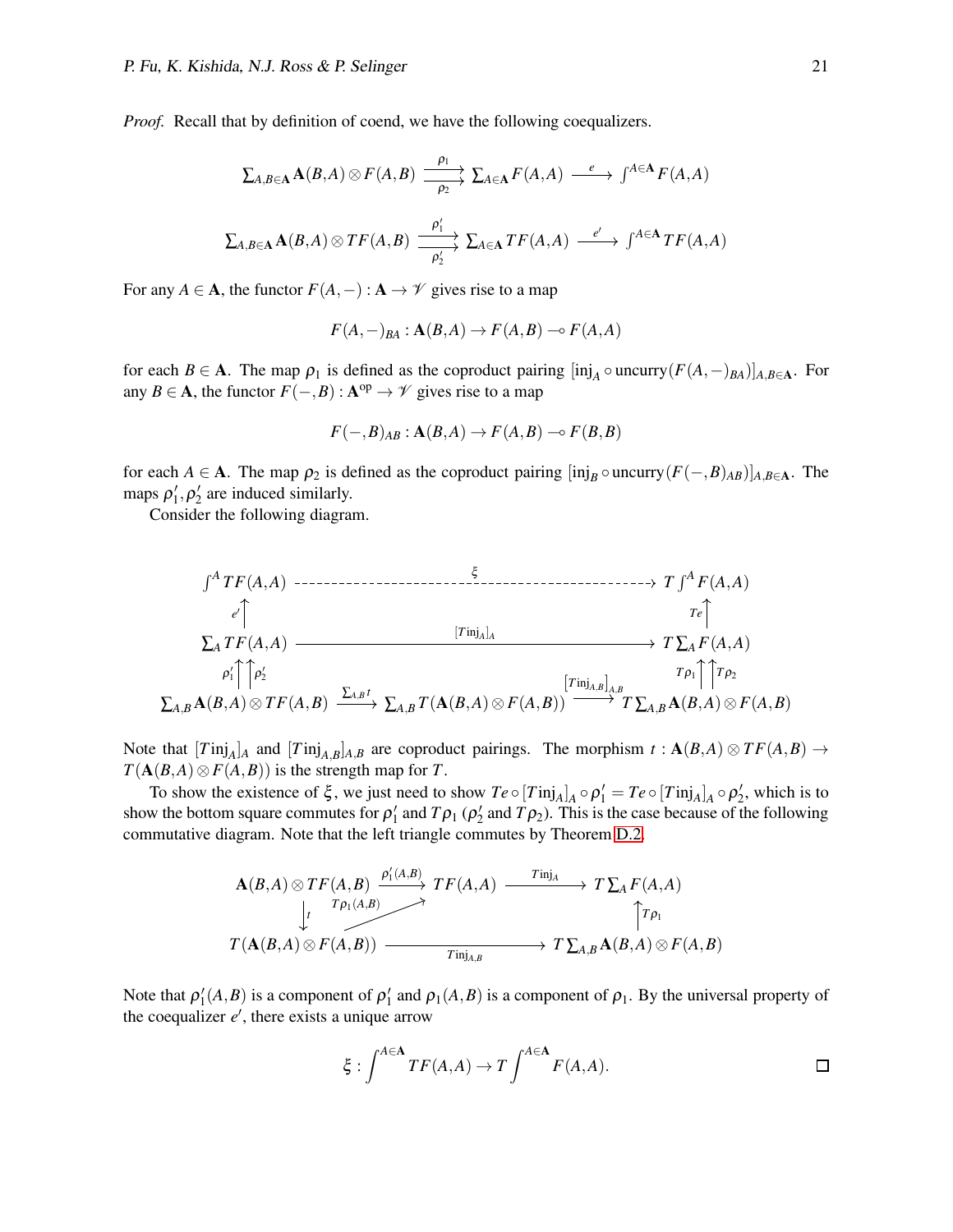<span id="page-21-0"></span>**Proposition D.4.** *Suppose*  $F : A^{op} \to V$ *. For all*  $B, C \in A$ *, the following diagram commutes.* 



*Note that y is an isomorphism expressing the Yoneda lemma in the language of coends, and FBC* :  $A(C,B) \rightarrow F(B) \rightarrow F(C)$ , and e<sub>B</sub> is the unit of the coend.

*Proof sketch.* Note that the map uncurry( $F_{BC}$ ):  $\mathbf{A}(C,B) \otimes F(B) \to F(C)$  is  $\mathcal V$ -natural in *B*. By the universal property of coends, there exists a map  $y: \int^B \mathbf{A}(C, B) \otimes F(B) \to F(C)$  such that the diagram above commutes. Moreover, *y* is an isomorphism [\[11,](#page-12-10) Chapter 2.4].  $\Box$ 

<span id="page-21-1"></span>**Theorem D.5.** Let T be a strong monad on  $\mathscr V$ . For all  $F : A^{op} \otimes A \to \mathscr V$ , the map  $\xi_F : \int^{A \in A} TF(A,A) \to$  $T \int^{A \in \mathbf{A}} F(A, A)$  *makes the following diagrams commute.* 

*1.*

$$
\int^A F(A, A)
$$
\n
$$
\downarrow \eta
$$
\n
$$
T \int^A F(A, A) \leftarrow \int_{\xi}^{\eta} \int^A T F(A, A)
$$

*2.*

$$
\int^{A} TTF(A, A) \xrightarrow{\xi} T \int^{A} TF(A, A) \xrightarrow{T\xi} TT \int^{A} F(A, A)
$$
  

$$
\downarrow \int \mu \qquad \qquad \downarrow \mu
$$
  

$$
\int^{A} TF(A, A) \xrightarrow{\xi} T \int^{A} F(A, A)
$$

*3. Suppose*  $G: \mathbf{A}^{op} \to \mathcal{V}$  and  $A \in \mathbf{A}$ .

$$
\int^B \mathbf{A}(A,B) \otimes TGB \xrightarrow{\qquad \qquad y' \qquad} TGA
$$
\n
$$
\downarrow f \qquad \qquad Ty \uparrow
$$
\n
$$
\int^B T(\mathbf{A}(A,B) \otimes GB) \xrightarrow{\qquad \xi \qquad} T \int^B \mathbf{A}(A,B) \otimes GB
$$

*Note that y*′ ,*y are isomorphisms induced by the Yoneda lemma.*

*4.* Suppose  $F : A^{op} \otimes A \rightarrow \mathcal{V}$  and  $X \in \mathcal{V}$ .

$$
(f^{A} F(A, A)) \otimes TX \xrightarrow{t} T((f^{A} F(A, A)) \otimes X)
$$
  
\n
$$
\downarrow \cong
$$
  
\n
$$
f^{A}(F(A, A) \otimes TX)
$$
  
\n
$$
\downarrow f^{t}
$$
  
\n
$$
f^{A} T(F(A, A) \otimes X) \xrightarrow{\xi} T f^{A}(F(A, A) \otimes X)
$$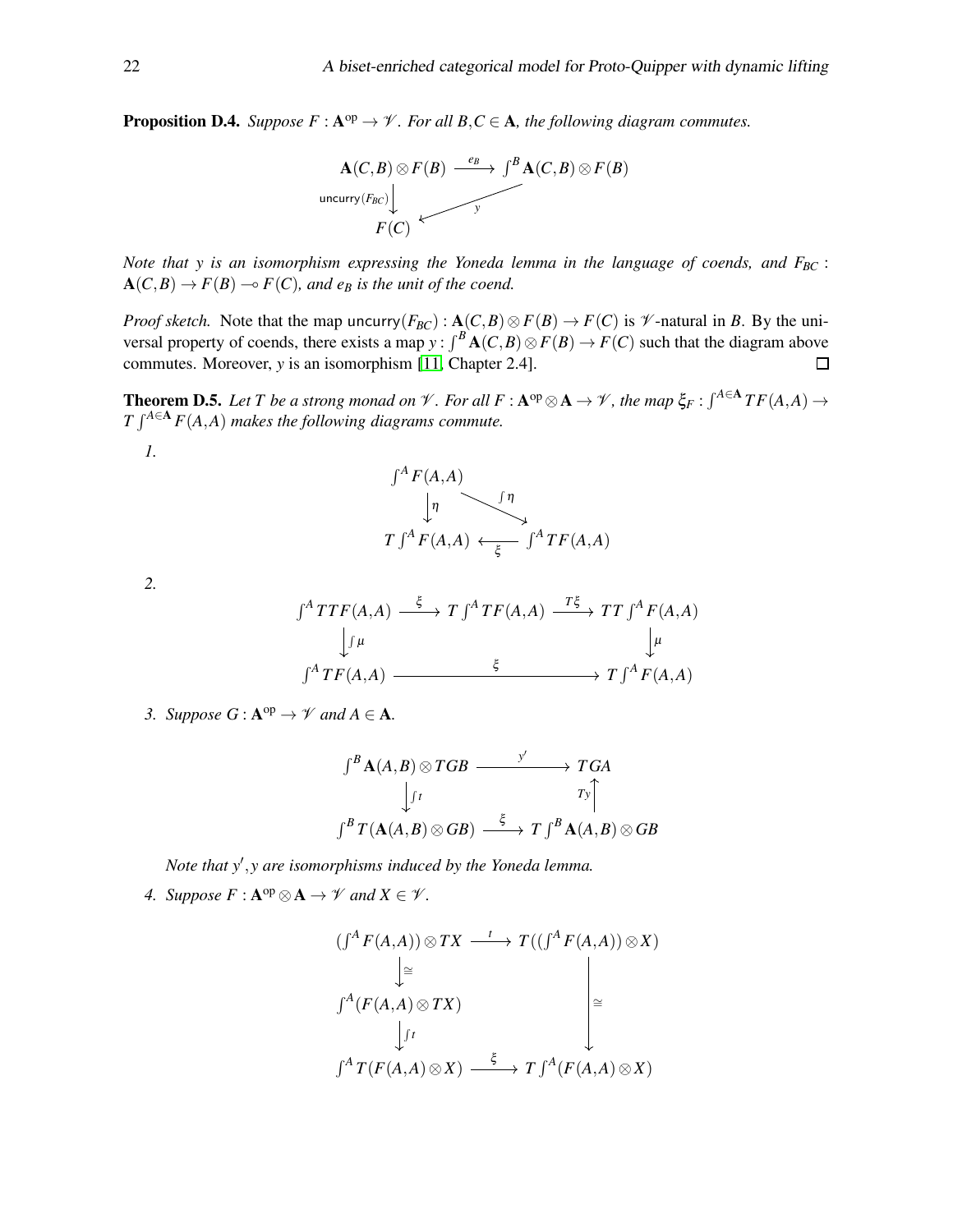*5. Suppose*  $F : A^{op} \otimes A \rightarrow \mathcal{V}$  and  $X \in \mathcal{V}$ .

$$
\int^{A} (X \otimes TF(A, A)) \xrightarrow{\int f} \int^{A} T(X \otimes F(A, A))
$$
\n
$$
\downarrow \cong \qquad \qquad \downarrow \xi
$$
\n
$$
X \otimes \int^{A} TF(A, A) \qquad \qquad T \int^{A} (X \otimes F(A, A))
$$
\n
$$
\downarrow x \otimes \xi \qquad \qquad \downarrow \cong
$$
\n
$$
X \otimes T \int^{A} F(A, A) \xrightarrow{\quad t} T(X \otimes \int^{A} F(A, A))
$$

*6.* Suppose  $F: \mathbf{A}^{\mathrm{op}} \otimes \mathbf{A}^{\mathrm{op}} \otimes \mathbf{A} \otimes \mathbf{A} \to \mathcal{V}$ .

$$
\int^{A} \int^{B} TF(A, B, A, B) \xrightarrow{\int^{A} \xi} \int^{A} T \int^{B} F(A, B, A, B) \xrightarrow{\xi} T \int^{A} \int^{B} F(A, B, A, B)
$$
\n
$$
\downarrow \cong
$$
\n
$$
\int^{A, B} TF(A, B, A, B) \xrightarrow{\xi} T \int^{A, B} F(A, B, A, B)
$$

*Proof.* 1. We need to show that the following commutes.



Consider the following diagram. We write  $\eta_1$  for the map  $F(A,A) \to TF(A,A)$  and  $\eta_2$  for the map  $\int^A F(A,A) \to T \int^A F(A,A).$ 



We need to show that the top triangle commutes. Since  $e$  is an epimorphism, we just need to show  $\xi \circ \int \eta_1 \circ e = \eta_2 \circ e$ . This is the case because the bottom triangle commutes and all three square faces commute. The bottom triangle commutes by the universal property of coproducts. The square with  $\xi$  commutes by definition of  $\xi$ . Also note that  $e' \circ \sum \eta_1 = \int \eta_1 \circ e$  is a property of coends (see [\[11,](#page-12-10) 4.2]).

2. The proof is similar to (1).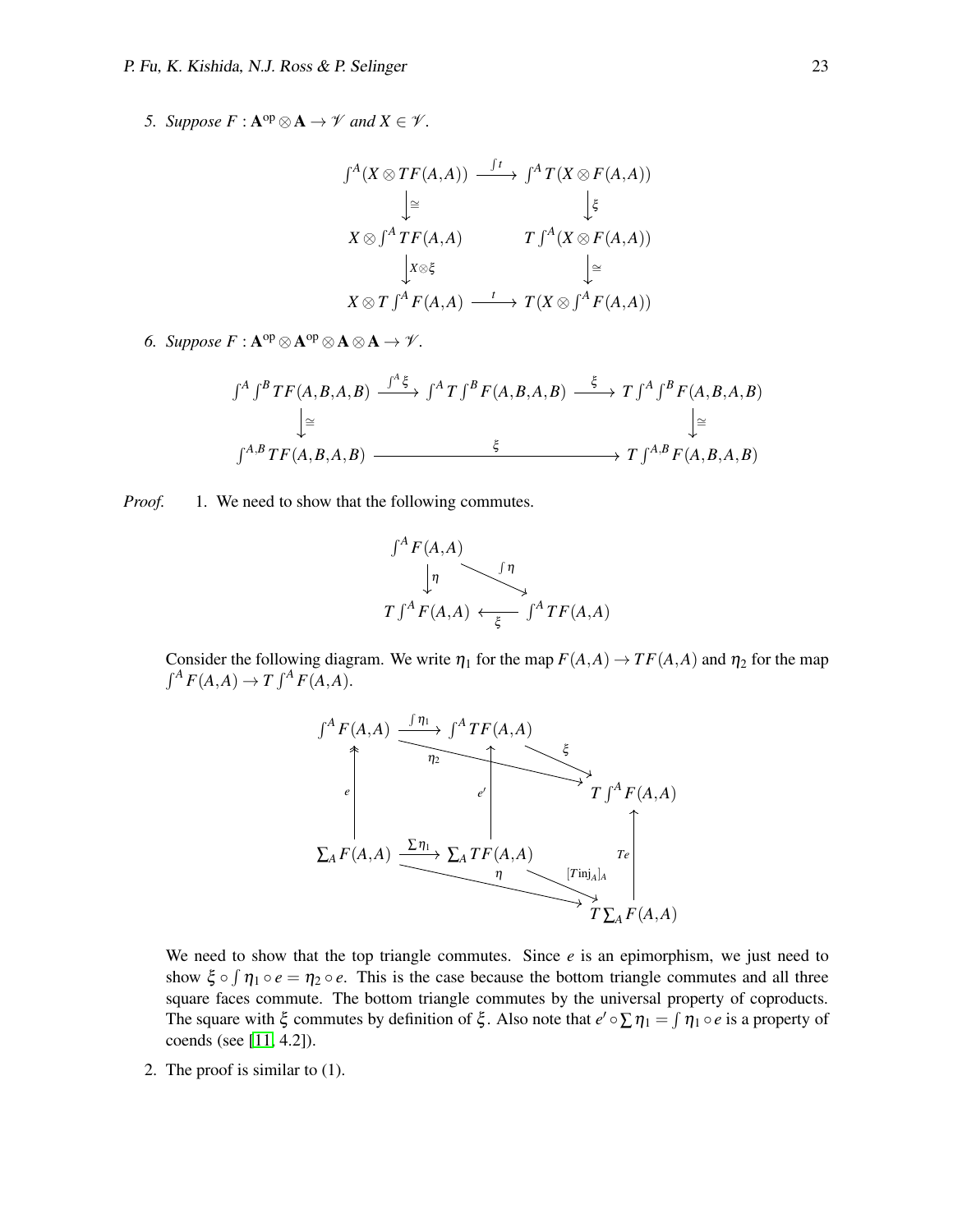3. Next we need to show that the following commutes (where  $y, y'$  are isomorphisms induced by the Yoneda lemma).

$$
\int^{B} \mathbf{A}(A,B) \otimes TGB \xrightarrow{\int t} \int^{B} T(\mathbf{A}(A,B) \otimes GB)
$$
\n
$$
\downarrow \zeta
$$
\n
$$
TGA \longleftarrow T\int^{B} \mathbf{A}(A,B) \otimes GB
$$

The above diagram commutes because the following diagram commutes for all  $A, B \in \mathbf{A}$ .



Since *G* and *TG* are contravariant  $\mathcal V$ -functors, there are the following maps in  $\mathcal V$ .

$$
G_{BA}: \mathbf{A}(A,B) \to GB \Rightarrow GA
$$

$$
(TG)_{BA}: \mathbf{A}(A,B) \to TGB \Rightarrow TGA
$$

The bottom square commutes by the definition of  $\xi$ , and the back square (with  $e_1, e_2$ ) commutes by naturality of coends. The top and the front squares commutes because of Proposition [D.4.](#page-21-0) Thus we just need to show that the left square commutes, i.e.,

$$
\mathbf{C}(C,B)\otimes TFB \xrightarrow{t} T(\mathbf{C}(C,B)\otimes FB) \xrightarrow[\mu]{} TFC
$$

.

This commutes by Proposition [D.2.](#page-19-2)

4. Next we need to prove that the following commutes.

$$
(f^{A} F(A, A)) \otimes TX \xrightarrow{t} T((f^{A} F(A, A)) \otimes X)
$$
  
\n
$$
\downarrow \cong
$$
  
\n
$$
f^{A}(F(A, A) \otimes TX)
$$
  
\n
$$
\downarrow_{f} t
$$
  
\n
$$
f^{A} T(F(A, A) \otimes X) \xrightarrow{\xi} T f^{A}(F(A, A) \otimes X)
$$

First observe that the following commutes (each arrow is canonical).

$$
(\sum_{A} F(A, A)) \otimes TX \longrightarrow T((\sum_{A} F(A, A)) \otimes X)
$$
  
\n
$$
\downarrow \cong
$$
  
\n
$$
\sum_{A} (F(A, A) \otimes TX)
$$
  
\n
$$
\downarrow \cong
$$
  
\n
$$
\sum_{A} T(F(A, A) \otimes X) \longrightarrow T \sum_{A} (F(A, A) \otimes X)
$$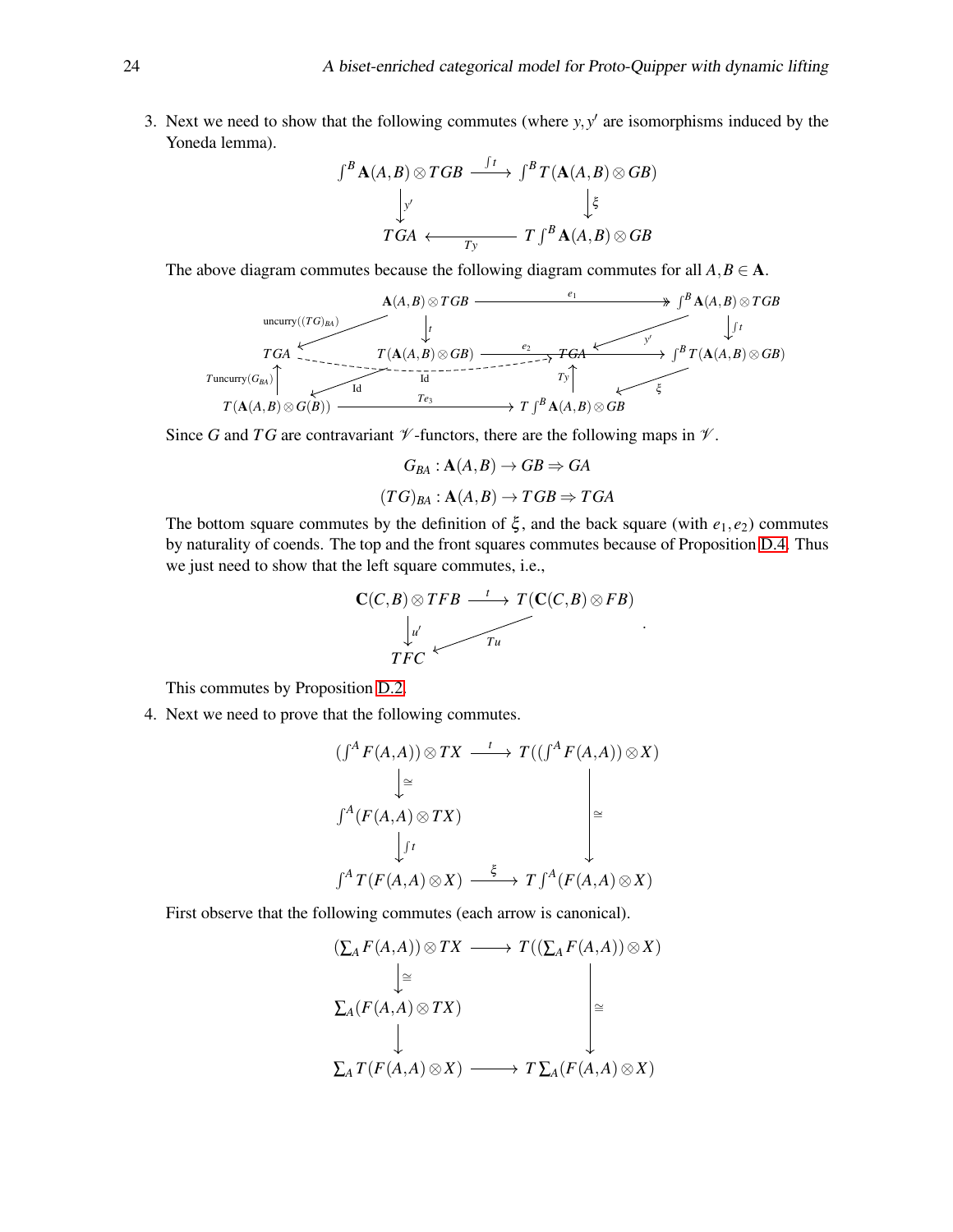Now let us consider the following cube.



Note that the top square commutes, by naturality of *t*. The bottom square commutes, by definition of  $\xi$ . The left square involving  $\sum_A t, \int t$  commutes by naturality of coend. The right square and the left top square commute for the same reason. For simplicity, consider the following diagram.

$$
(\sum_{A,B} \mathbf{A}(B,A) \otimes F(A,B)) \otimes X \longrightarrow (\sum_{A} F(A,A)) \otimes X \longrightarrow (f^A F(A,A)) \otimes X
$$
  
\n
$$
\downarrow \cong \qquad \qquad \downarrow \cong \qquad \qquad \downarrow \cong
$$
  
\n
$$
\sum_{A,B} (\mathbf{A}(B,A) \otimes F(A,B) \otimes X) \longrightarrow \sum_{A} (F(A,A) \otimes X) \longrightarrow f^A (F(A,A) \otimes X)
$$

Note that the right square is the same square as the right square in the cube. And − ⊗*X* preserves coequalizers. The left square commutes by naturality. This implies that the right square commutes, by the universal property of coequalizers. Therefore the cube above commutes.

5. Next, we need to show that the following diagram commutes.

$$
\int^{A} (X \otimes TF(A, A)) \xrightarrow{\int f} \int^{A} T(X \otimes F(A, A))
$$
\n
$$
\downarrow \cong \qquad \qquad \downarrow \xi
$$
\n
$$
X \otimes \int^{A} TF(A, A) \qquad \qquad T \int^{A} (X \otimes F(A, A))
$$
\n
$$
\downarrow \text{Id} \otimes \xi \qquad \qquad \downarrow \cong
$$
\n
$$
X \otimes T \int^{A} F(A, A) \xrightarrow{\quad t} T(X \otimes \int^{A} F(A, A))
$$

First, observe that the following diagram commutes.

$$
\Sigma_A(X \otimes TF(A, A)) \longrightarrow \Sigma_A T(X \otimes F(A, A))
$$
\n
$$
\downarrow \cong \qquad \qquad \downarrow
$$
\n
$$
X \otimes \Sigma_A TF(A, A) \qquad \qquad T \Sigma_A(X \otimes F(A, A))
$$
\n
$$
\downarrow \qquad \qquad \downarrow
$$
\n
$$
X \otimes T \Sigma_A F(A, A) \longrightarrow T(X \otimes \Sigma_A F(A, A))
$$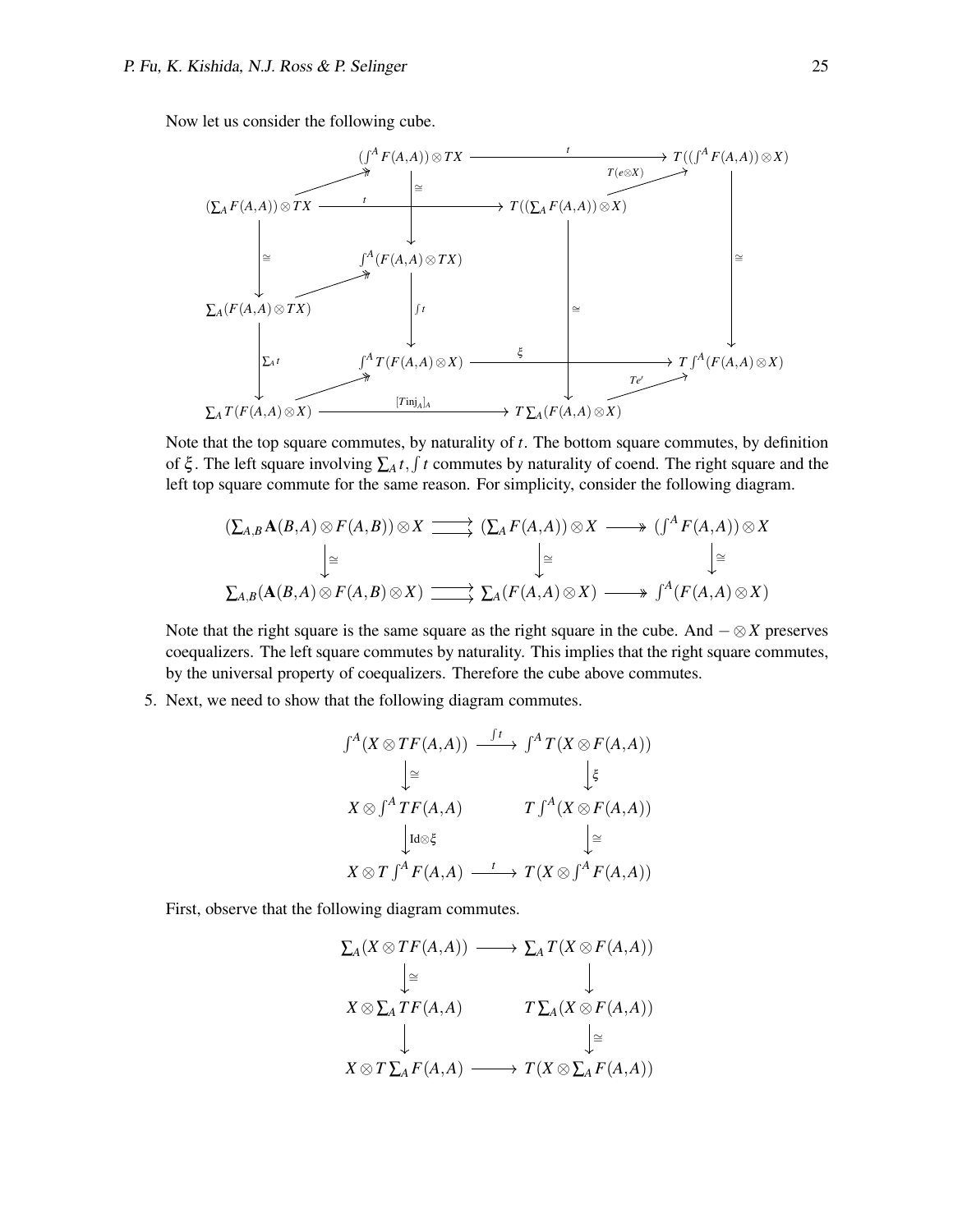Now let us consider the following cube.



Note that the top square commutes by naturality of coends. The bottom square commutes by naturality of *t*. The left bottom and the right top square involving ξ commute by definition. The left top and the right bottom square commute for the same reason. Consider the following diagram.

$$
\sum_{A,B} (\mathbf{A}(B,A) \otimes X \otimes F(A,B)) \xrightarrow{\longrightarrow} \sum_{A} (X \otimes F(A,A)) \xrightarrow{\longrightarrow} \int^{A} (X \otimes F(A,A))
$$
  
\n
$$
\downarrow \cong \qquad \qquad \downarrow \cong \qquad \qquad \downarrow \cong
$$
  
\n
$$
X \otimes \sum_{A,B} (\mathbf{A}(B,A) \otimes F(A,B)) \xrightarrow{\longrightarrow} X \otimes \sum_{A} F(A,A) \xrightarrow{\longrightarrow} X \otimes \int^{A} F(A,A)
$$

Note that the right square is the same square as the right bottom square in the cube under the functor *T*. And *X* ⊗ − preserves coequalizers. The left square commutes by naturality. This implies that the right square commutes, by the universal property of coequalizers. Therefore the cube above commutes.

6. Let  $F: A^{op} \otimes A^{op} \otimes A \otimes A \to \mathcal{V}$ . We now need to show that the following diagram commutes.

$$
\int^{A} \int^{B} TF(A, B, A, B) \xrightarrow{\int^{A} \xi} \int^{A} T \int^{B} F(A, B, A, B) \xrightarrow{\xi} T \int^{A} \int^{B} F(A, B, A, B)
$$
\n
$$
\downarrow f
$$
\n
$$
\int^{A, B} TF(A, B, A, B) \xrightarrow{\xi} T \int^{A, B} F(A, B, A, B)
$$

First, the isomorphisms *f*, *T f* above are instances of so-called Fubini theorem for coends, which also gives rise to the following commutative diagram for any  $F : A^{op} \otimes A^{op} \otimes A \otimes A \to \mathcal{V}$ .

$$
F(A, B, A, B) \xrightarrow{e_{A,B}} \int^{A,B} F(A, B, A, B)
$$
  

$$
\downarrow e_B
$$
  

$$
\int^B F(A, B, A, B) \xrightarrow{e_A} \int^A \int^B F(A, B, A, B)
$$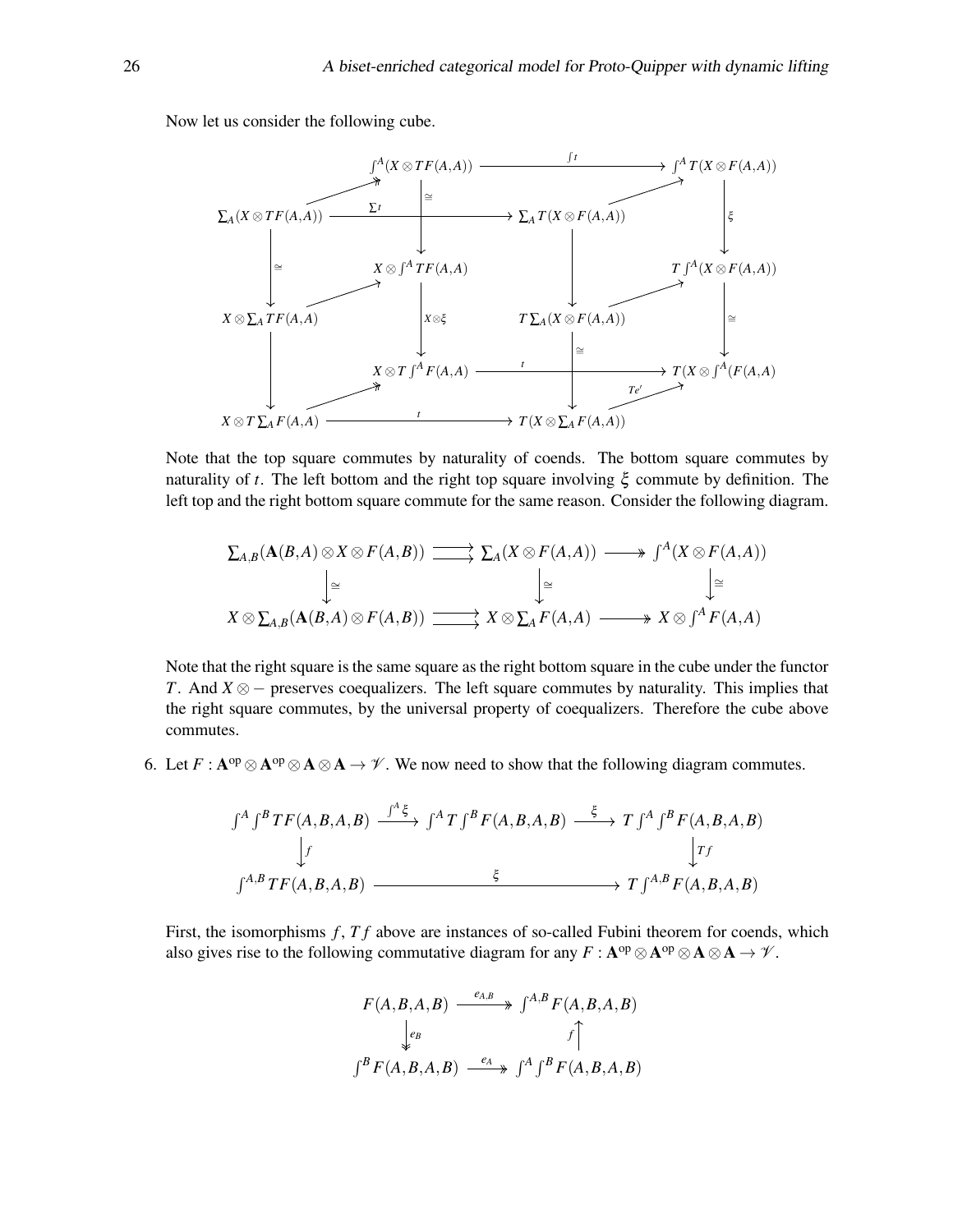•

We have the following commutative diagram.



Note that above diagram commutes, by properties of the Fubini theorem, definition of  $\xi$ ,  $\mathcal{V}$ naturality of coends, and because  $e'_{A,B}$  is an epimorphism.

**Theorem D.6.** Let A be a  $\mathcal V$ -category. If T is a commutative strong monad on  $\mathcal V$  (the strength is given *by the map t*<sub>*A*,*B* :  $A \otimes TB \rightarrow T(A \otimes B)$  *for any A*, $B \in A$ *), then*  $\overline{T}(F) = T \circ F$  *is a commutative strong*</sub> V *-monad on* V A op *.*

*Proof.* It is straightforward to verify that  $\overline{T}$  is a monad. We define the strength  $\overline{t}$  to be the following composition.

$$
(F \otimes_{\text{Day}} \overline{T}G)(C) = \int^{(A,B)\in \mathbf{A}\otimes\mathbf{A}} \mathbf{A}(C, A \otimes B) \otimes FA \otimes TGB
$$

$$
\stackrel{\int^{(A,B)} t}{\to} \int^{(A,B)\in \mathbf{A}\otimes\mathbf{A}} T(\mathbf{A}(C, A \otimes B) \otimes FA \otimes GB)
$$

$$
\stackrel{\xi}{\to} T \int^{(A,B)\in \mathbf{A}\otimes\mathbf{A}} (\mathbf{A}(C, A \otimes B) \otimes FA \otimes GB)
$$

$$
= \overline{T}(F \otimes_{\text{Day}} G)(C)
$$

Now to show that  $\overline{T}$  is a commutative strong monad, we need to show the following diagrams commute.

$$
\begin{array}{ccccc}\nF\otimes_{\operatorname{Day}}G & \xrightarrow{F\otimes_{\operatorname{Day}}\eta} & F\otimes_{\operatorname{Day}}\overline{T}G \\
\downarrow & & \swarrow & \overline{\tau} \\
\overline{T}(F\otimes_{\operatorname{Day}}G) & & & \end{array}
$$

To show this, we just need to show that the following diagram commutes for any  $C \in \mathbf{A}$ .

$$
\begin{array}{ccc}\n\int^{A,B} \mathbf{A}(C, A \otimes B) \otimes FA \otimes GB & \xrightarrow{\int^{A,B} \eta'} & \int^{A,B} \mathbf{A}(C, A \otimes B) \otimes FA \otimes TGB \\
\downarrow \eta & & \downarrow^{A,B} \n\end{array}
$$
\n
$$
T(\int^{A,B} \mathbf{A}(C, A \otimes B) \otimes FA \otimes GB) \leftrightarrow \xleftarrow{\xi} \int^{A,B} T(\mathbf{A}(C, A \otimes B) \otimes FA \otimes GB)
$$

Note that  $\int^{A,B} \eta'$  is a shorthand for  $\int^{A,B} \mathbf{A}(C, A \otimes B) \otimes FA \otimes \eta$ . Similarly,  $\int^{A,B} t$  is a shorthand for  $\int^{A,B} t_{A(C,A\otimes B)\otimes FA,GB}$  in the above diagram. The bottom triangle commutes because of Theorem [D.5\(](#page-21-1)1). The top triangle commutes by properties of *t*.

 $\Box$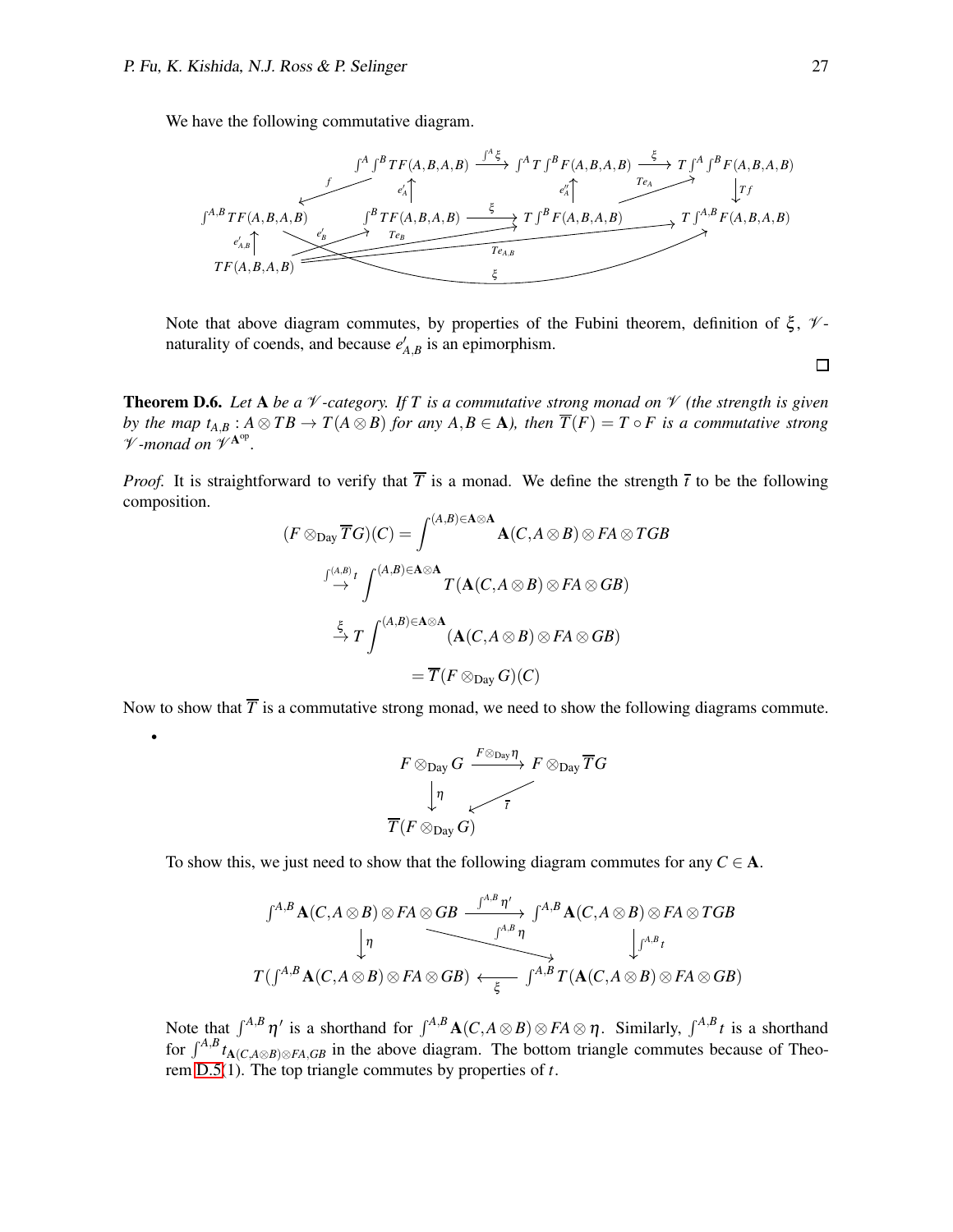• We need to show that the following diagram commutes.

$$
I \otimes_{\text{Day}} \overline{T}F \xrightarrow{\overline{I}_{I,F}} \overline{T}(I \otimes_{\text{Day}} F) \xrightarrow[\overline{T} \lambda_F]{\overline{T} \lambda_F} \longrightarrow \overline{\frac{1}{T} \overline{F}}
$$

If we unfold the definition of the Day tensor, we have the following diagram for any  $C \in \mathbf{A}$ .

$$
\int^{B} \mathbf{A}(C, I \otimes B) \otimes TFB \xrightarrow{\int f} \int^{B} T(\mathbf{A}(C, I \otimes B) \otimes FB) \xrightarrow{\xi} \int^{B} T(\mathbf{A}(C, I \otimes B) \otimes FB) \xrightarrow{\xi} \int^{B} \mathbf{A}(C, B) \otimes TFB \xrightarrow{\cong} \int^{T} \mathbf{A}(C, B) \otimes TFB \xrightarrow{\cong} \int^{T} \int^{B} \mathbf{A}(C, B) \otimes FB
$$

Note that for any  $C \in A$ , the following commutes by naturality of *t*.

$$
\int^B \mathbf{A}(C, I \otimes B) \otimes TFB \xrightarrow{\int t} \int^B T(\mathbf{A}(C, I \otimes B) \otimes FB) \xrightarrow[\int f \lambda_B] \int^B \mathbf{A}(C, B) \otimes TFB \xrightarrow{\int t'} \int^B T(\mathbf{A}(C, B) \otimes FB)
$$

Note that  $I = \mathbf{A}(-, I) \in \mathcal{V}^{\mathbf{A}^{\mathrm{op}}}$ , and  $\int t$  is a shorthand for  $\int^B t_{\mathbf{A}(C, I \otimes B), FB}$ , and  $\int \lambda_B$  is a shorthand for  $\int^B \mathbf{A}(C, \lambda_B) \otimes \mathrm{Id}_{TFB}$ , and  $\int T\lambda_B$  is a shorthand for  $\int^B T\mathbf{A}(C, \lambda_B) \otimes \mathrm{Id}_{FB}$ , and  $\int t'$  is a shorthand for  $\int^B t_{\mathbf{A}(C,B),FB}$ 

The bottom square commutes because of Theorem [D.5\(](#page-21-1)3). The right square commutes by the naturality of ξ .

• Next we need to show that the following diagram commutes.

$$
F \otimes_{\text{Day}} \overline{TT}G \xrightarrow{t} \overline{T}(F \otimes_{\text{Day}} \overline{T}G) \xrightarrow{\overline{T}t} \overline{T}(F \otimes_{\text{Day}} G)
$$

$$
\downarrow^{Id_{F} \otimes_{\text{Day}} \mu} \downarrow^{Id_{F}}
$$

$$
F \otimes_{\text{Day}} \overline{T}G \xrightarrow{t} \overline{T}(F \otimes_{\text{Day}} G)
$$

The above diagram commutes because for any  $C \in \mathbf{A}$ , we have the following commutative diagram.

$$
\int^{A,B} \mathbf{A}(C, A \otimes B) \otimes FA \otimes TTGB \xrightarrow{\int t} \int^{A,B} T(\mathbf{A}(C, A \otimes B) \otimes FA \otimes TGB) \xrightarrow{\xi} T \int^{A,B} (\mathbf{A}(C, A \otimes B) \otimes FA \otimes TGB) \xrightarrow{\int t} \int_{T \upharpoonright t} \int^{A,B} \mathbf{A}(C, A \otimes B) \otimes FA \otimes TGB) \xrightarrow{\int t} \int_{T \upharpoonright t} \int^{A,B} T(\mathbf{A}(C, A \otimes B) \otimes FA \otimes GB) \xrightarrow{\xi} T \int^{A,B} T(\mathbf{A}(C, A \otimes B) \otimes FA \otimes GB) \xrightarrow{\int t} \int_{T \upharpoonright t} \int_{T \upharpoonright t} \int_{T \upharpoonright t} \int_{T \upharpoonright t} \int_{T \upharpoonright t} \int_{T \upharpoonright t} \int_{T \upharpoonright t} \int_{T \upharpoonright t} \int_{T \upharpoonright t} \int_{T \upharpoonright t} \int_{T \upharpoonright t} \int_{T \upharpoonright t} \int_{T \upharpoonright t} \int_{T \upharpoonright t} \int_{T \upharpoonright t} \int_{T \upharpoonright t} \int_{T \upharpoonright t} \int_{T \upharpoonright t} \int_{T \upharpoonright t} \int_{T \upharpoonright t} \int_{T \upharpoonright t} \int_{T \upharpoonright t} \int_{T \upharpoonright t} \int_{T \upharpoonright t} \int_{T \upharpoonright t} \int_{T \upharpoonright t} \int_{T \upharpoonright t} \int_{T \upharpoonright t} \int_{T \upharpoonright t} \int_{T \upharpoonright t} \int_{T \upharpoonright t} \int_{T \upharpoonright t} \int_{T \upharpoonright t} \int_{T \upharpoonright t} \int_{T \upharpoonright t} \int_{T \upharpoonright t} \int_{T \upharpoonright t} \int_{T \upharpoonright t} \int_{T \upharpoonright t} \int_{T \upharpoonright t} \int_{T \upharpoonright t} \int_{T \upharpoonright t} \int_{T \upharpoonright t} \int_{T \upharpoonright t} \int_{T \upharpoonright t} \int_{T \upharpoonright t} \int_{T \upharpoonright
$$

Note that the top right square commutes by naturality of  $\xi$ , the bottom diagram commutes by Theorem [D.5](#page-21-1) (2), and the left diagram commutes by properties of *t*.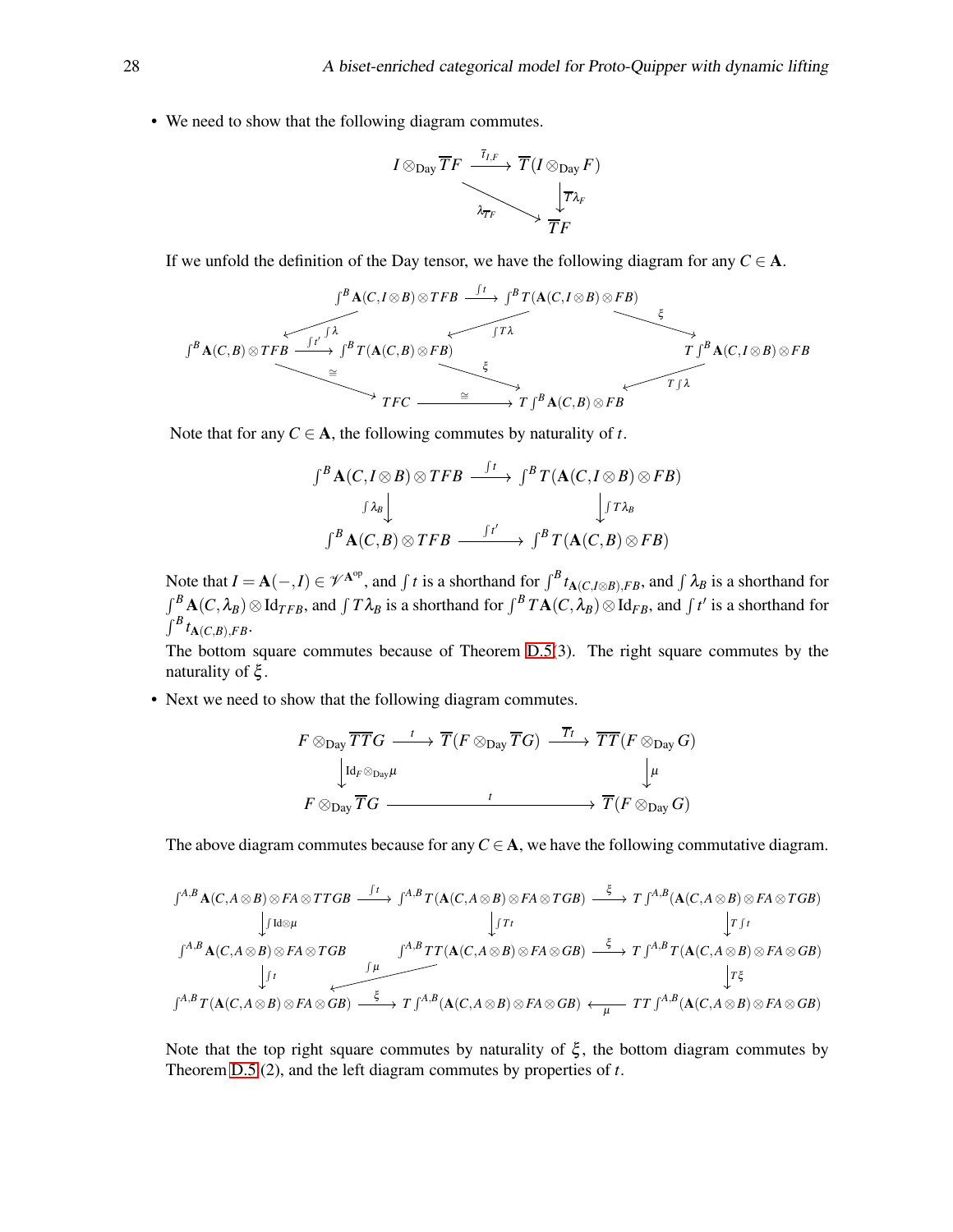• Next we need to show that the following diagram commutes.

$$
(F \otimes_{\text{Day}} G) \otimes_{\text{Day}} \overline{T}H \longrightarrow \overline{T}((F \otimes_{\text{Day}} G) \otimes_{\text{Day}} H)
$$
  
\n
$$
\downarrow \alpha \qquad \qquad \downarrow \overline{T}(\overline{F} \otimes_{\text{Day}} \overline{T}H) \xrightarrow{\mathrm{Id}_F \otimes_{\text{Day}} r} F \otimes_{\text{Day}} \overline{T}(G \otimes_{\text{Day}} H) \longrightarrow \overline{T}(F \otimes_{\text{Day}} (G \otimes_{\text{Day}} H))
$$

For any  $C \in \mathbf{A}$ , we have

$$
((F \otimes_{\text{Day}} G) \otimes_{\text{Day}} \overline{T}H)(C) \cong \int^{B \in \mathbf{A}} \int^{(X,Y) \in \mathbf{A} \otimes \mathbf{A}} \mathbf{A}(C,(X \otimes Y) \otimes B) \otimes FX \otimes GY \otimes THB
$$

and

$$
(F \otimes_{\text{Day}} (G \otimes_{\text{Day}} \overline{T}H))(C) \cong \int^{X \in \mathbf{A}} \int^{(Y,B) \in \mathbf{A} \otimes \mathbf{A}} \mathbf{A}(C, X \otimes (Y \otimes B)) \otimes FX \otimes GY \otimes THB
$$

$$
\cong \int^{X,Y,B} FX \otimes GY \otimes THB \otimes \int^{A} \mathbf{A}(A, Y \otimes B) \otimes \mathbf{A}(C, X \otimes A).
$$

Consider the following diagram. We need to show that the outermost diagram commutes. Note that  $\int y, T \int y, a, a'$  are all isomorphisms.



Note that the top square and the top right square commute by naturality of *t* and ξ . We just need to show that the bottom diagram commutes. The expanded bottom diagram is the following.



Our goal is to show that the outermost diagram commutes. Note that all the inner diagrams commute, by Theorem [D.3\(](#page-19-3)4)–(6) and naturality. Therefore the whole diagram commutes.

• Lastly, since  $\mathscr{V}^{A^{op}}$  is a symmetric monoidal  $\mathscr{V}$ -category with  $\gamma_{F,G}: F \otimes_{Day} G \to G \otimes_{Day} F$ , we can define the costrength as the following for any  $F, B \in \mathscr{V}^{A^{op}}$ .

$$
\sigma_{F,G}:=\overline{T}\gamma_{G,F}\circ t_{G,F}\circ \gamma_{\overline{T}F,G}:\overline{T}F\otimes_{\mathrm{Day}}G\to \overline{T}(F\otimes_{\mathrm{Day}}G)
$$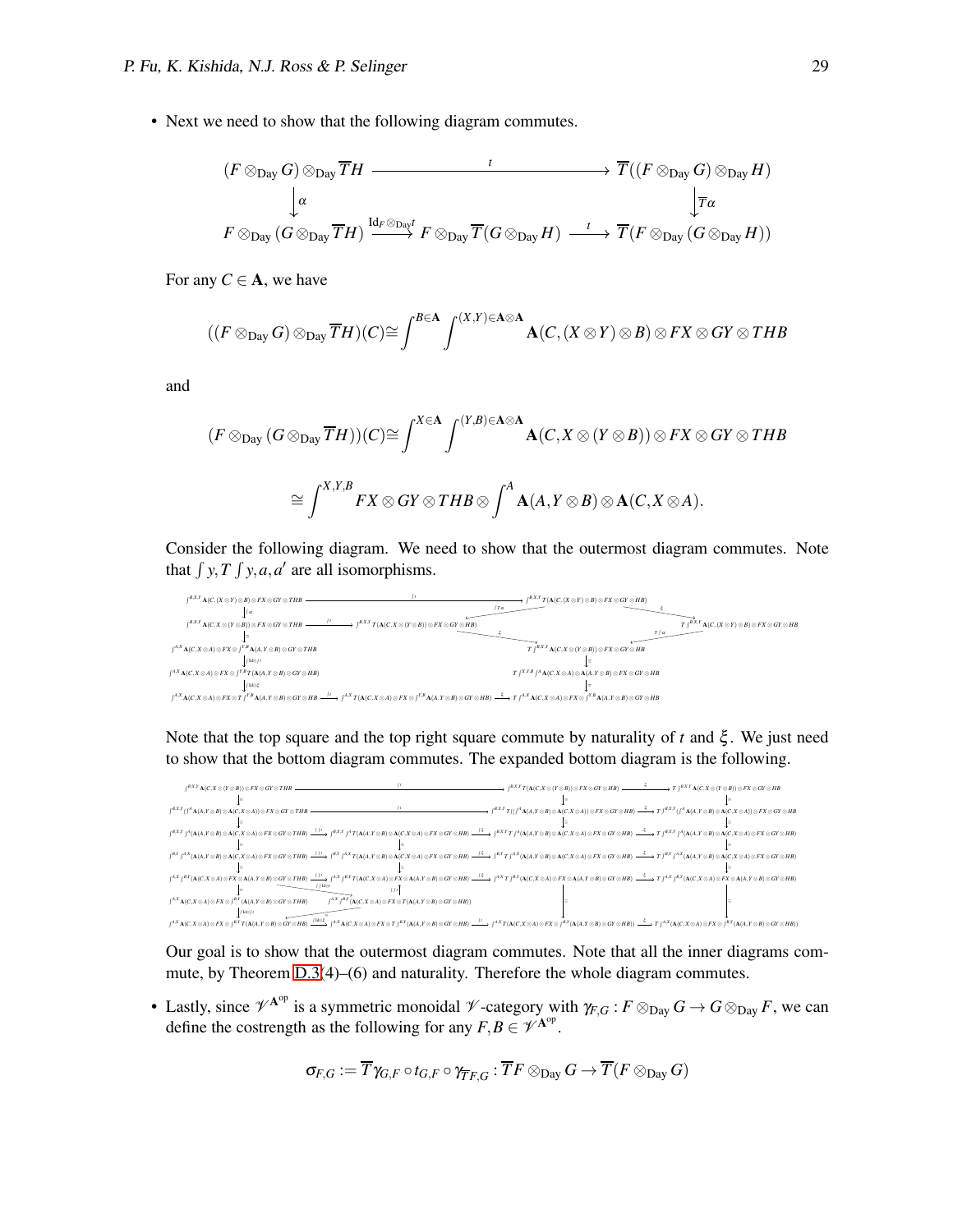We need to show that the following diagram commutes.



For any  $C \in A$ , the above diagram can be expanded to the following diagram. We need to show the outermost diagram commutes.



It commutes because every inner diagram commutes (by naturality and Theorem [D.3\(](#page-19-3)2)).  $\Box$ 

## <span id="page-29-0"></span>E Proof of Theorem [4.4](#page-9-0)

We write  $[Set^{Q^{op}}]_{prod}$  for the full subcategory of  $Set^{Q^{op}}$  consisting of product-preserving functors. We write  $L : \mathbf{Set}^{\mathbf{Q}^{op}} \to [\mathbf{Set}^{\mathbf{Q}^{op}}]_{prod}$  for the left adjoint of the inclusion functor  $i : [\mathbf{Set}^{\mathbf{Q}^{op}}]_{prod} \to \mathbf{Set}^{\mathbf{Q}^{op}}$ . We write  $\eta$  : Id  $\rightarrow$  *iL* for the unit of the adjunction.

**Definition E.1.** We define a function  $\tilde{L}$  :  $\overline{C} \rightarrow \widetilde{C}$  as follows.

• For any  $F \in \overline{C}$ , we define  $\tilde{L}(F) = G$  such that for all  $A \in \mathbb{C}$ ,

$$
G(A) = ((iLF0)A, (FA)1, (\eta_{F0})A \circ hA : (FA)1 \to (iLF0)A) \in \mathcal{V},
$$

where  $h_A : (FA)_1 \rightarrow (FA)_0$  and  $(\eta_{F^0})_A : F^0 A \rightarrow (iLF^0)A$ . For any  $A, B \in \mathbb{C}$ , we define  $G_{AB}^0$  and  $G_{AB}^1$  by the following.

$$
f \in \mathbf{M}^{\mathrm{op}}(A,B) \xrightarrow{\quad G^1_{AB}} (\mathcal{F}^1_{AB}f, (i\mathcal{L}F^0)(J_{AB}f)) \in \mathscr{V}(GA, GB)
$$

$$
\downarrow_{AB} \qquad \qquad \downarrow_{\mathit{P}_0} \qquad \qquad \downarrow_{\mathit{P}_0}
$$

$$
J_{AB}f \in \mathbf{Q}^{\mathrm{op}}(A,B) \xrightarrow{\quad G^0_{AB}} (i\mathcal{L}F^0)(J_{AB}f) \in \mathbf{Set}((i\mathcal{L}F^0)A, (i\mathcal{L}F^0)B)
$$

Note that *G* is smooth, hence  $G \in \widetilde{C}$ .

**Proposition E.2.**  $\tilde{L}$  :  $\overline{C}$   $\rightarrow$   $\tilde{C}$  *is a*  $\mathcal{V}$  *-functor.*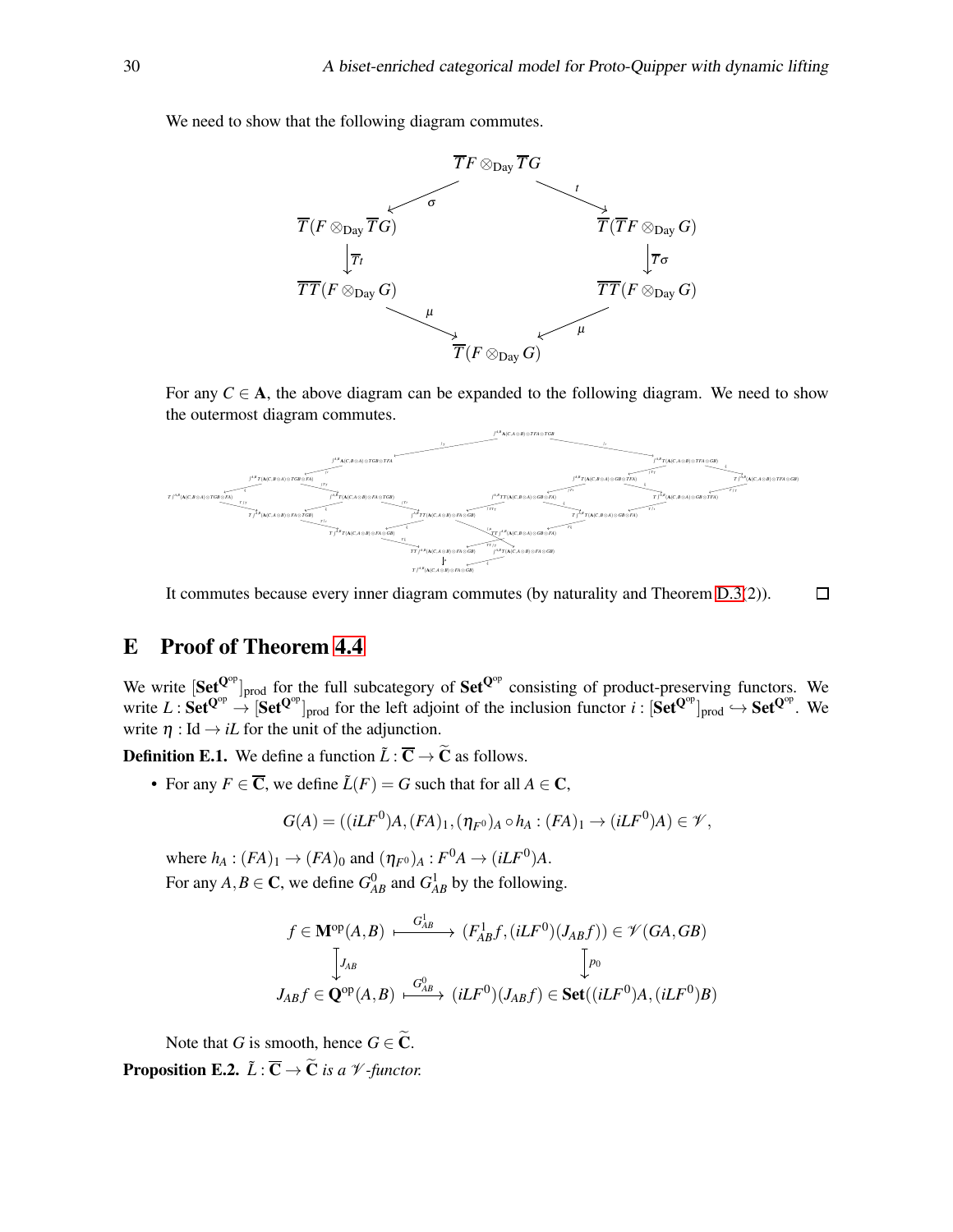*Proof.* We just need to show that for all  $F, G \in \overline{C}$ , there is a morphism

$$
\tilde{L}_{FG}:\overline{\mathbf{C}}(F,G)\rightarrow \widetilde{\mathbf{C}}(\tilde{L}F,\tilde{L}G)
$$

in  $\mathcal V$ . This is provided by the following commuting square in Set.

$$
\{ (\alpha_A : FA \to GA)_{A \in \mathbf{C}} \mid \alpha \in \mathscr{V} \text{-Nat}(F, G) \} \xrightarrow{\tilde{L}_{FG}^{1}} \{ (\beta_A : (i\tilde{L}F)A \to (i\tilde{L}G)A)_{A \in \mathbf{C}} \mid \beta \in \mathscr{V} \text{-Nat}(i\tilde{L}F, i\tilde{L}G) \} \downarrow
$$
\n
$$
\text{Set}^{\mathbf{Q}^{op}}(F^0, G^0) \xrightarrow{\tilde{L}_{FG}^{0}} \text{Set}^{\mathbf{Q}^{op}} \text{erf}(F^0, LG^0)
$$

We write  $\mathcal{V}\text{-}\text{Nat}(F,G)$  for the set of  $\mathcal{V}\text{-}$ natural transformations from *F* to *G*. The arrow  $\tilde{L}_{FG}^0$  is given by the functor  $L : \mathbf{Set}^{\mathbf{Q}^{op}} \to [\mathbf{Set}^{\mathbf{Q}^{op}}]_{prod}$ . And the arrow  $\tilde{L}_{FG}^1$  is given by extending the commuting square  $\alpha_A : FA \to GA$  with  $\eta : Id \to iL$ , as in the following diagram. Note that for each  $\mathcal V$ -natural transformation  $\alpha \in \mathscr{V}\mathrm{Nat}(F,G)$ , we have  $\alpha^0: F^0 \to G^0$ .

$$
(FA)_1 \xrightarrow{\alpha_A^1} (GA)_1
$$
  
\n
$$
(FA)_0 \xrightarrow{\alpha_A^0} (GA)_0
$$
  
\n
$$
(n_{F^0})_A \xrightarrow{(iL)\alpha_A^0} (iLG^0)_A
$$
  
\n
$$
(iLF^0)_A \xrightarrow{(iL)\alpha_A^0} (iLG^0)_A
$$

**Theorem E.3.** *The*  $\mathcal V$ -category  $\widetilde{\mathbf{C}}$  *is a reflective*  $\mathcal V$ -subcategory of  $\overline{\mathbf{C}}$ *, i.e., the inclusion*  $\mathcal V$ -functor *i* :  $\widetilde{\mathbf{C}} \hookrightarrow \overline{\mathbf{C}}$  has a left adjoint  $\widetilde{L}$ .

*Proof sketch.* We need to show  $\overline{C}(F, iG) \cong \widetilde{C}(\widetilde{L}F, G)$  for any  $F \in \overline{C}, G \in \widetilde{C}$  and it is  $\mathcal V$ -natural in *F* and *G*. We just need to show the following diagram commutes.

$$
\mathscr{V}\text{-Nat}(F, iG) \xrightarrow{\cong} \mathscr{V}\text{-Nat}(i\tilde{L}F, iG)
$$
  

$$
\downarrow \qquad \qquad \downarrow
$$
  

$$
\mathbf{Set}^{\mathbf{Q}^{op}}(F^0, iG^0) \xrightarrow{\cong} [\mathbf{Set}^{\mathbf{Q}^{op}}]_{prod}(LF^0, G^0)
$$

The bottom arrow is an isomorphism because  $L \dashv i$ . The top arrow is an isomorphism because for any *A*  $\in$  **C** and  $\mathcal{V}$ -natural transformation  $\gamma$ : *F*  $\rightarrow$  *iG*, we have the following commutative diagram.

$$
(FA)_1 \xrightarrow{\gamma_4^1} ((iG)A)_1
$$
  
\n
$$
\downarrow \qquad \qquad (\downarrow
$$
  
\n
$$
(FA)_0 \xrightarrow{\gamma_0^0} ((iG)A)_0
$$
  
\n
$$
(\eta_{F^0})_A \downarrow \qquad \qquad \downarrow
$$
  
\n
$$
(iLF^0)_A
$$

 $\Box$ 

 $\Box$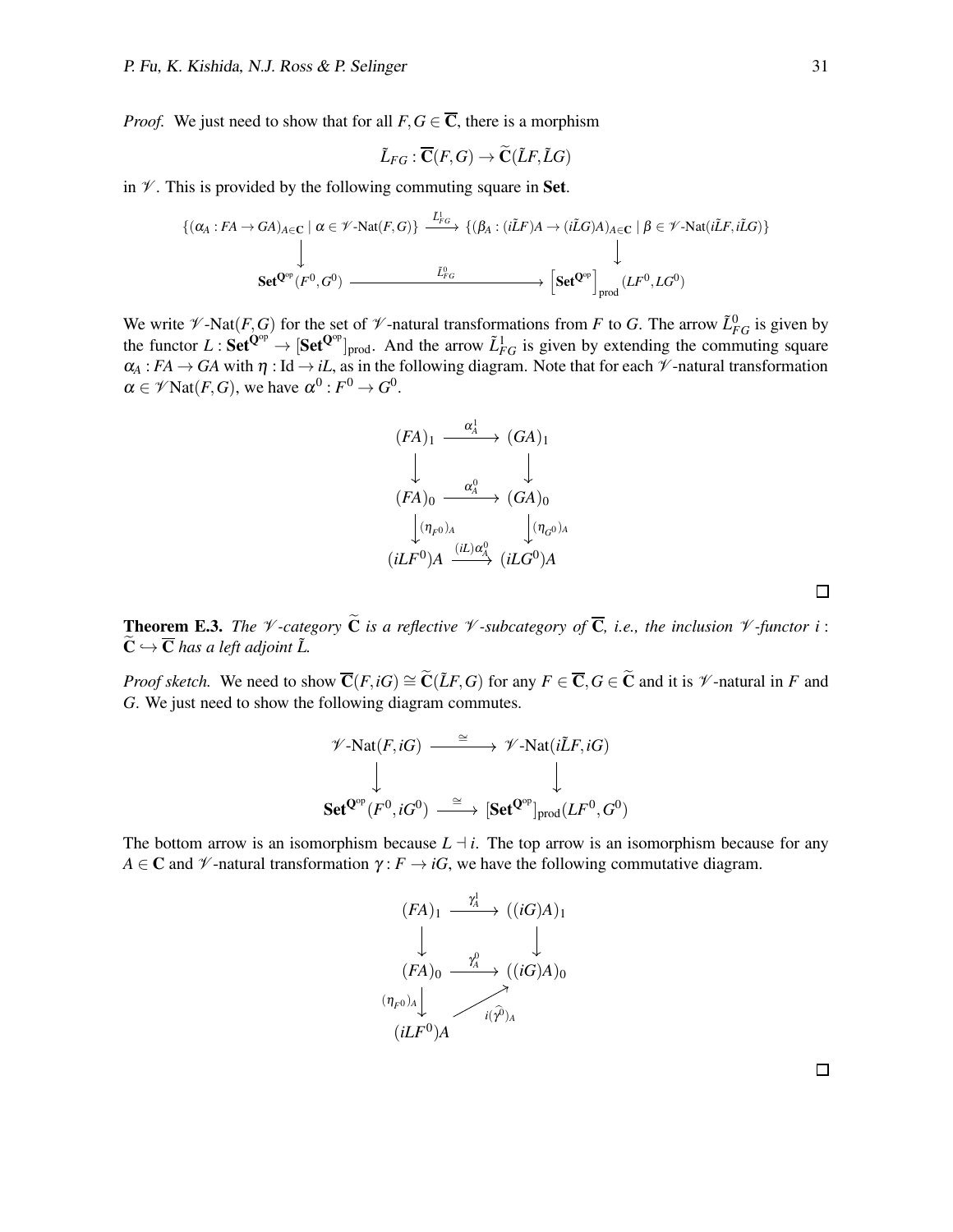## <span id="page-31-0"></span>F Day's reflection theorem for  $\widetilde{C}$

<span id="page-31-1"></span>**Theorem F.1.** *If*  $H \in \widetilde{C}$ *, then*  $G - \varphi_{\text{Day}}$  *iH is also a smooth functor for any*  $G \in \overline{C}$ *.* 

*Proof.* Suppose  $H \in \tilde{C}$  and  $G \in \overline{C}$ . For any  $C \in C$ , we have

$$
(G - \circ_{\text{Day}} iH)(C) = \int_{A \in \mathbf{C}} GA \Rightarrow iH(C \otimes A) \cong \overline{\mathbf{C}}(G, iH(C \otimes -)).
$$

Thus

$$
(G - \circ_{\text{Day}} H)(C)_0 \cong \overline{\mathbf{C}}(G, iH(C \otimes -))_0 \cong \text{Set}^{\mathbf{Q}^{op}}(G^0, (iH)^0(C \otimes -))
$$
  

$$
\cong \int_{A \in \mathbf{Q}} \text{Set}(G^0 A, (iH)^0(C \otimes A)) \cong (G^0 - \circ_{\text{Day}} (iH)^0)(C),
$$

where  $G^0$   $\sim_{\text{Day}} (iH)^0$  is an exponential in Set<sup>Q°</sup>. Since  $H^0$  preserves products, so does  $G^0$   $\sim_{\text{Day}} (iH)^0$ , thus  $G \to_{\text{Day}} iH$  is smooth and  $G \to_{\text{Day}} iH \in \tilde{C}$ . The functor  $G^0 \to_{\text{Day}} (iH)^0$  preserves products in  $\mathbb{Q}^{\text{op}}$ because for any  $C_1, C_2 \in \mathbb{C}$ , we have

$$
(G^{0} \rightarrow_{\text{Day}} iH^{0})(C_{1} + C_{2}) = \int_{A} \text{Set}(G^{0}A, iH^{0}((C_{1} + C_{2}) \otimes A))
$$
  
\n
$$
\cong \int_{A} \text{Set}(G^{0}A, iH^{0}(C_{1} \otimes A + C_{2} \otimes A))
$$
  
\n
$$
\cong \int_{A} \text{Set}(G^{0}A, iH^{0}(C_{1} \otimes A) \times iH^{0}(C_{2} \otimes A))
$$
  
\n
$$
\cong \int_{A} \text{Set}(G^{0}A, iH^{0}(C_{1} \otimes A)) \times \text{Set}(G^{0}A, iH^{0}(C_{2} \otimes A))
$$
  
\n
$$
\cong \int_{A} \text{Set}(G^{0}A, iH^{0}(C_{1} \otimes A)) \times \int_{A} \text{Set}(G^{0}A, iH^{0}(C_{2} \otimes A))
$$
  
\n
$$
= (G^{0} \rightarrow_{\text{Day}} iH^{0})(C_{1}) \times (G^{0} \rightarrow_{\text{Day}} iH^{0})(C_{2}).
$$

The above theorem implies that for any  $G \in \widetilde{C}$ ,  $F \in \overline{C}$ , the unit  $\eta_{F \sim p_{\text{av}}}$ *iG* :  $F \sim p_{\text{av}}$ *iG*  $\rightarrow$  *i* $\widetilde{L}(F \sim p_{\text{av}})$  $iG$ ) is an isomorphism, which gives rise to the following theorem.

<span id="page-31-2"></span>**Theorem F.2.** *For any F,H*  $\in \overline{C}$ *, we have* 

$$
\tilde{L}(F \otimes_{\mathrm{Day}} H) \stackrel{\tilde{L}(\eta_F \otimes_{\mathrm{Day}} H)}{\cong} \tilde{L}(i\tilde{L}F \otimes_{\mathrm{Day}} H).
$$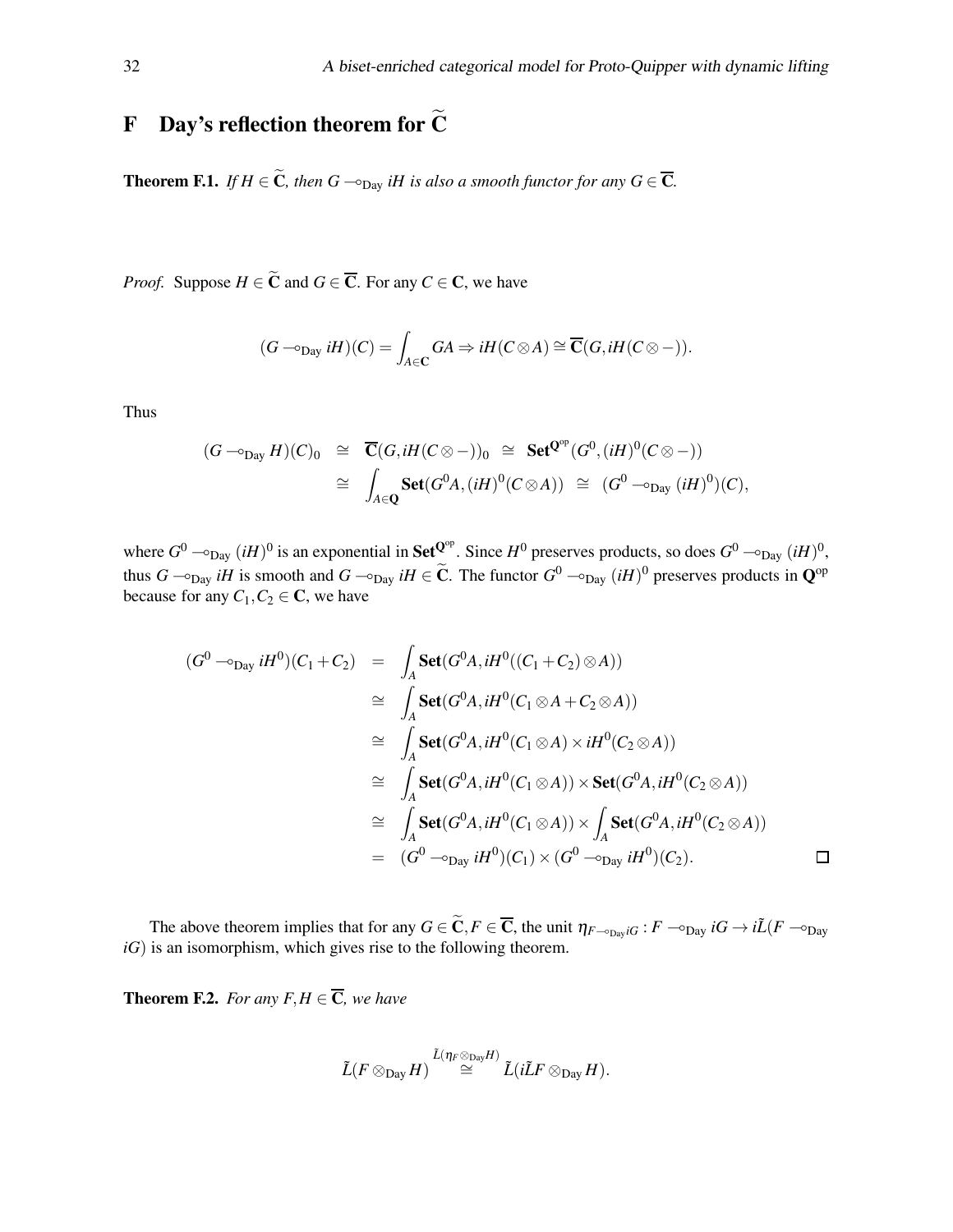*Proof.* For any  $G \in \widetilde{C}$ , we have the following commutative diagram.

$$
\widetilde{C}(\widetilde{L}(i\widetilde{L}F \otimes_{Day} H), G) \xrightarrow{\widetilde{C}(\widetilde{L}(\eta_F \otimes_{Day} H), G)} \widetilde{C}(\widetilde{L}(F \otimes_{Day} H), G)
$$
\n
$$
\downarrow \cong \qquad \qquad \downarrow \cong
$$
\n
$$
\overline{C}(i\widetilde{L}F \otimes_{Day} H, iG) \xrightarrow{\overline{C}(\eta_F \otimes_{Day} H, iG)} \overline{C}(F \otimes_{Day} H, iG)
$$
\n
$$
\downarrow \cong \qquad \qquad \downarrow \cong
$$
\n
$$
\overline{C}(i\widetilde{L}F, H \rightarrow_{Day} iG) \xrightarrow{\overline{C}(\eta_F, H \rightarrow_{Day} iG)} \overline{C}(F, H \rightarrow_{Day} iG)
$$
\n
$$
\overline{C}(i\widetilde{L}F, i\widetilde{L}(H \rightarrow_{Day} iG) \overline{\widetilde{C}(\eta_F, i\widetilde{L}(H \rightarrow_{Day} iG))} \xrightarrow{\overline{C}(F, i\widetilde{L}(H \rightarrow_{Day} iG))}
$$
\n
$$
\downarrow \cong
$$
\n
$$
\widetilde{C}(\widetilde{L}F, \widetilde{L}(H \rightarrow_{Day} iG)) \xrightarrow{\qquad \qquad \downarrow \qquad \qquad \downarrow \qquad \downarrow \qquad \downarrow \qquad \downarrow \qquad \downarrow \qquad \downarrow \qquad \downarrow \qquad \downarrow \qquad \downarrow \qquad \downarrow \qquad \downarrow \qquad \downarrow \qquad \downarrow \qquad \downarrow \qquad \downarrow \qquad \downarrow \qquad \downarrow \qquad \downarrow \qquad \downarrow \qquad \downarrow \qquad \downarrow \qquad \downarrow \qquad \downarrow \qquad \downarrow \qquad \downarrow \qquad \downarrow \qquad \downarrow \qquad \downarrow \qquad \downarrow \qquad \downarrow \qquad \downarrow \qquad \downarrow \qquad \downarrow \qquad \downarrow \qquad \downarrow \qquad \downarrow \qquad \downarrow \qquad \downarrow \qquad \downarrow \qquad \downarrow \qquad \downarrow \qquad \downarrow \qquad \downarrow \qquad \downarrow \qquad \downarrow \qquad \downarrow \qquad \downarrow \qquad \downarrow \qquad \downarrow \qquad \down
$$

The top two squares commute by naturality of the adjunctions, the third square commutes by the bifunctoriality of  $\overline{C}(-,-)$  and the bottom triangle commutes by properties of the adjunction  $\tilde{L} \dashv i$ .  $\Box$ 

With the help of Theorem [F.2,](#page-31-2) one can verify that  $\tilde{L}$  is strong monoidal, e.g., for any  $F, G \in \overline{C}$ ,

$$
\tilde{L}F\otimes_{\mathrm{Lam}}\tilde{L}G=\tilde{L}(i\tilde{L}F\otimes_{\mathrm{Day}}i\tilde{L}G)\cong\tilde{L}(F\otimes_{\mathrm{Day}}G).
$$

## <span id="page-32-0"></span>G Proof of Theorem [4.13](#page-10-1)

We write  $\beta : i \circ \widetilde{T} \to \overline{T} \circ i$  to denote the isomorphism  $i \circ \widetilde{T} \cong \overline{T} \circ i$ .

<span id="page-32-1"></span>Theorem G.1. *The following diagrams commute.*

*1. Suppose*  $F \in \widetilde{C}$ *.* 

$$
iF \xrightarrow{\text{inf}} \frac{\text{inf}}{\text{inf}}
$$

$$
\text{inf}}
$$

$$
\text{inf}
$$

$$
\text{inf}
$$

2. Suppose  $F \in \overline{\mathbb{C}}$ *.* 

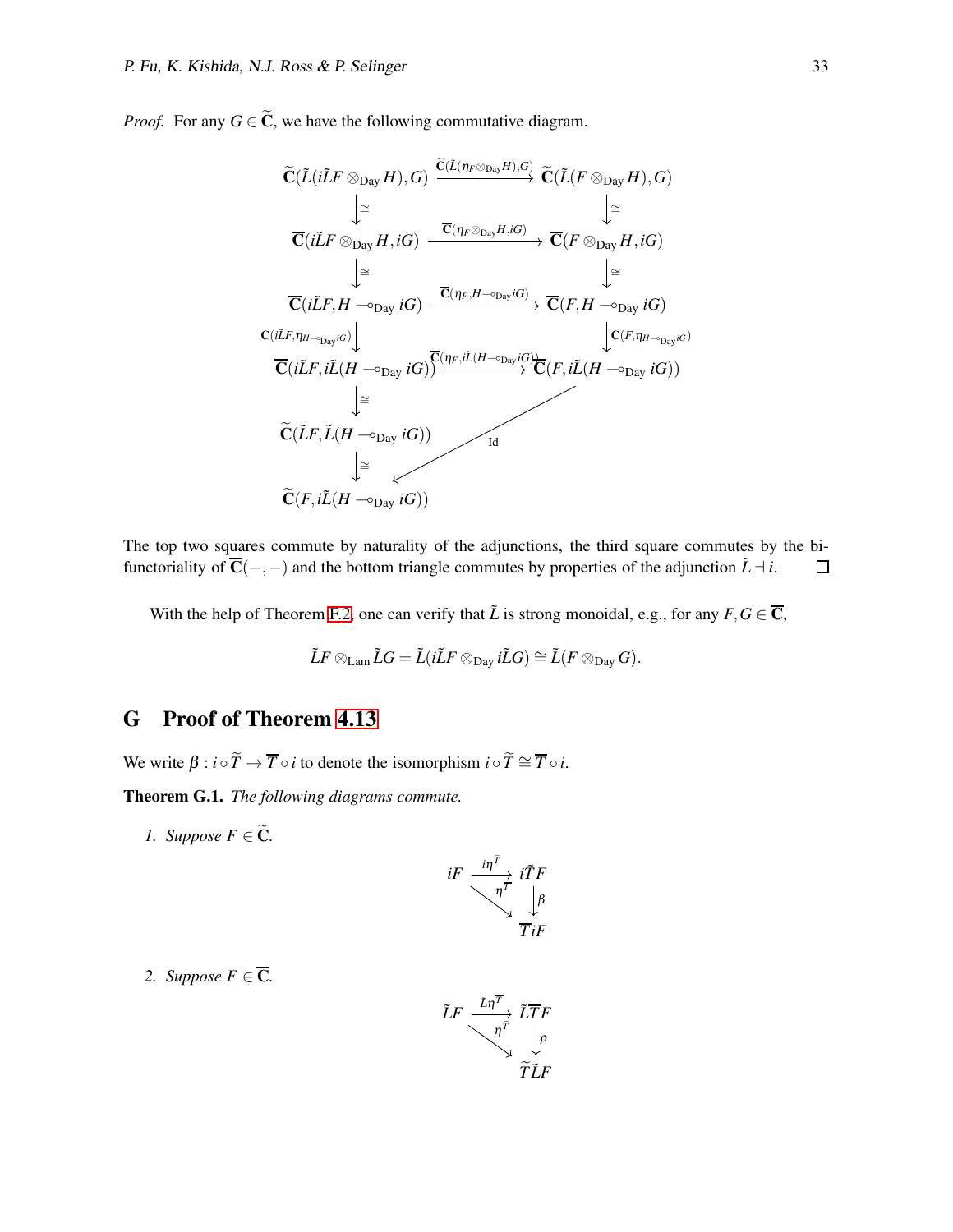*3. Suppose*  $F \in \widetilde{C}$ *.* 

$$
\begin{array}{ccc}\n i\widetilde{T}\widetilde{T}F & \xrightarrow{\beta} & \overline{T}i\widetilde{T}F & \xrightarrow{\overline{T}\beta} & \overline{T}\overline{T}iF \\
\downarrow\mu^{\widetilde{T}} & & \downarrow\mu^{\overline{T}} \\
i\widetilde{T}F & \xrightarrow{\beta} & \overline{T}iF\n\end{array}
$$

*4. Suppose*  $F \in \overline{\mathbf{C}}$ *.* 

$$
\begin{array}{ccc}\n\widetilde{L} \overline{T} \overline{T} F & \xrightarrow{\rho} & \widetilde{T} \widetilde{L} \overline{T} F & \xrightarrow{\Gamma \rho} & \widetilde{T} \widetilde{T} \widetilde{L} F \\
\downarrow \widetilde{\mu}^{\overline{\tau}} & & \downarrow \mu^{\overline{\tau}} \\
\widetilde{L} \overline{T} F & \xrightarrow{\rho} & & \widetilde{T} \widetilde{L} F\n\end{array}
$$

*5. Suppose*  $F \in \widetilde{C}$ *.* 

$$
\begin{array}{ccc}\n\tilde{L}\tilde{T}F & \xrightarrow{\tilde{L}\beta} & \tilde{L}\overline{T}iF \\
\downarrow\varepsilon & & \downarrow\rho \\
\tilde{T}F & \xleftarrow{\tilde{T}\varepsilon} & \tilde{T}\tilde{L}iF\n\end{array}
$$

*6. Suppose*  $F \in \overline{C}, G \in \widetilde{C}$ *.* 

$$
\begin{array}{ccc}\n\widetilde{L}\overline{T}(i\widetilde{T}G\otimes_{D}F)^{\overline{LT}(\beta\otimes_{D}F)}\widetilde{L}\overline{T}(\overline{T}iG\otimes_{D}F)&\xrightarrow{\overline{LT}\gamma}&\widetilde{L}\overline{T}(F\otimes_{D}\overline{T}iG)\\
&\downarrow\rho&&\downarrow\rho\\
\widetilde{T}\widetilde{L}(i\widetilde{T}G\otimes_{D}F)&\xrightarrow{\widetilde TL\gamma}&\widetilde TL(F\otimes_{D}i\widetilde{T}G)^{\widetilde TL(F\otimes_{D}\beta)}\widetilde TL(F\otimes_{D}\overline{T}iG)\n\end{array}
$$

*7. Suppose*  $F, G \in \overline{\mathbb{C}}$ *.* 

$$
\begin{array}{ccc}\tilde{L}(F\otimes_{D}\overline{T}G)&\stackrel{\tilde{L}\bar{I}}{\longrightarrow}&\tilde{L}\overline{T}(F\otimes_{D}G)&\stackrel{\rho}{\longrightarrow}&\widetilde{T}\tilde{L}(F\otimes_{D}G)^{\widetilde{T}\tilde{L}(F\otimes_{d}\eta^{i\tilde{L}})}\widetilde{T}\tilde{L}(F\otimes_{D}i\tilde{L}G)\\ &\stackrel{\bigcup\limits_{L(F\otimes_{D}\eta^{L})}}{\downarrow}L(F\otimes_{D}i\tilde{L}\overline{T}G)\stackrel{\tilde{L}(F\otimes_{D}\eta^{D})}{\longrightarrow}\tilde{L}(F\otimes_{D}i\tilde{T}\tilde{L}G)\stackrel{\tilde{L}\bar{L}\otimes_{D}\beta)}{\longrightarrow}L(F\otimes_{D}\overline{T}i\tilde{L}G)\stackrel{\tilde{L}\bar{I}}{\longrightarrow}&\tilde{L}\overline{T}(F\otimes_{D}i\tilde{L}G)\end{array}
$$

*Proof.* 1. We have

.

$$
\overline{\mathbf{C}}(iF,\overline{T}iF)=\overline{\mathbf{C}}(iF,\overline{\Delta U_0}iF)\cong \overline{\mathbf{C}}(\overline{U_0}iF,\overline{U_0}iF)\cong \overline{\mathbf{C}}(j\overline{U_0}'F,j\overline{U_0}'F)\cong \widetilde{\mathbf{C}}(\overline{U_0}'F,\overline{U_0}'F)\cong \widetilde{\mathbf{C}}(F,\widetilde{T}F)
$$

2. If we unfold the definition of  $\rho$ , we have the following diagram.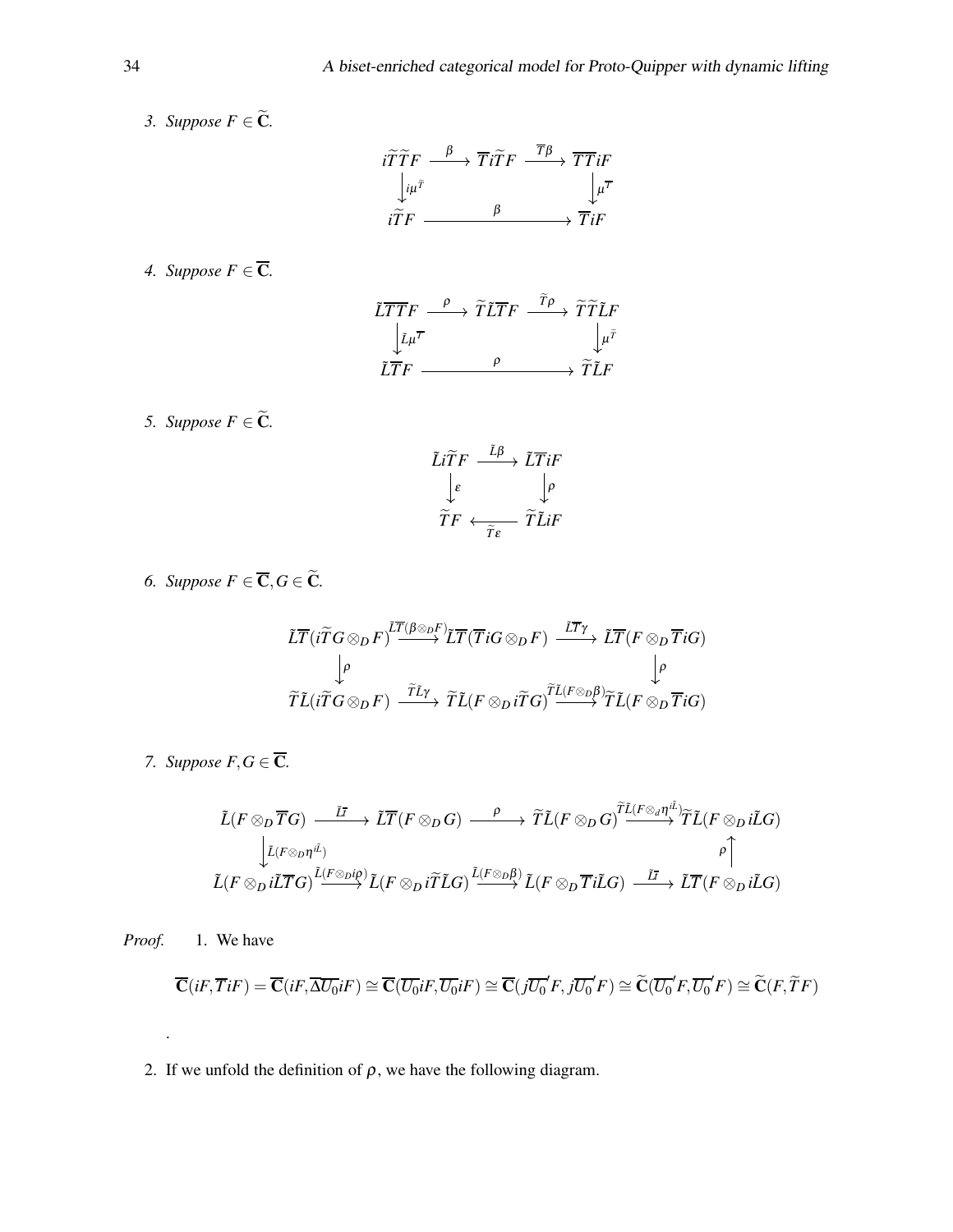

Note that we have the following commutative diagram, by naturality and (1).



Therefore we just need to show the following diagram commutes (and indeed it does).

$$
\begin{array}{ccc}\n \tilde{L}F & \xrightarrow{\tilde{L}\eta^{i\tilde{L}}}& \tilde{L}i\tilde{L}F & \xrightarrow{\tilde{L}i\eta^{\tilde{T}}} & \tilde{L}i\widetilde{T}\tilde{L}F \\
 & \searrow & \downarrow \varepsilon & \downarrow \varepsilon \\
 & \xrightarrow{\mathrm{Id}}& \downarrow \varepsilon & \eta^{\tilde{T}} & \downarrow \tilde{T}\tilde{L}F\n\end{array}
$$

- 3. Since each component of  $\mu$  and  $\beta$  is an identity, the diagram commutes.
- 4. If we unfold the definition of  $\rho$ , we have the following diagram.

$$
\begin{array}{ccc}\n\widetilde{L}\overline{T}\overline{T}F & \xrightarrow{\tilde{L}\overline{T}}\tilde{\iota}\widetilde{T}F & \xrightarrow{\tilde{L}\beta^{-1}} \tilde{L}\tilde{\iota}\widetilde{T}\tilde{L}\overline{T}F & \xrightarrow{\varepsilon} \tilde{T}\tilde{L}\overline{T}F \\
&\downarrow \tilde{\iota}\mu^{\overline{\tau}} & \downarrow \tilde{\iota}\tilde{\iota}\tilde{\iota}\tilde{\iota}\overline{T}\eta^{\underline{\iota}\underline{\iota}} & \downarrow \tilde{\iota}\tilde{\iota}\overline{\iota}\overline{T}\eta^{\underline{\iota}\underline{\iota}} \\
\downarrow \tilde{\iota}\overline{\tau}\overline{\tau}\mu^{\underline{\iota}} & \downarrow \tilde{\iota}\tilde{\iota}\tilde{\iota}\overline{\iota}\overline{\iota}\overline{\tau}\mu^{\underline{\iota}\underline{\iota}} & \downarrow \tilde{\iota}\tilde{\iota}\overline{\iota}\overline{\iota}\overline{\tau}\mu^{\underline{\iota}} \\
\downarrow \tilde{\iota}\overline{\tau}\eta^{\underline{\iota}} & \downarrow \tilde{\iota}\tilde{\iota}\tilde{\iota}\overline{\iota}\mu^{\underline{\iota}} & \downarrow \tilde{\iota}\tilde{\iota}\tilde{\iota}\overline{\iota}\overline{\iota}\mu^{\underline{\iota}} \\
\downarrow \tilde{\iota}\overline{\rho}^{-1} & \downarrow \tilde{\iota}\tilde{\iota}\overline{\iota}\mu^{\overline{\iota}} & \downarrow \tilde{\iota}\tilde{\iota}\overline{\iota}\mu^{\overline{\iota}} \\
\downarrow \tilde{\iota}\tilde{\iota}\overline{\tilde{\iota}}\mu^{\overline{\iota}} & \downarrow \tilde{\iota}\tilde{\iota}\overline{\tilde{\iota}}\mu^{\overline{\iota}} & \downarrow \tilde{\iota}\tilde{\iota}\overline{\tilde{\iota}}\mu^{\overline{\iota}} \\
\downarrow \tilde{\iota}\tilde{\iota}\overline{\tilde{\iota}}\mu^{\overline{\iota}} & \downarrow \tilde{\iota}\tilde{\iota}\tilde{\iota}\overline{\tilde{\iota}}\mu^{\overline{\iota}} & \downarrow \tilde{\iota}\tilde{\iota}\
$$

All of the squares commute by naturality. We just need to show the left diagram commutes. It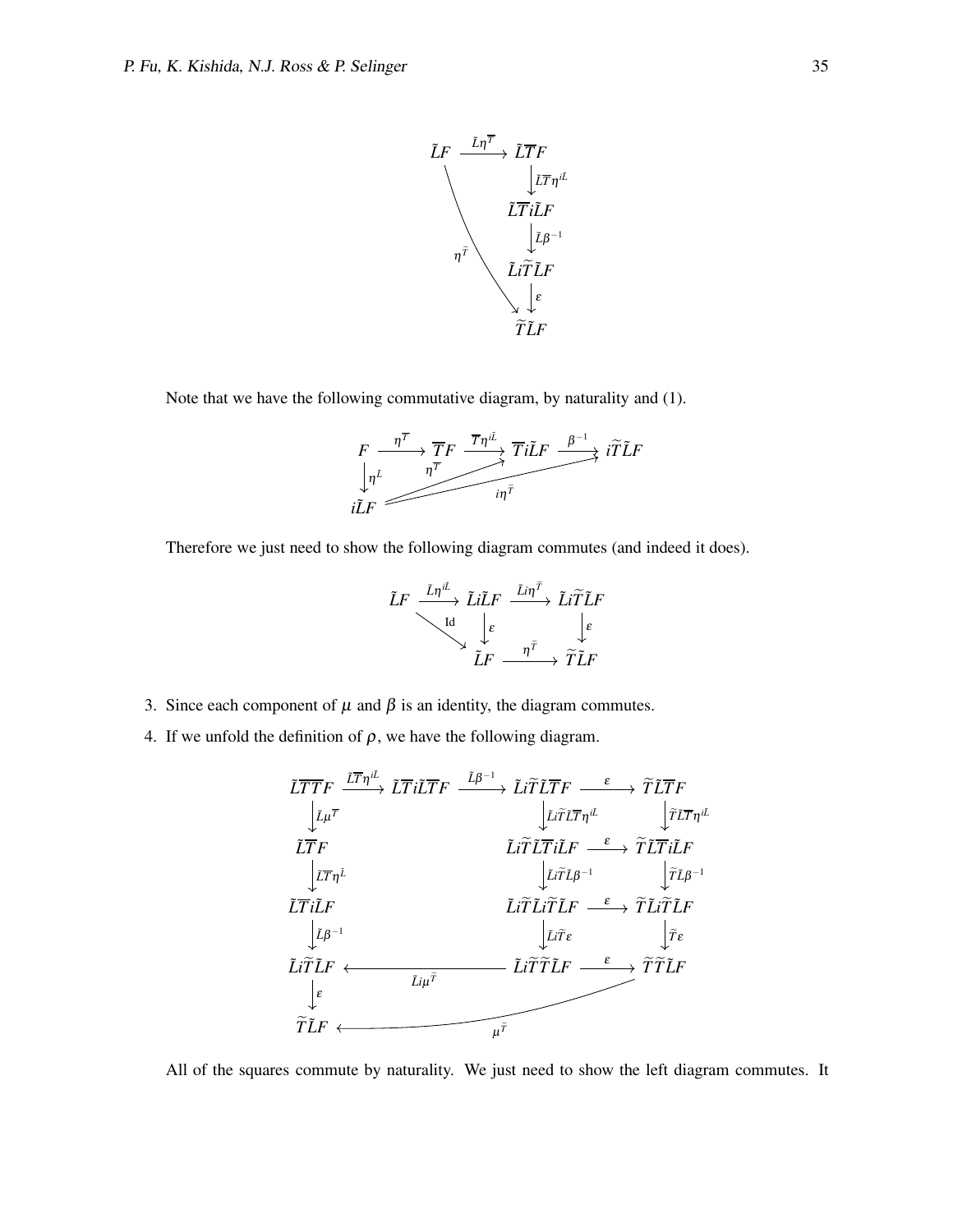commutes because the following commutes.

$$
\begin{array}{ccc}\n\overline T\overline T F & \overline T\eta^{i\bar{L}} & \overline T i\bar{L}\overline T F & \xrightarrow{\beta^{-1}} & \overline i\widetilde T\bar{L}\overline T F \\
\downarrow^{\mu} & \xrightarrow{\overline T}\overline T i\tilde{L}F & \xrightarrow{\overline T} i\bar{L}\overline T \eta^{i\bar{L}} & \xrightarrow{\overline T}\overline i\bar{L}\overline T i\tilde{L}F \\
\downarrow^{\overline T}\eta^{i\bar{L}} & \downarrow^{\overline T}\overline T i\tilde{L}F & \xrightarrow{\overline T}\eta^{i\bar{L}} & \downarrow^{\overline T}\overline i\tilde{L}\overline T i\tilde{L}F \\
\downarrow^{\overline T}\eta^{i\bar{L}} & \xrightarrow{\overline T}\tilde i\widetilde T\tilde LF & \xrightarrow{\overline T}\eta^{i\bar{L}} & \overline T i\tilde{L}i\widetilde T\tilde LF & \xrightarrow{\overline T}\tilde i\tilde L\overline T i\tilde LF \\
\downarrow^{\beta^{-1}} & \downarrow^{\beta^{-1}} & \xrightarrow{\overline T}\tilde i\tilde L\tilde T & \xrightarrow{\overline T}\tilde f & \xrightarrow{\overline T}\tilde f\tilde L\overline T i\tilde LF \\
\downarrow^{\beta^{-1}} & \downarrow^{\overline T}\tilde LF & \xrightarrow{\overline T}\tilde T\tilde LF & \xrightarrow{\overline T}\tilde f\tilde L\overline T i\tilde LF & \xrightarrow{\overline T}\tilde f\tilde L\tilde T\tilde LF\n\end{array}
$$

The above diagram commutes, because all the squares commutes by naturality. The bottom left corner diagram commutes by (3). Note that  $i\epsilon \circ \eta^{i\tilde{L}} = Id$ .

5. If we unfold the definition of  $\rho$ , we have the following diagram.

$$
\begin{array}{ccc}\n\tilde{L}\tilde{T}F & \xrightarrow{\tilde{L}\beta} & \tilde{L}\overline{T}iF \\
\downarrow \tilde{L}\beta & & \downarrow \tilde{L}\overline{T}\eta^{i\tilde{L}} \\
\downarrow \tilde{L}\beta & & \downarrow \tilde{L}\overline{T}\eta^{i\tilde{L}} \\
\downarrow \tilde{L}\beta^{-1} & & \downarrow \tilde{L}\beta^{-1} \\
\tilde{L}\tilde{T}F & \xleftarrow{\tilde{L}\tilde{T}\tilde{\epsilon}} & \tilde{L}\tilde{i}\tilde{T}\tilde{L}iF \\
\downarrow \varepsilon & & \downarrow \varepsilon \\
\widetilde{T}F & \xleftarrow{\tilde{T}\tilde{\epsilon}} & \tilde{T}\tilde{L}iF\n\end{array}
$$

The bottom two squares commute by naturality. The top square commutes because  $i\epsilon \circ \eta^{i\tilde{L}} =$  Id. 6. See the following commutative diagram.

$$
\begin{array}{ccc}\n\widetilde{LT}(i\widetilde{T}G\otimes_{D}F)^{\overline{LT}(\beta\otimes_{D}F)}\widetilde{LT}(\overline{T}iG\otimes_{D}F) & \xrightarrow{\overline{LT}\gamma}& \widetilde{LT}(F\otimes_{D}\overline{T}iG) \\
& & \downarrow\rho & & \uparrow & & \downarrow\rho & & \downarrow\rho \\
& & \widetilde{TL}(\overline{T}iG\otimes_{D}F) & \xrightarrow{\widetilde{TL}\gamma}& \widetilde{TL}\gamma & & \downarrow\rho \\
& & \widetilde{TL}(i\widetilde{T}G\otimes_{D}F) & \xrightarrow{\widetilde{TL}\gamma}& \widetilde{TL}(F\otimes_{D}i\widetilde{T}G)^{\overline{TL}(\overline{F}\otimes_{D}\beta)}\widetilde{TL}(F\otimes_{D}\overline{T}iG)\n\end{array}
$$

7. Consider the following diagram.

$$
\begin{array}{ccc}\tilde{L}(F\otimes_D \overline{T}G) & \xrightarrow{\tilde{L}I} & \tilde{L}\overline{T}(F\otimes_D G) & \xrightarrow{\rho} & \tilde{T}\tilde{L}(F\otimes_D G) & \tilde{T}\tilde{L}(F\otimes_H \iota^{\tilde{L}})\\ & \xrightarrow{\tilde{L}(F\otimes_H \iota^{\tilde{L}})} & \xrightarrow{\tilde{L}(F\otimes \overline{T}\eta^{\tilde{L}})} & \xrightarrow{\tilde{L}\overline{T}(F\otimes_H \iota^{\tilde{L}})} & \rho\\ \tilde{L}(F\otimes_D i\tilde{L}\overline{T}G) & \xrightarrow{\tilde{L}(F\otimes_D i\tilde{L}} & \tilde{L}(F\otimes_D i\tilde{T} \iota^{\tilde{L}}G) & \xrightarrow{\tilde{L}\overline{T}(F\otimes_D \iota^{\tilde{L}})} & \rho\\ \end{array}
$$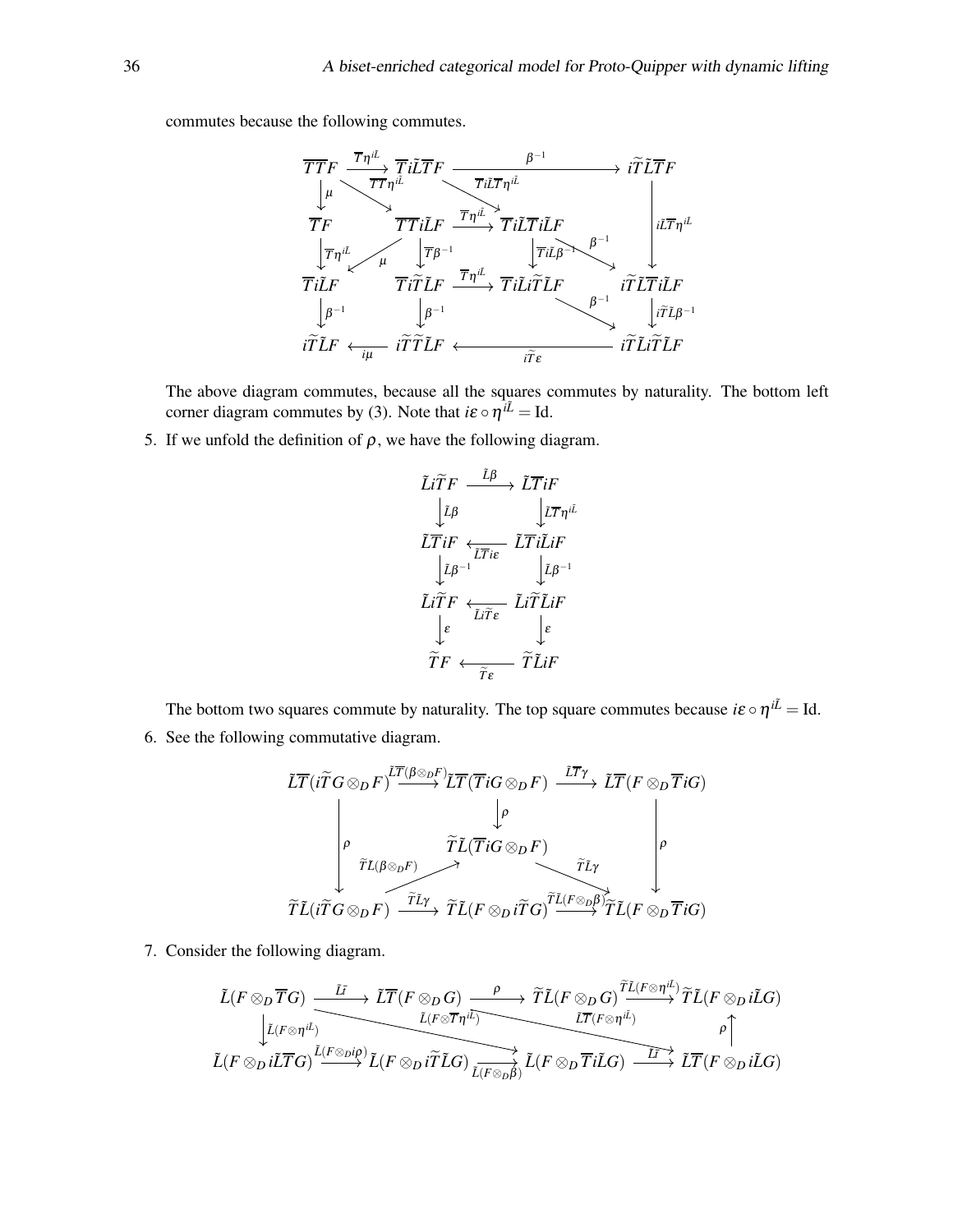Note that the very right diagram and the middle square commute by naturality. The left diagram commutes because the following diagram commutes (with  $\rho$  unfolded).



**Theorem G.2.** *The*  $\mathcal V$ -functor  $\widetilde{T}$  is a commutative strong monad. The strength is given by  $\tilde{t}_{F,G}$ :  $F \otimes_{\text{Lam}}$  $\widetilde{T}G \rightarrow \widetilde{T}(F \otimes_{\text{Lam}} G)$  *for any*  $F, G \in \widetilde{C}$ *.* 

*Proof.* For any  $F, G \in \widetilde{\mathbb{C}}$ , we define  $\widetilde{t}_{F,G}$  by the following composition.

$$
F \otimes_{\text{Lam}} \widetilde{T}G = \widetilde{L}(iF \otimes_{\text{Day}} i\widetilde{T}G) \n\stackrel{\beta}{\simeq} \widetilde{L}(iF \otimes_{\text{Day}} \overline{T}iG) \stackrel{\overline{t}}{\rightarrow} \widetilde{L}(\overline{T}(iF \otimes_{\text{Day}} iG)) \stackrel{\rho}{\rightarrow} \widetilde{T}(\widetilde{L}(iF \otimes_{\text{Day}} iG)) = \widetilde{T}(F \otimes_{\text{Lam}} G).
$$

Now we need to show  $\widetilde{T}$  is a commutative strong monad.

•

•

$$
\begin{array}{ccc}\nF \otimes_{\text{Lam}} G & \xrightarrow{\text{Id}_F \otimes_{\text{Lam}} \eta} F \otimes_{\text{Lam}} \widetilde{T}G \\
\downarrow & & \uparrow & \\
\widetilde{T}(F \otimes_{\text{Lam}} G) & & & \n\end{array}
$$

The above diagram commutes because the following diagram commutes (by properties of  $\bar{t}$  and Theorem  $G(1(1)+(2))$ .

$$
\begin{array}{ccc}\n\tilde{L}(iF \otimes_{\text{Day}} iG) & \xrightarrow{\tilde{L}(Id \otimes_{\text{D}} i\eta^{\overline{T}})} \tilde{L}(iF \otimes_{\text{Day}} i\widetilde{T}G) & \xrightarrow{\tilde{L}(Id \otimes_{\text{D}} \beta)} \tilde{L}(iF \otimes_{\text{Day}} \overline{T}iG) \\
& & \xrightarrow{\tilde{L}} \tilde{L}(Id \otimes_{\text{D}} \eta^{\overline{T}}) & \xrightarrow{\tilde{L}} \tilde{L} \\
\tilde{T}\tilde{L}(iF \otimes_{\text{Day}} iG) & \xrightarrow{\tilde{L}} \tilde{T}(iF \otimes_{\text{Day}} iG)\n\end{array}
$$

$$
F \otimes_{\text{Lam}} \widetilde{T}\widetilde{T}G \xrightarrow{\tilde{f}} \widetilde{T}(F \otimes_{\text{Lam}} \widetilde{T}G) \xrightarrow{\tilde{T}\tilde{f}} \widetilde{T}(\overline{F} \otimes_{\text{Lam}} G)
$$
  

$$
\downarrow_{F \otimes_{\text{Lam}} \widetilde{T}G} \xrightarrow{\tilde{f}} \downarrow_{\mu} \widetilde{T}
$$
  

$$
F \otimes_{\text{Lam}} \widetilde{T}G \xrightarrow{\tilde{f}} \widetilde{T}(\overline{F} \otimes_{\text{Lam}} G)
$$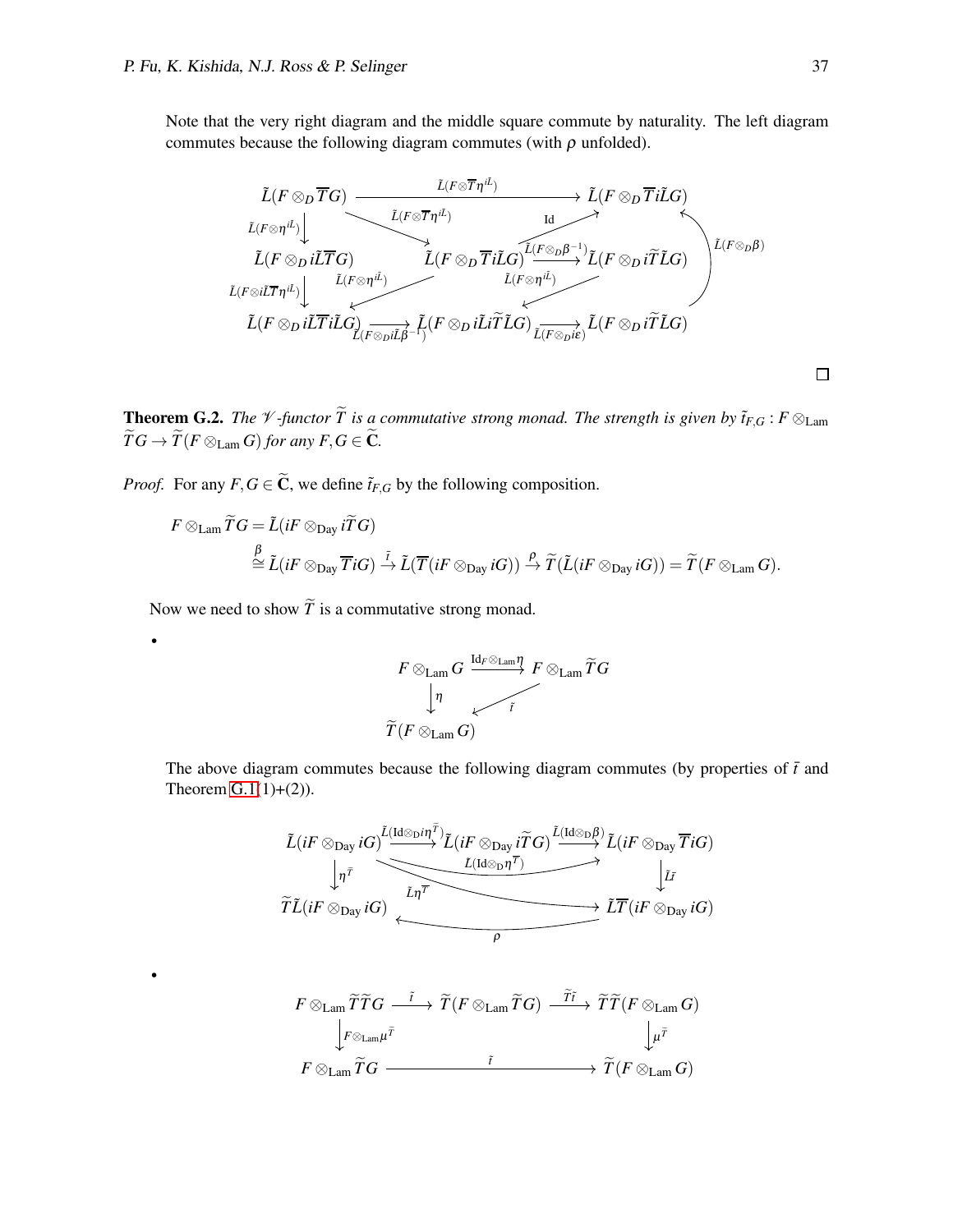The above diagram commutes because the following diagram commutes (all the inner diagrams commute, by naturality, properties of  $\bar{t}$ , and Theorem [G.1\(](#page-32-1)3)+(4)).

$$
\tilde{L}(iF \otimes_D i\tilde{T}\tilde{T}G) \xrightarrow{\tilde{L}(Id \otimes_D \beta)} \tilde{L}(iF \otimes_D \overline{T}i\tilde{T}G) \xrightarrow{\tilde{L}\tilde{T}} (iF \otimes_D i\tilde{T}G)
$$
\n
$$
\downarrow \tilde{L}(Id \otimes_D i\tilde{T}) \qquad \qquad \downarrow \tilde{L}(Id \otimes_D \overline{T}\beta) \qquad \qquad \downarrow \tilde{P}
$$
\n
$$
\tilde{L}(iF \otimes_D i\tilde{T}G) \qquad \tilde{L}(iF \otimes_D \overline{T}\tilde{T}iG) \qquad \qquad \tilde{T}\tilde{L}(iF \otimes_D i\tilde{T}G)
$$
\n
$$
\downarrow \tilde{L}(Id \otimes \beta) \qquad \qquad \tilde{L}(Id \otimes_D \overline{T}iG) \qquad \qquad \tilde{L}\tilde{T}(Id \otimes_D \beta) \qquad \qquad \downarrow \tilde{T}\tilde{L}(Id \otimes_D \beta)
$$
\n
$$
\tilde{L}(iF \otimes_D \overline{T}iG) \qquad \qquad \tilde{L}\overline{T}(iF \otimes_D \overline{T}iG) \qquad \qquad \downarrow \tilde{T}\tilde{T} \qquad \qquad \downarrow \tilde{T}\tilde{L}
$$
\n
$$
\tilde{L}\overline{T}(iF \otimes_D iG) \leftrightarrow \qquad \qquad \tilde{L}\overline{T}\overline{T}(iF \otimes_D iG) \xrightarrow{\rho} \tilde{T}\tilde{L}\overline{T}(iF \otimes_D iG)
$$
\n
$$
\downarrow \rho \qquad \qquad \downarrow \tilde{T}\tilde{T}
$$
\n
$$
\tilde{T}\tilde{L}(iF \otimes_D iG) \leftrightarrow \qquad \qquad \downarrow \tilde{T}\tilde{T} \qquad \qquad \downarrow \tilde{T}\tilde{T}\tilde{L}(iF \otimes_D iG)
$$
\n
$$
\downarrow \tilde{T}\tilde{T} \qquad \qquad \downarrow \tilde{T}\tilde{T}\tilde{L}(iF \otimes_D iG)
$$

$$
(F \otimes_{\text{Lam}} G) \otimes_{\text{Lam}} \widetilde{T}H \longrightarrow \widetilde{T}((F \otimes_{\text{Lam}} G) \otimes_{\text{Lam}} H)
$$
  
\n
$$
\downarrow \alpha \qquad \qquad \downarrow \widetilde{T}(\widetilde{T} \otimes_{\text{Lam}} \widetilde{T}H) \xrightarrow{\mathrm{Id}_{F} \otimes_{\text{Lam}} \widetilde{T}} F \otimes_{\text{Lam}} \widetilde{T}(G \otimes_{\text{Lam}} H) \longrightarrow \widetilde{T}(F \otimes_{\text{Lam}} (G \otimes_{\text{Lam}} H))
$$

Again, the above diagram commutes because the following diagram commutes (all of the inner diagrams commute by naturality, properties of  $\bar{t}$ , and Theorem [G.1\(](#page-32-1)7)).





The above diagram commutes because the following commutes (all the inner diagrams commute,

•

•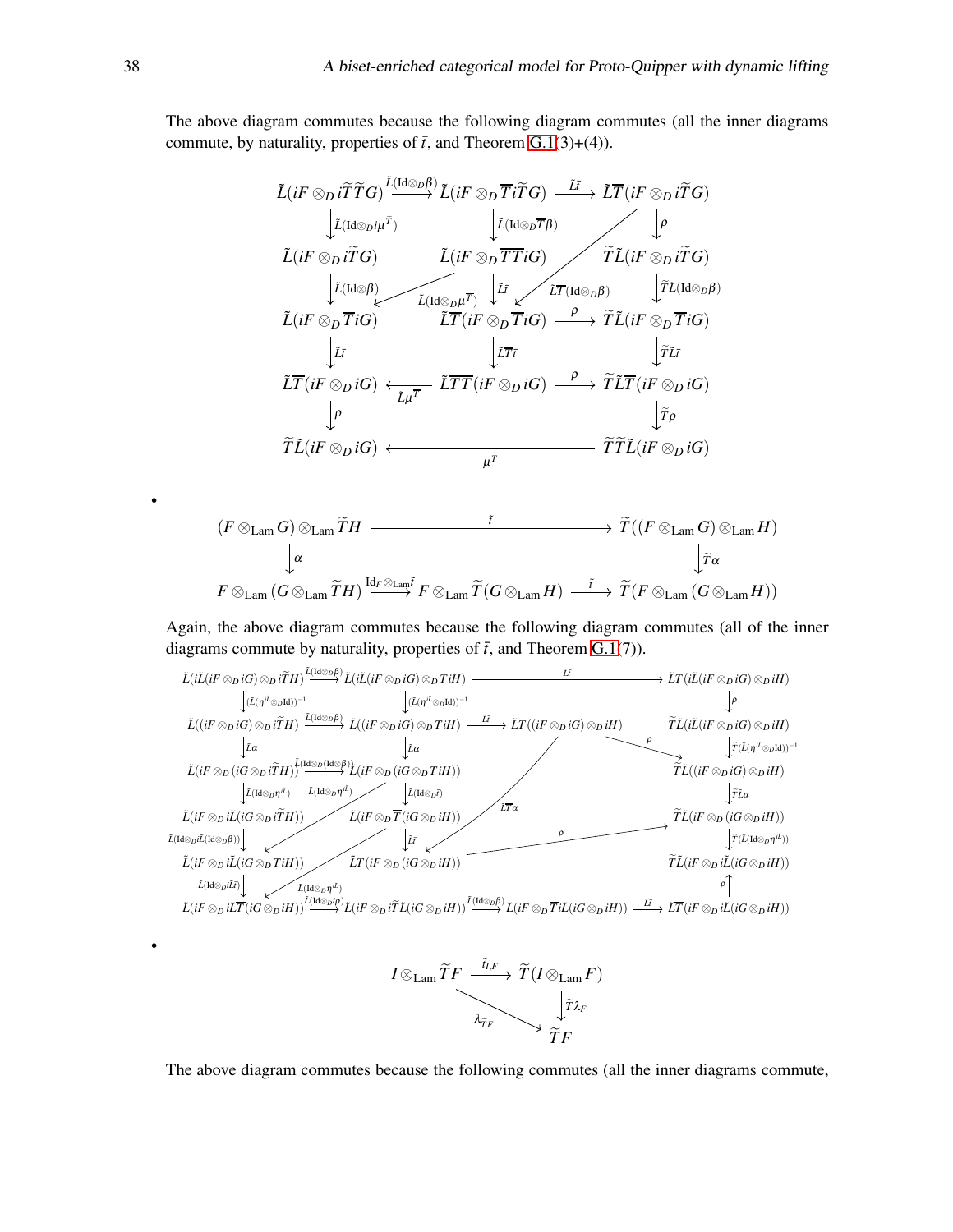by naturality, property of  $\bar{t}$ , and Theorem [G.1](#page-32-1) (5)).



• Lastly, since  $\tilde{C}$  is symmetric monoidal with  $\gamma_{F,G}: F \otimes_{\text{Lam}} G \to G \otimes_{\text{Lam}} F$ . We define the costrength  $\sigma_{F,G} := \overline{T} \gamma_{G,F} \circ \tilde{t}_{G,F} \circ \gamma_{\widetilde{T}F,G} : \overline{T}F \otimes_{\text{Lam}} G \to \overline{T}(F \otimes_{\text{Lam}} G)$ . We need to show the following diagram commutes.



Again, the above diagram commutes because the following diagram commutes (all the inner diagrams commute, by naturality, properties of  $\bar{t}$ , and Theorem [G.1\(](#page-32-1)4)+(6)).



## <span id="page-38-0"></span>H Proof of Theorem [4.17](#page-11-1)

**Theorem H.1.** *The*  $\mathcal V$ -category  $\widetilde{\mathbf{C}}$  *is a model for Proto-Ouipper with dynamic lifting.* 

*Proof.* We h[a](#page-3-1)v[e](#page-4-4) already s[h](#page-4-3)own that  $\tilde{C}$  satisfies conditions **a–e** and **[g](#page-4-1)–h**. In the following we will focus on condition [f](#page-4-2).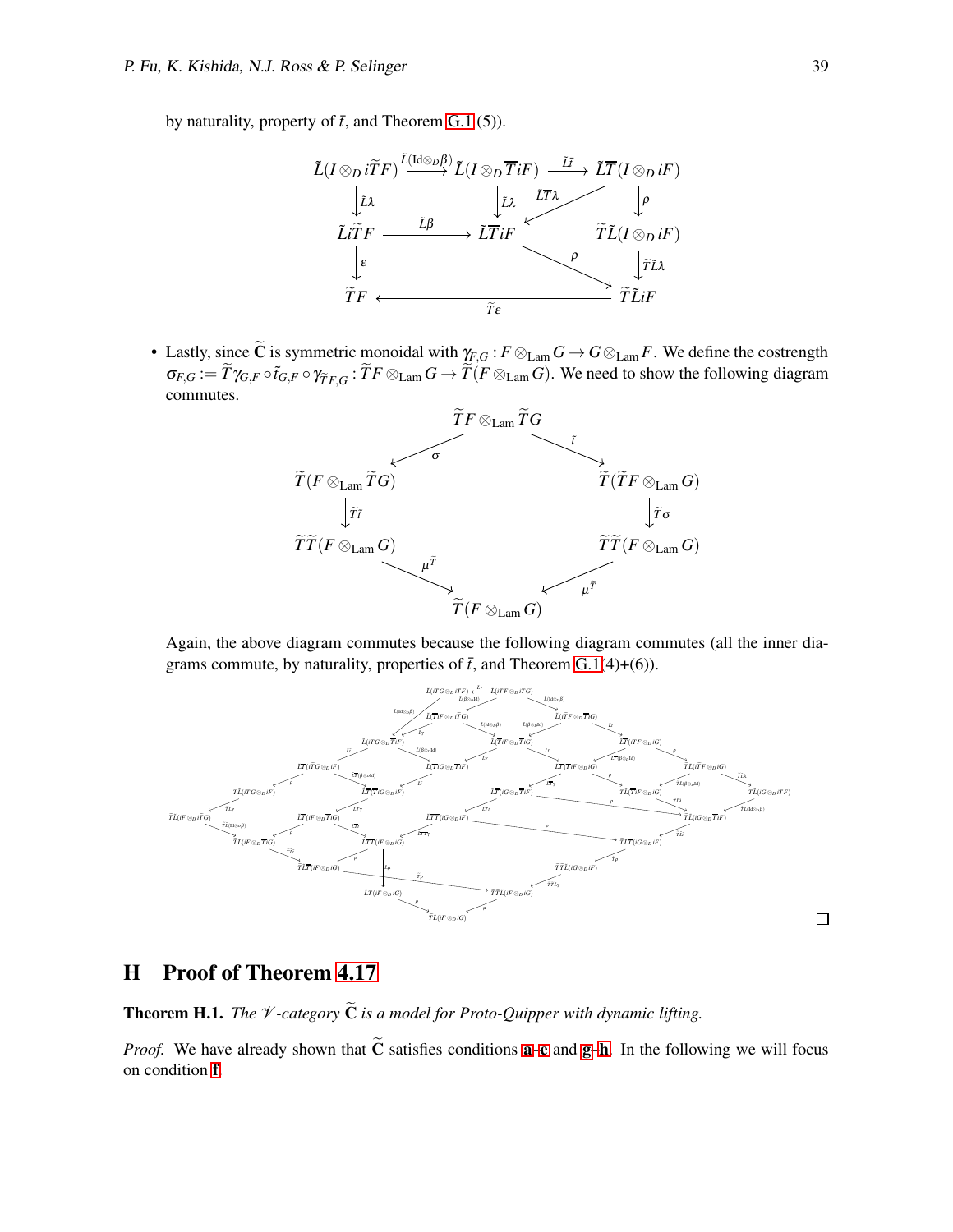• First we need to define a functor  $\psi : M \hookrightarrow V(\widetilde{C})$ . We define it as the following composition.

$$
\mathbf{M} \cong V(\mathbf{C}) \stackrel{V_{\overline{y}}}{\hookrightarrow} V(\widetilde{\mathbf{C}})
$$

The functor  $\Psi$  is strong monoidal, because  $V\bar{v}$  is strong monoidal.

• Next we need to define a functor  $\phi : \mathbf{Q} \hookrightarrow Kl_{V\widetilde{T}}(V(\widetilde{\mathbf{C}}))$ . We write

$$
\theta_{F,G}: \widetilde{\mathbf{C}}(F,\widetilde{T}G) \cong [\mathbf{Set}^{\mathbf{C}^{op}}]_{prod}(\overline{U_0}'F,\overline{U_0}'G)
$$

for any  $F, G \in \widetilde{\mathbf{C}}$ . We also write  $\Omega : [\textbf{Set}^{\mathbf{C}^{op}}]_{\text{prod}} \cong [\textbf{Set}^{\mathbf{Q}^{op}}]_{\text{prod}}$ . We have

$$
Kl_{V\widetilde{T}}(V(\widetilde{\mathbf{C}}))(F,G) = \mathscr{V}(1,\widetilde{\mathbf{C}}(F,\widetilde{T}G))
$$

$$
\stackrel{\mathscr{V}(1,\theta_{F,G})}{\cong}\mathscr{V}(1,[\mathbf{Set}^{\mathbf{C}^{\mathrm{op}}}]_{\mathrm{prod}}(\overline{U_0}'F,\overline{U_0}'G))\stackrel{\Omega_{\overline{U_0}'F,\overline{U_0}'G}}{\cong}[\mathbf{Set}^{\mathbf{Q}^{\mathrm{op}}}]_{\mathrm{prod}}(F^0,G^0)
$$

for any  $F, G \in \widetilde{C}$ . The category  $Kl_{V\widetilde{T}}(V(\widetilde{C}))$  is enriched in convex spaces because  $[\textbf{Set}^{\mathbf{Q}^{op}}]_{prod}$  is enriched in convex spaces.

Now we define  $\phi$ . On objects, we define

$$
\phi(S) = \overline{y}S = \mathbf{C}(-,S).
$$

On morphisms, for any  $S, U \in \mathbf{Q}$ , we define  $\phi_{S,U}$  by the following composition of isomorphisms.

$$
\mathbf{Q}(S,U) \stackrel{\kappa_{S,U}}{\cong} [\mathbf{Set}^{\mathbf{Q}^{op}}]_{\text{prod}}(\kappa S, \kappa U) = [\mathbf{Set}^{\mathbf{Q}^{op}}]_{\text{prod}}((\overline{y}S)^0, (\overline{y}U)^0)
$$
  

$$
\stackrel{\Omega_{\overline{U_0}^{\perp} \mathcal{TS}, \overline{U_0}^{\perp} \mathcal{F}U}}{\cong} \mathcal{V}(1, [\mathbf{Set}^{\mathbf{C}^{op}}]_{\text{prod}}(\overline{U_0}^{\prime} \overline{y}S, \overline{U_0}^{\prime} \overline{y}U)) \stackrel{\mathcal{V}(1, \theta_{\overline{y}S, \overline{y}U})}{\cong} Kl_{V\widetilde{T}}(V(\widetilde{C}))(\overline{y}S, \overline{y}U)
$$

Since the Lambek embedding  $\kappa_{S,U}$  preserves convex sum (Theorem [4.16\)](#page-11-2) and the composition  $\mathscr{V}(1,\theta_{\overline{yS},\overline{yU}}^{-1})\circ\Omega_{\overline{U_0}}^{-1}$  $\frac{-1}{U_0 \overline{y} S, \overline{U_0} \overline{y} U}$  preserves convex sum, we conclude that  $\phi$  preserves convex sum.

Next we need to show  $\phi$  is strong monoidal. Since  $\kappa$  is strong monoidal, we have the natural  $\sum_{i=1}^{n} P_i \leq \sum_{i=1}^{n} P_i = \sum_{i=1}^{n} P_i$  and  $\kappa S \otimes \kappa U \cong \kappa(S \otimes U)$  for any  $S, U \in \mathbf{Q}$ . Recall that for any  $S \in \mathbf{Q}$ ,  $\kappa S = \mathbf{Q}(-, S) = \overline{U_0}' \mathbf{C}(-, S)$  and  $\overline{U_0}$  is strong monoidal. Via the isomorphism  $\Omega$  (which preserves

the monoidal structure) we have the following natural isomorphisms in 
$$
[\textbf{Set}^{\text{C}^{op}}]_{\text{prod}}
$$
. 
$$
\Omega^{-1}(e'): \overline{U_0}'\mathbf{C}(-,I) \to \overline{U_0}'\mathbf{C}(-,I)
$$

$$
\Omega^{-1}(m'_{S,U}): \overline{U_0}'(\mathbf{C}(-,S) \otimes \mathbf{C}(-,U)) \to \overline{U_0}'\mathbf{C}(-,S \otimes U).
$$

Now let  $m_{S,U} = \theta_{\overline{y}S,\overline{y}U}^{-1}(\Omega^{-1}(m_{S,U}')) : \mathbf{C}(-,S) \otimes \mathbf{C}(-,U) \to \widetilde{T}\mathbf{C}(-,S \otimes U)$  and  $e = \theta_{\overline{y}I,\overline{y}I}^{-1}(\Omega^{-1}(e'))$ :  $\mathbf{C}(-,I) \to \widetilde{T}\mathbf{C}(-,I)$ . It is obvious that *e* is an isomorphism in  $Kl_{V\widetilde{T}}(V(\widetilde{C}))$ . The inverse of  $m_{S,U}$ is defined as  $\theta_{\overline{yS},\overline{yU}}^{-1}(\Omega^{-1}(m'_{S,U}))$  $(1 - 1)$ ), which can be verified. We can furthermore show that  $m_{S,U}$  is natural and that  $e, m_{S,U}$  satisfies the strength diagrams for any  $S, U \in \mathbf{Q}$ . For example, showing  $m_{S,U}$ is natural in  $Kl_V\widetilde{T}(V(\widetilde{C}))$ , via the adjunction  $\overline{U_0}' \dashv \overline{\Delta}'$ , is equivalent to the naturality of  $\Omega^{-1}(m'_{S,U})$ .